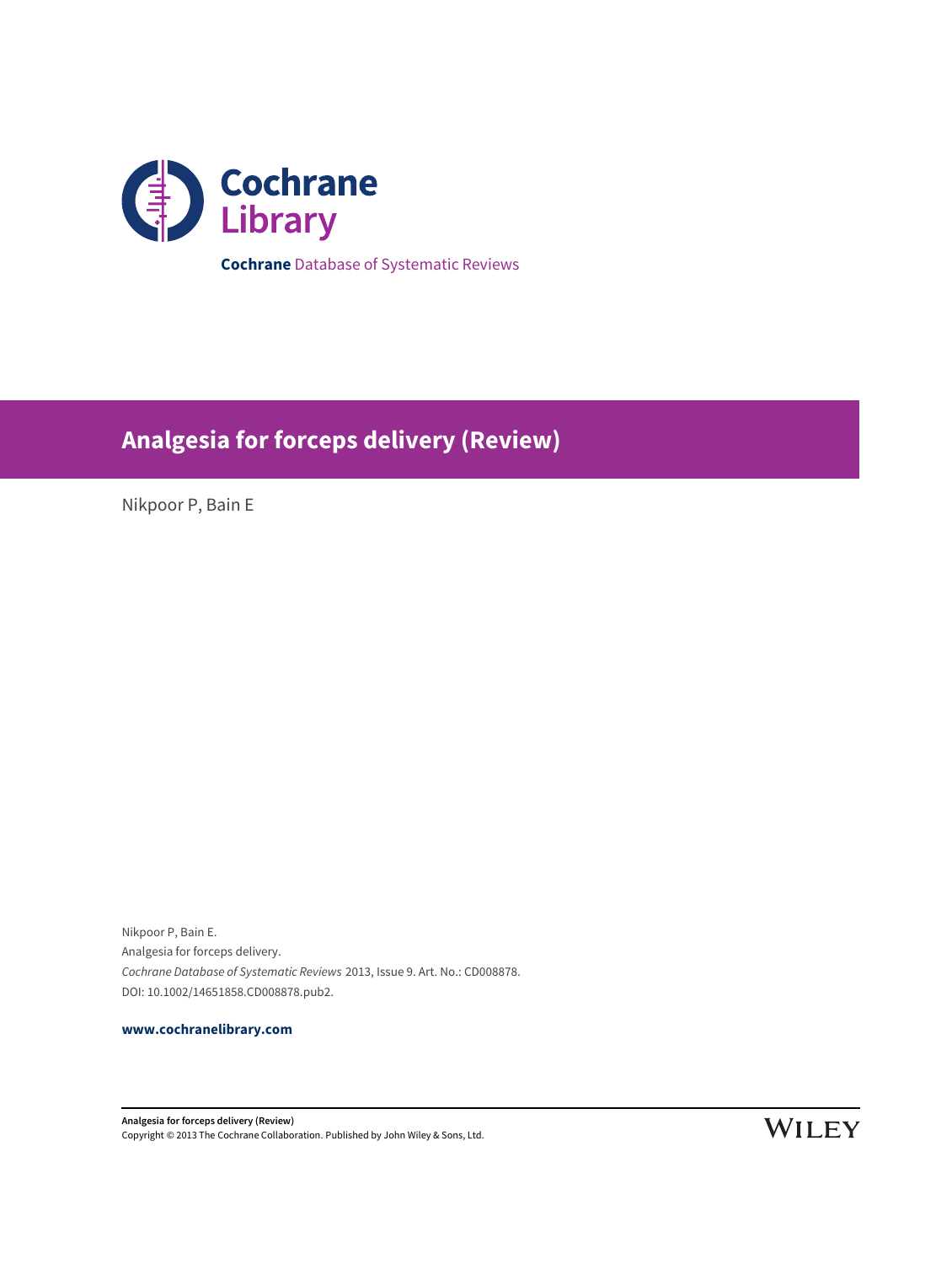# **TABLE OF CONTENTS**

|                                                                                                                          | 1              |
|--------------------------------------------------------------------------------------------------------------------------|----------------|
|                                                                                                                          | $\mathbf{1}$   |
|                                                                                                                          | $\overline{2}$ |
|                                                                                                                          | $\overline{2}$ |
|                                                                                                                          | 4              |
|                                                                                                                          | 4              |
|                                                                                                                          | 7              |
|                                                                                                                          | 8              |
|                                                                                                                          | $\overline{Q}$ |
|                                                                                                                          | 12             |
|                                                                                                                          | 14             |
|                                                                                                                          | 15             |
|                                                                                                                          | 15             |
|                                                                                                                          | 16             |
|                                                                                                                          | 23             |
| Analysis 1.1. Comparison 1 Diazepam versus ketamine, Outcome 1 Pain relief (judged as effective by the mother). .        | 24             |
| Analysis 1.2. Comparison 1 Diazepam versus ketamine, Outcome 2 Maternal apnoea requiring oxygen ventilation. .           | 25             |
| Analysis 1.3. Comparison 1 Diazepam versus ketamine, Outcome 3 Apgar score of less than seven at five minutes.           | 26             |
| Analysis 1.4. Comparison 1 Diazepam versus ketamine, Outcome 4 Acidosis as defined by cord blood arterial pH less than   |                |
|                                                                                                                          | 26             |
| Analysis 1.5. Comparison 1 Diazepam versus ketamine, Outcome 5 Good anaesthesia (judged by the obstetrician). .          | 27             |
| Analysis 1.6. Comparison 1 Diazepam versus ketamine, Outcome 6 Pleasant recovery (judged by the mother).                 | 27             |
| Analysis 1.7. Comparison 1 Diazepam versus ketamine, Outcome 7 Awareness (mother sensed the operation).                  | 28             |
| Analysis 2.1. Comparison 2 Diazepam versus vinydan-ether, Outcome 1 Pain relief (judged as effective by the mother).     | 28             |
| Analysis 2.2. Comparison 2 Diazepam versus vinydan-ether, Outcome 2 Vomiting.                                            | 29             |
| Analysis 2.3. Comparison 2 Diazepam versus vinydan-ether, Outcome 3 Apgar score of less than seven at five minutes.      | 29             |
| Analysis 2.4. Comparison 2 Diazepam versus vinydan-ether, Outcome 4 Good anaesthesia (judged by the obstetrician).       | 30             |
| Analysis 2.5. Comparison 2 Diazepam versus vinydan-ether, Outcome 5 Comfortable induction and recovery (judged by        |                |
|                                                                                                                          | 30             |
| Analysis 3.1. Comparison 3 Diazepam versus other (general, local, other anaesthetic), Outcome 1 Apgar score of less than |                |
|                                                                                                                          | 31             |
| Analysis 4.1. Comparison 4 Spinal analgesia versus pudendal block anaesthesia, Outcome 1 Pain relief (analgesia          |                |
|                                                                                                                          | 31             |
| Analysis 4.2. Comparison 4 Spinal analgesia versus pudendal block anaesthesia, Outcome 2 Severe pain during delivery.    | 32             |
| Analysis 4.3. Comparison 4 Spinal analgesia versus pudendal block anaesthesia, Outcome 3 Serious maternal                |                |
|                                                                                                                          | 32             |
| Analysis 4.4. Comparison 4 Spinal analgesia versus pudendal block anaesthesia, Outcome 4 Request for additional          |                |
|                                                                                                                          | 33             |
| Analysis 4.5. Comparison 4 Spinal analgesia versus pudendal block anaesthesia, Outcome 5 Maternal hypotension (defined   |                |
| as a decrease in diastolic or systolic blood pressure of more than 10 mmHg).                                             | 33             |
| Analysis 4.6. Comparison 4 Spinal analgesia versus pudendal block anaesthesia, Outcome 6 Headache (mild or moderate).    | 34             |
|                                                                                                                          | 34             |
|                                                                                                                          | 34             |
|                                                                                                                          | 34             |
|                                                                                                                          | 35             |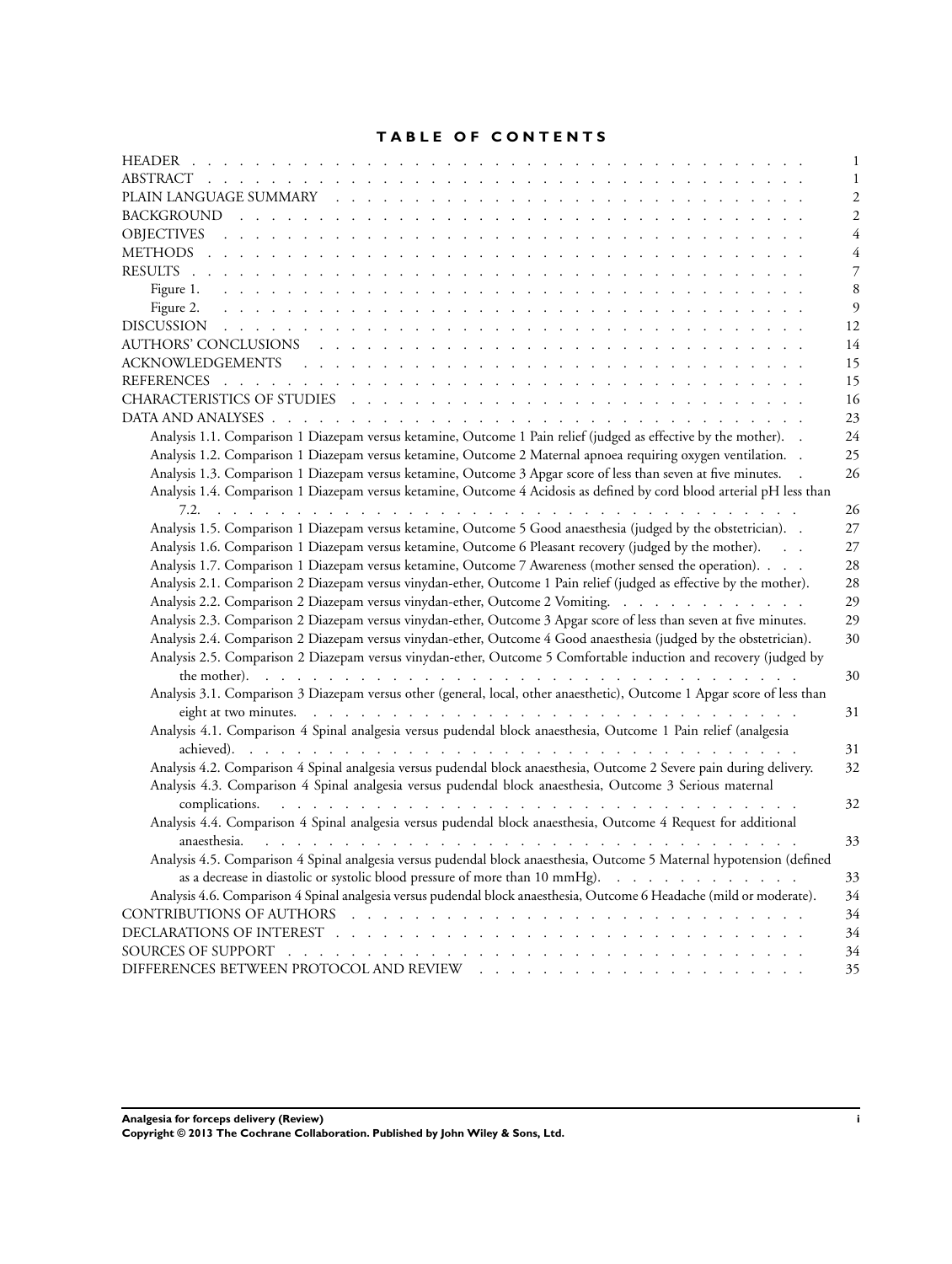# **[Intervention Review] Analgesia for forceps delivery**

Payam Nikpoor<sup>1</sup>, Emily Bain<sup>2</sup>

<sup>1</sup>Department of Obstetrics and Gynaecology, Lyell McEwin Hospital, Elizabeth Vale, Australia. <sup>2</sup>ARCH: Australian Research Centre for Health of Women and Babies, The Robinson Institute, Discipline of Obstetrics and Gynaecology, The University of Adelaide, Adelaide, Australia

Contact address: Payam Nikpoor, Department of Obstetrics and Gynaecology, Lyell McEwin Hospital, Haydown Road, Elizabeth Vale, 5112, Australia. [payam.nikpoor@gmail.com.](mailto:payam.nikpoor@gmail.com)

**Editorial group:** Cochrane Pregnancy and Childbirth Group. **Publication status and date:** New, published in Issue 9, 2013. **Review content assessed as up-to-date:** 3 September 2013.

**Citation:** Nikpoor P, Bain E. Analgesia for forceps delivery.*Cochrane Database of Systematic Reviews* 2013, Issue 9. Art. No.: CD008878. DOI: 10.1002/14651858.CD008878.pub2.

Copyright © 2013 The Cochrane Collaboration. Published by John Wiley & Sons, Ltd.

# **A B S T R A C T**

### **Background**

A forceps delivery may be indicated when a fetus fails to progress to delivery, or when delivery needs to be expedited in the second stage of labour. Effective analgesia is required to ensure that the woman is comfortable throughout the delivery, to allow the obstetrician to safely perform the procedure. It is currently unclear what the most effective and safe agent or method is to provide pain relief during forceps delivery.

# **Objectives**

To assess the effectiveness and safety of different analgesic agents and methods available for forceps delivery for women and their babies.

# **Search methods**

We searched the Cochrane Pregnancy and Childbirth Group's Trials Register (31 July 2013), reviewed published guidelines and searched the reference lists of review articles.

# **Selection criteria**

Randomised controlled trials comparing an analgesic agent or method used for forceps delivery with placebo/no treatment or an alternative agent or method.

### **Data collection and analysis**

Two review authors independently assessed study eligibility, extracted data and assessed the risk of bias of included studies.

### **Main results**

We included four trials involving 388 women that were judged to be at an unclear to high risk of bias overall. A variety of different agents for providing analgesia were assessed in the trials, and a number of different methods to measure pain relief were used, and thus results could not be combined in meta-analysis. Three trials compared diazepam with an alternative agent (ketamine; vinydan-ether; "other" anaesthesic agent) for the provision of general anaesthesia, and one trial compared spinal analgesia to pudendal nerve block (in both groups lignocaine was administered).

With regard to the primary outcomes, women receiving diazepam for forceps delivery in one small trial were more likely to judge their pain relief as effective compared with women receiving vinydan-ether (risk ratio (RR) 1.13; 95% confidence interval (CI) 1.02 to 1.25;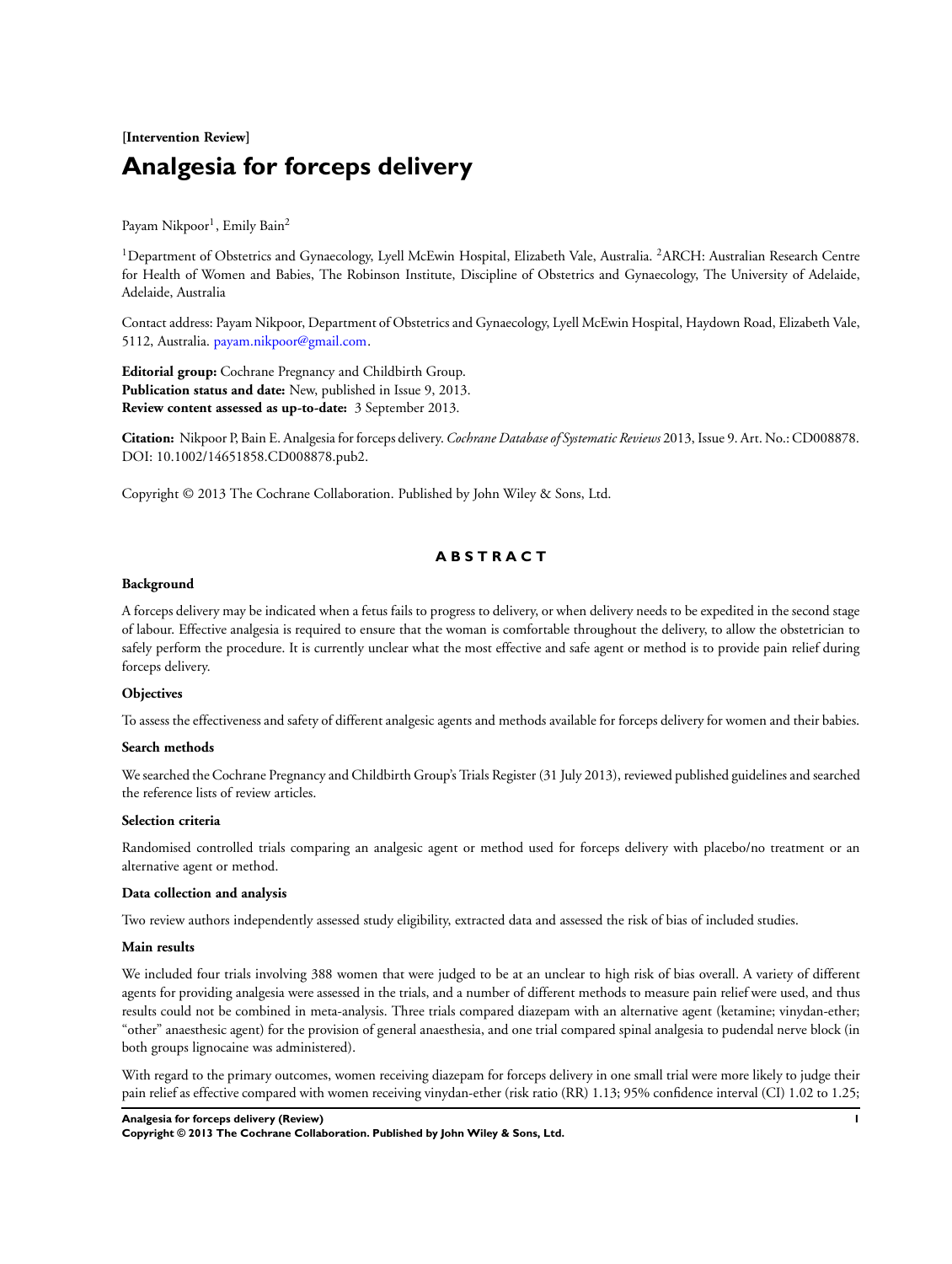<span id="page-3-0"></span>101 women). In a further small trial, no significant difference was seen in the number of women judging their pain relief as effective when diazepam was compared with ketamine (RR 1.42; 95% CI 0.98 to 2.07; 26 women). In the trial that compared spinal analgesia to pudendal nerve block, women receiving spinal analgesia were significantly more likely to regard their analgesia as adequate (RR 3.36; 95% CI 2.46 to 4.60; 183 women) and were less likely to report severe pain during forceps delivery (RR 0.02; 95% CI 0.00 to 0.27; 183 women). No trials reported on the review's other two primary outcomes of serious maternal adverse effects or complications, and neonatal mortality or serious morbidity.

In terms of secondary outcomes, women receiving diazepam compared with vinydan-ether, were significantly less likely to experience vomiting (RR 0.04; 95% CI 0.00 to 0.62; 101 women). No significant differences were seen for the few neonatal outcomes that were reported across any of the comparisons (including Agpar score of less than seven at five minutes and acidosis as defined by cord blood arterial pH less than 7.2).

### **Authors' conclusions**

There is insufficient evidence to support any particular analgesic agent or method as most effective in providing pain relief for forceps delivery. Neonatal outcomes have largely not been evaluated.

# **P L A I N L A N G U A G E S U M M A R Y**

#### **Analgesia for forceps delivery**

Forceps are instruments designed to aid in the delivery of the baby by gripping the head. Many different types of forceps have been developed. Forceps may be used when the baby fails to progress to delivery or to help to shorten labour for the mother when there is a need, for example when the mother is exhausted in the second stage of labour, if there is suspected distress of the fetus, or when the mother has a medical condition such as a cardiac, respiratory or neurologic condition that may prevent her from pushing. A woman who requires forceps to be used to assist her baby's birth needs effective pain relief (analgesia) so that she can remain comfortable to help the doctor perform the procedure safely.

This review found that there is not enough evidence from the four included randomised controlled trials, involving 388 women and their babies, to determine the most effective and safe analgesic agent or technique for women who are undergoing a forceps delivery. Three of the four trials compared diazepam with alternative agents (ketamine, vinydan-ether, or "other" anaesthesic agent) to provide general anaesthesia during forceps delivery. A number of different methods were used to measure pain relief and the results could not be combined. The data from one trial could not be included in the review. Women who received diazepam were more likely to judge their pain relief as effective compared with women who received vinydan-ether in one small trial. In another small trial, however, no difference in pain relief was shown when diazepam was compared with ketamine. In the trial that compared spinal analgesia with pudendal nerve block, women receiving spinal analgesia were more likely to report their pain relief as adequate and were less likely to report severe pain. None of the four trials reported on serious complications or death for the mother or baby.

The included trials had a high or unclear risk of bias and were not of a high quality. Each of the four included trials was conducted prior to 1980 and assessed agents or methods that are not commonly used in clinical practice today. Therefore, more studies are needed to establish what drug, or technique, is most effective and safe in reducing pain for the mother. These studies should also assess safety for the baby.

# **B A C K G R O U N D**

Forceps have been used since the 17th century to help deliver babies by applying traction to the fetal head [\(Ross 2012\)](#page-16-0). In those times, it was common for women to be heavily sedated during labour and childbirth. Around the middle of the last century, women undergoing forceps deliveries were often given a general anaesthetic, but it soon became clear that the use of a general anaesthetic for this indication was associated with significant maternal morbidity and mortality. Use of general anaesthesia for for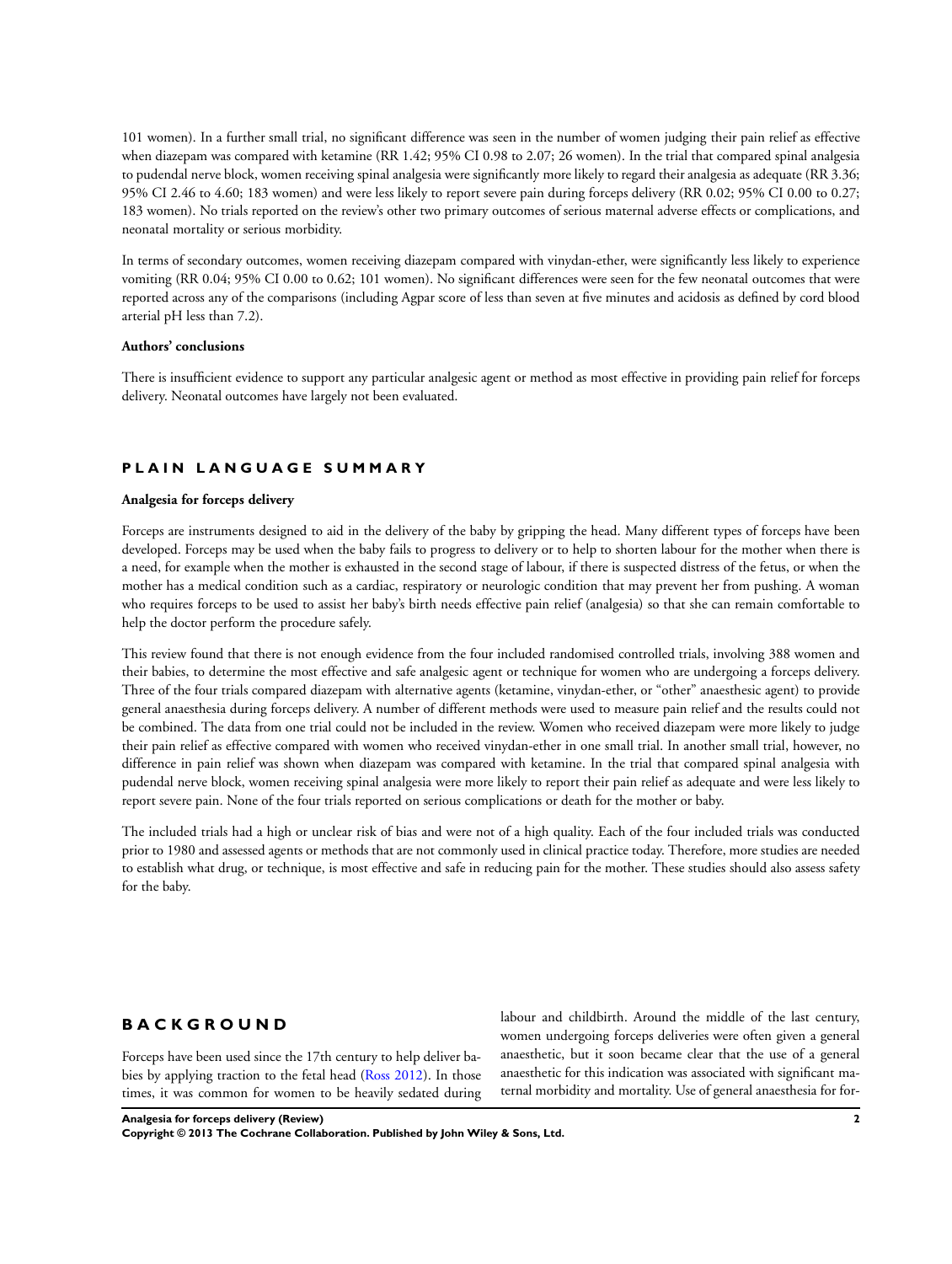ceps delivery is now rare, with [Li 2011](#page-16-0) reporting that in Australia in 2009, only three in 1000 women undergoing an instrumental delivery (vacuum or forceps) were administered a general anaesthetic.

In the 1950s [Gate 1955](#page-16-0), trialled the use of local analgesia for forceps delivery in 65 women, finding improvements in maternal and perinatal morbidity, as well as greater maternal satisfaction. A short time later, [O'Sullivan 1962](#page-16-0) described the use of pethilorfan (pethidine, levallorphan and promethazine) administered as a slow intravenous injection for forceps delivery, causing the woman to fall asleep but wake with each contraction. Since then, various forms of local and regional anaesthesia have become the mainstay of analgesia for forceps delivery.

The type of forceps to be used may depend on the specific indications and conditions. Clinical guidelines have however acknowledged that the choice may often be subjective, with over 700 different models of forceps in existence, and with no randomised controlled trial evidence to support one model over another ([RCOG](#page-16-0) [2011](#page-16-0)). The most commonly used forceps are Simpson forceps, which are used to deliver a moulded fetal head, as is commonly seen in nulliparous women. Also commonly used are Tucker-McLane forceps, which have a more rounded cephalic curve, more suitable for the unmoulded fetal head commonly seen in multiparous women [\(Ross 2012](#page-16-0)).

# **Description of the condition**

Typically, forceps are used when a singleton fetus in the cephalic position fails to progress to delivery or when delivery needs to be expedited in the second stage of labour because of fetal distress. Indications for forceps delivery include delay (prolonged second stage) or maternal exhaustion in the second stage of labour; analgesic drug-related diminished urge to push (associated with epidural or spinal anaesthesia); suspected fetal distress (for example, in the presence of non-reassuring fetal heart tracing); after-coming head in breech delivery; and maternal medical conditions (e.g. cardiac, respiratory or neurologic conditions) that preclude pushing [\(Patel 2004](#page-16-0); [RCOG 2011](#page-16-0); [SOGC 2004\)](#page-16-0).

While instrumental vaginal birth has been a frequently and widely practiced obstetric intervention, declining rates have been reported ([Bailey 2005\)](#page-16-0), along with great variation in practice worldwide particularly when considering high- and low-resource settings [\(Ameh 2009](#page-16-0)). In high-resource settings, reported rates of instrumental delivery vary from 10% to 15% in the United Kingdom [\(NHS 2012](#page-16-0); [RCOG 2011\)](#page-16-0), to 14.8% in Canada [\(Public](#page-16-0) [Health Agency of Canada 2008](#page-16-0)), 12% in Australia [\(Li 2011](#page-16-0)), and as low as 4.5% in the United States (where the rate has reportedly halved over the last two decades) ([Martin 2009](#page-16-0)). In low-resource settings, rates of less than 1% have been reported (such as for sub-Saharan Africa) ([Bailey 2005](#page-16-0)). Instrumental vaginal delivery has been identified as an under-utilised evidence-based intervention

particularly in low-resource settings, such as in Africa, Asia, Latin America and the Caribbean, with the potential to prevent maternal deaths associated with prolonged and obstructed labour [\(Ameh](#page-16-0) [2009](#page-16-0)).

As obstetrics forceps preceded the development of the ventouse (vacuum extraction device), forceps were for a number of decades the primary instrument for assisted vaginal births. While in some (particularly low-resource) settings, this may still be the case. More recently there has been an increase in the use of ventouse compared to forceps for instrumental births, with forceps deliveries now comprising, for example only 4.6% of births in Canada [\(Public](#page-16-0) [Health Agency of Canada 2008](#page-16-0)), 3.7% of births in Australia ([Li](#page-16-0) [2011](#page-16-0)), and less than 1% of all births in the United States ([Martin](#page-16-0) [2009](#page-16-0); [Ross 2012\)](#page-16-0).

# **Description of the intervention**

Regional analgesia (especially epidural) is commonly used in forceps deliveries ([Li 2011](#page-16-0); [NHS 2012;](#page-16-0) [Osterman 2011](#page-16-0)); women may for example request an epidural during their labour, which may be 'topped up' if a forceps delivery is indicated. In 2009 in Australia, approximately 50.6% of all instrumental births (vacuum extraction or forceps) used epidural or caudal methods ([Li](#page-16-0) [2011](#page-16-0)); while in 2011 to 2012 in England approximately 37.3% and 51.5% of instrumental spontaneous and induced births, used epidural or caudal methods [\(NHS 2012\)](#page-16-0). Comparatively, spinal anaesthetic was used in only 2.7% of instrumental births in Australia in 2009; and in 9.5% and 6.3% of instrumental spontaneous and induced births in England in 2011 to 2012. In the United States, rates of epidural/spinal anaesthesia use during forceps delivery and vacuum extraction have been estimated as 83.8% and 77.3% respectively ([Osterman 2011\)](#page-16-0).

Local anaesthetics (such as pudendal block or local infiltration) are also commonly used during instrumental births (5.2% and 28.4% respectively in Australia in 2009) ([Li 2011\)](#page-16-0), although regional anaesthesia is often preferred for forceps delivery [\(Gibbs 2008\)](#page-16-0). As previously detailed, the rate of use of general anaesthetic during instrumental vaginal births is now considered extremely low; estimated as 0.5% in Australia in 2009 ([Li 2011](#page-16-0)) and between 0.4% to 0.5% in England in 2011 to 2012 [\(NHS 2012](#page-16-0)).

# **How the intervention might work**

Effective analgesia may help to ensure that the woman remains as comfortable as possible throughout the forceps procedure and subsequently, which should also help the obstetrician perform the procedure safely. While the aim of analgesia is to give sufficient coverage with the least amount of pain and fewest adverse effects, different analgesic agents and methods will vary in their capacity to balance anaesthetic coverage, pain relief and the avoidance of adverse effects.

**Copyright © 2013 The Cochrane Collaboration. Published by John Wiley & Sons, Ltd.**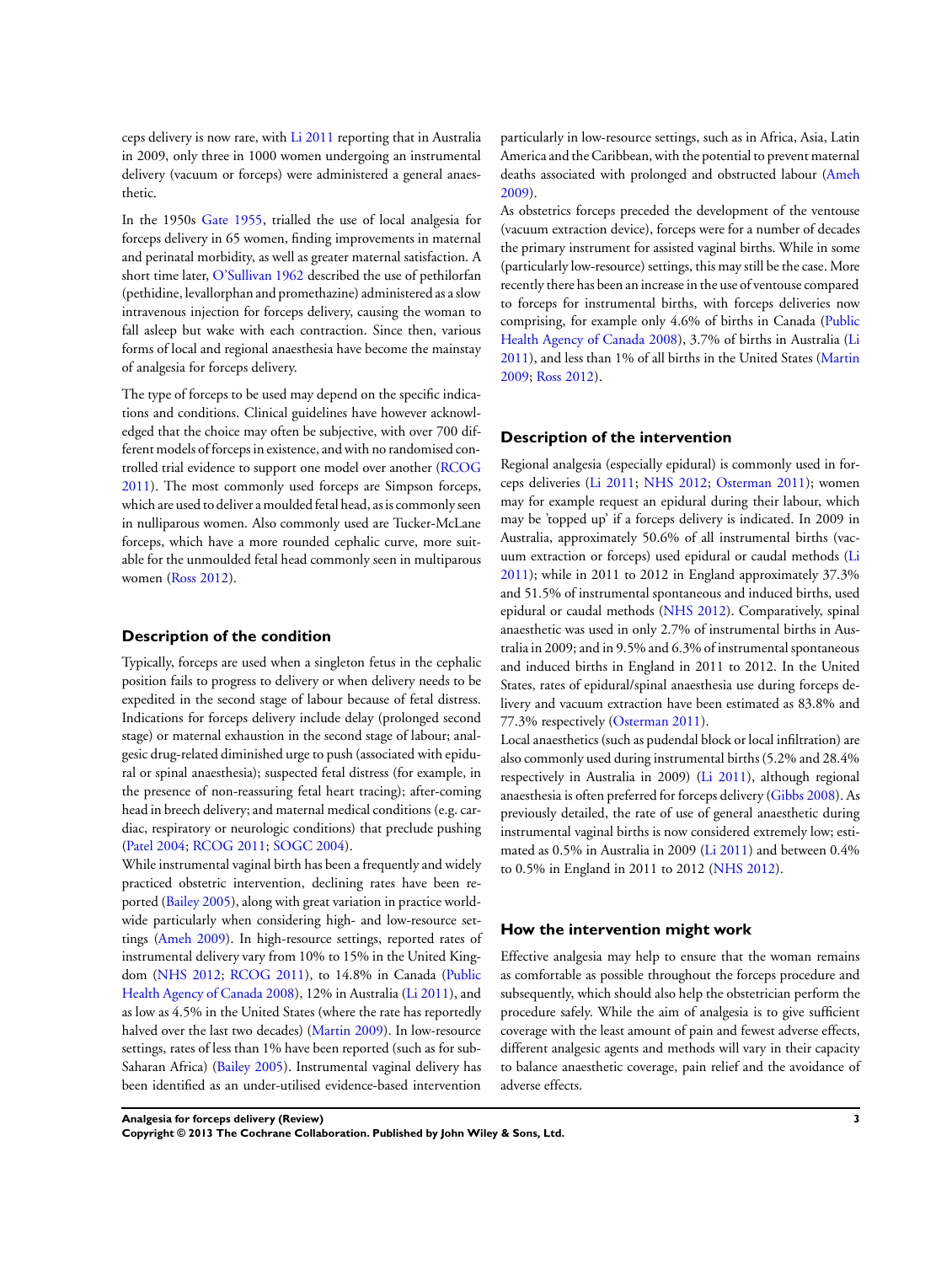### **Why it is important to do this review**

It is important to assess the effects of different types/methods of analgesia for forceps delivery in order to inform women and obstetricians of the most effective and safe methods, associated with fewest adverse consequences for women and their babies.

# **O B J E C T I V E S**

To assess the effectiveness and safety of different analgesic agents and methods available for forceps delivery for women and their babies.

# **M E T H O D S**

### **Criteria for considering studies for this review**

### **Types of studies**

All identified randomised and quasi-randomised trials assessing and comparing the effects of different analgesics (or methods/techniques for providing analgesia) for forceps delivery. We planned to exclude cluster-randomised and cross-over trials. We planned to include studies presented as abstracts.

### **Types of participants**

Pregnant women in the second stage of labour undergoing forceps delivery for any indication, including all singleton and twin deliveries with cephalic and breech presentation.

# **Types of interventions**

Different methods, any mode or combination of analgesics compared with placebo or no treatment, or compared with an alternative method or pharmacological agent.

### **Types of outcome measures**

#### **Primary outcomes**

### **Effects of intervention**

• Pain relief, however measured by the authors

#### **Safety of intervention**

• Serious maternal adverse effects or complications associated with the intervention (as defined by trial authors) (e.g. in relation to regional analgesia: local anaesthetic toxicity (seizures, cardiac rhythm abnormality with cardiac arrest, unconsciousness, death), nerve/spinal cord damage, epidural/intraspinal haematoma, infective complications (meningitis, epidural abscess)

• Neonatal mortality or serious morbidity (as defined by trial authors) (e.g. fetal distress, low Apgar score less than seven at five minutes, need for neonatal intensive care unit (NICU) or special care neonatal admission)

### **Secondary outcomes**

#### **Maternal**

#### **Effects of intervention**

- Request for additional analgesia
- Maternal satisfaction with childbirth experience (as defined by trial authors)

#### **Safety of intervention**

- Mother-baby bonding (as defined by trial authors)
- Breastfeeding success and duration (as defined by trial authors)
- Side effects for the mother (as defined by trial authors), including:
- Postnatal depression (treatment for depression or selfreported)
	- Maternal hypotension
	- Motor blockade
	- Respiratory depression requiring oxygen

administration

- Headache
- Headache requiring blood patch
- Vomiting
- Itching
- Fever
- Shivers
- Drowsiness
- Urinary retention

### **Other outcomes relating to use of health services**

- Duration of postpartum hospital stay
- Postpartum hospital admission within six weeks of discharge

**Analgesia for forceps delivery (Review) 4**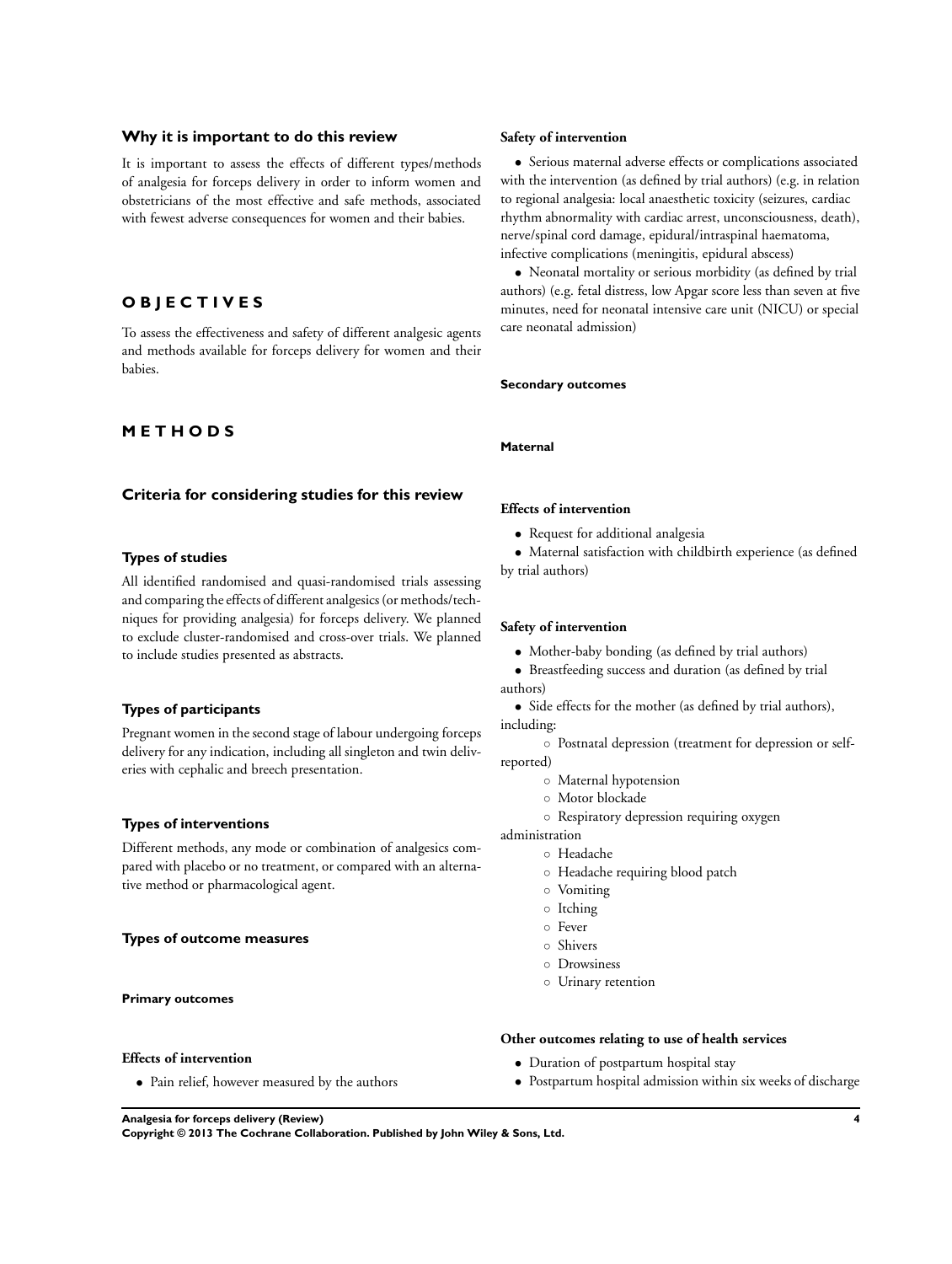### **Neonatal**

# **Safety of intervention**

- Side effects for the baby, including:
- Acidosis as defined by cord blood arterial pH less than 7.2
	- Acidosis as defined by cord blood arterial pH less than

7.15

- Naloxone administration
- Neonatal hypoglycaemia (less than or equal to 1.67 mmol/L)
	- Neonatal intensive care unit admission
	- Apgar score less than seven at five minutes
- Long-term neonatal complication (as defined by trialists e.g. seizures, disability in childhood)

# **Search methods for identification of studies**

### **Electronic searches**

We contacted the Trials Search Co-ordinator to search the Cochrane Pregnancy and Childbirth Group's Trials Register (31 July 2013).

The Cochrane Pregnancy and Childbirth Group's Trials Register is maintained by the Trials Search Co-ordinator and contains trials identified from:

- 1. monthly searches of the Cochrane Central Register of Controlled Trials (CENTRAL);
	- 2. weekly searches of MEDLINE;
- 3. weekly searches of Embase;

4. handsearches of 30 journals and the proceedings of major conferences;

5. weekly current awareness alerts for a further 44 journals plus monthly BioMed Central email alerts.

Details of the search strategies for CENTRAL, MEDLINE and Embase, the list of handsearched journals and conference proceedings, and the list of journals reviewed via the current awareness service can be found in the 'Specialized Register' section within the editorial information about the [Cochrane Pregnancy](http://www.mrw.interscience.wiley.com/cochrane/clabout/articles/PREG/frame.html) [and Childbirth Group](http://www.mrw.interscience.wiley.com/cochrane/clabout/articles/PREG/frame.html).

Trials identified through the searching activities described above are each assigned to a review topic (or topics). The Trials Search Co-ordinator searched the register for each review using the topic list rather than keywords.

### **Searching other resources**

We reviewed published guidelines and searched the reference lists of review articles.

We did not apply any language restrictions.

# **Data collection and analysis**

#### **Selection of studies**

Two review authors independently assessed for inclusion all the potential studies we identified as a result of the search strategy. We resolved any disagreement through discussion.

#### **Data extraction and management**

We designed a form to extract data. For eligible studies, at least two review authors extracted the data using the agreed form. We resolved discrepancies through discussion. We entered data into Review Manager software [\(RevMan 2012](#page-16-0)) and checked for accuracy.

When information regarding any of the above was unclear, we attempted to contact authors of the original reports to provide further details.

#### **Assessment of risk of bias in included studies**

Two review authors independently assessed the risk of bias for each study using the criteria outlined in the *Cochrane Handbook for Systematic Reviews of Interventions* [\(Higgins 2011](#page-16-0)). We resolved any disagreement by discussion.

# **(1) Random sequence generation (checking for possible selection bias)**

We described for each included study the method used to generate the allocation sequence in sufficient detail to allow an assessment of whether it should produce comparable groups.

We assessed the method as:

• low risk of bias (any truly random process, e.g. random number table; computer random number generator);

• high risk of bias (any non-random process, e.g. odd or even date of birth; hospital or clinic record number);

• unclear risk of bias.

# **(2) Allocation concealment (checking for possible selection bias)**

For each included study, we described the method used to conceal allocation to interventions prior to assignment and assessed whether intervention allocation could have been foreseen in advance of, or during recruitment, or changed after assignment. We assessed the methods as:

- low risk of bias (e.g. telephone or central randomisation; consecutively numbered sealed opaque envelopes);
- high risk of bias (open random allocation; unsealed or nonopaque envelopes, alternation; date of birth);
	- unclear risk of bias.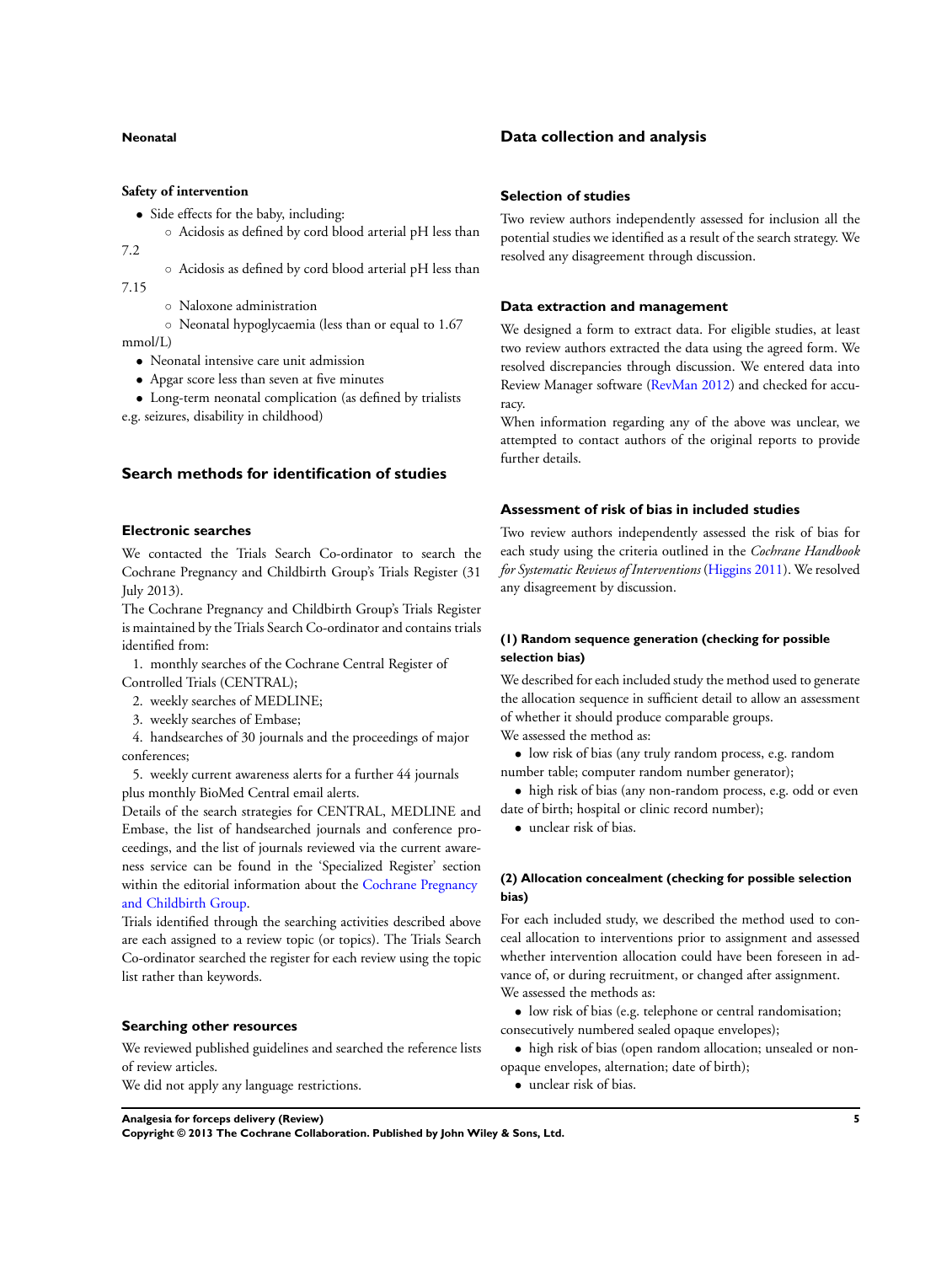# **(3.1) Blinding of participants and personnel (checking for possible performance bias)**

For each included study, we described the methods used, if any, to blind study participants and personnel from knowledge of which intervention a participant received. We considered that studies were at a low risk of bias if they were blinded, or if we judged that the lack of blinding would be unlikely to affect results. We assessed blinding separately for different outcomes or classes of outcomes. We assessed the methods as:

- low, high or unclear risk of bias for participants;
- low, high or unclear risk of bias for personnel.

# **(3.2) Blinding of outcome assessment (checking for possible detection bias)**

For each included study, we described the methods used, if any, to blind outcome assessors from knowledge of which intervention a participant received. We assessed blinding separately for different outcomes or classes of outcomes.

We assessed methods used to blind outcome assessment as:

• low, high or unclear risk of bias.

# **(4) Incomplete outcome data (checking for possible attrition bias due to the amount, nature and handling of incomplete outcome data)**

For each included study, and for each outcome or class of outcomes, we described the completeness of data including attrition and exclusions from the analysis. We stated whether attrition and exclusions were reported and the numbers included in the analysis at each stage (compared with the total randomised participants), reasons for attrition or exclusion where reported, and whether missing data were balanced across groups or were related to outcomes. Where sufficient information was reported, or could be supplied by the trial authors, we planned to re-included missing data in the analyses which we undertook.

We assessed methods as:

• low risk of bias (e.g. no missing outcome data; missing outcome data balanced across groups);

• high risk of bias (e.g. high attrition (greater than 20%) or numbers or reasons for missing data imbalanced across groups; 'as treated' analysis done with substantial departure of intervention received from that assigned at randomisation);

• unclear risk of bias.

### **(5) Selective reporting (checking for reporting bias)**

For each included study, we described how we investigated the possibility of selective outcome reporting bias and what we found. We assessed the methods as:

• low risk of bias (where it was clear that all of the study's prespecified outcomes and all expected outcomes of interest to the review were reported);

• high risk of bias (where not all the study's pre-specified outcomes were reported; one or more reported primary outcomes were not pre-specified; outcomes of interest were reported incompletely and so could not be used; study failed to include results of a key outcome that would have been expected to have been reported);

• unclear risk of bias.

# **(6) Other bias (checking for bias due to problems not covered by (1) to (5) above)**

We described for each included study any important concerns we had about other possible sources of bias.

We assessed whether each study was free of other problems that could put it at risk of bias:

- low risk of other bias;
- high risk of other bias;
- unclear whether there is risk of other bias.

### **(7) Overall risk of bias**

We made explicit judgements about whether studies were at high risk of bias, according to the criteria given in the *Cochrane Handbook for Systematic Reviews of Interventions* ([Higgins 2011](#page-16-0)). With reference to (1) to (6) above, we assessed the likely magnitude and direction of the bias and whether we considered it was likely to impact on the findings. We planned to explore the impact of the level of bias through undertaking sensitivity analyses - *see* [Sensitivity](#page-3-0) [analysis](#page-3-0).

### **Measures of treatment effect**

### **Dichotomous data**

For dichotomous data, we presented results as summary risk ratio with 95% confidence intervals.

### **Continuous data**

For continuous data, we planned to use the mean difference if outcomes were measured in the same way between trials and the standardised mean difference to combine trials that measured the same outcome, but used different methods.

#### **Unit of analysis issues**

We considered cluster-randomised trials inappropriate for inclusion in this review.

**Analgesia for forceps delivery (Review) 6**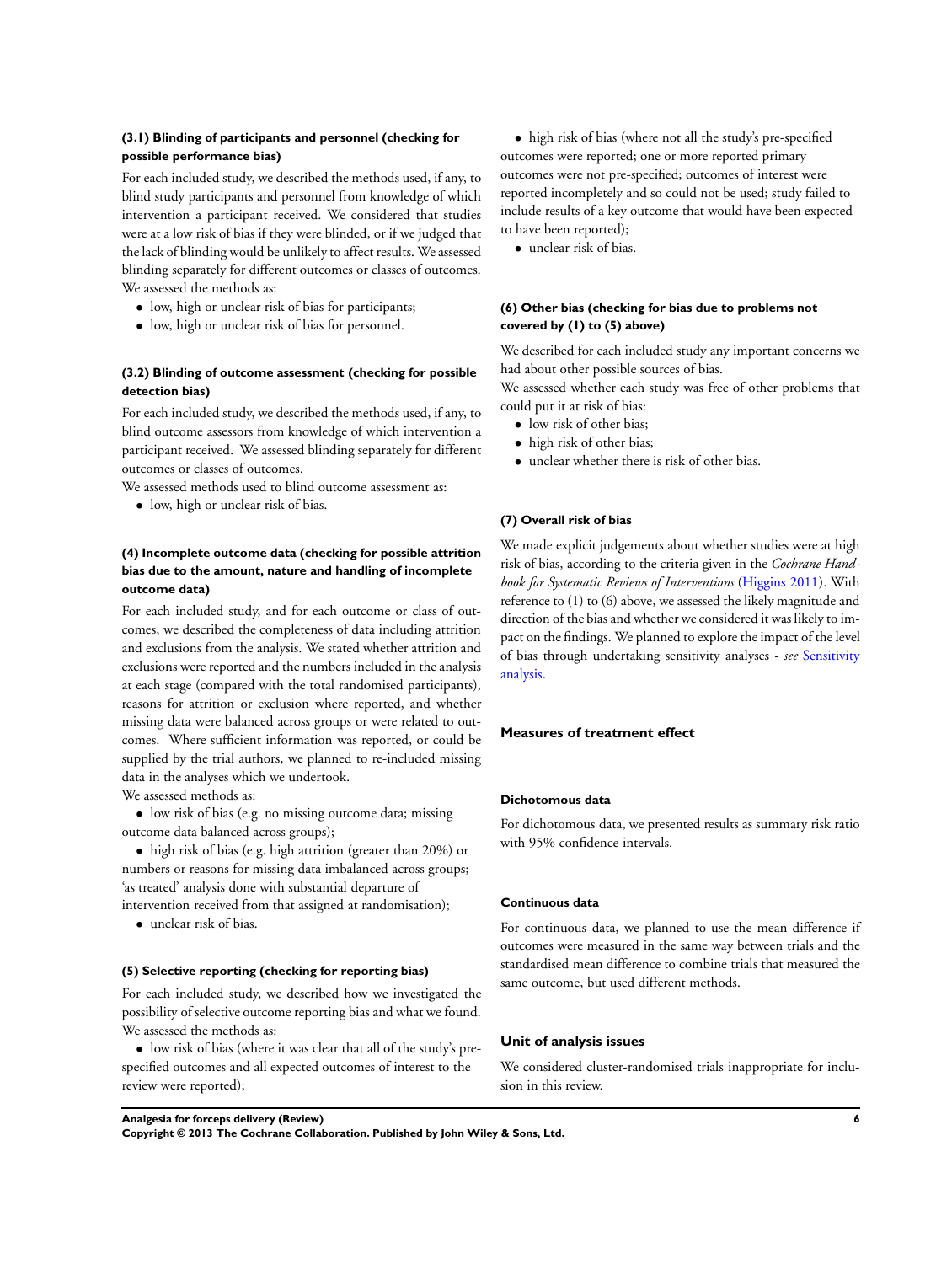### **Dealing with missing data**

We noted levels of attrition for the included study. We planned to explore the impact of including studies with high levels of missing data in the overall assessment of treatment effect by using sensitivity analysis (however, we were unable to do this due to the paucity of data, with no two trials included together in a meta-analysis). For all outcomes, we carried out analyses, as far as possible, on an intention-to-treat basis, i.e. we attempted to include all participants randomised to each group in the analyses, and all participants were analysed in the group to which they were allocated, regardless of whether or not they received the allocated intervention. The denominator for each outcome in each trial was the number randomised minus any participants whose outcomes were known to be missing.

# **Assessment of heterogeneity**

We planned to assess statistical heterogeneity in each meta-analysis using the T², I² and Chi² statistics. We planned to regard heterogeneity as substantial if the I² was greater than 30% and either the T² was greater than zero, or there was a low P value (less than 0.10) in the Chi² test for heterogeneity.

# **Assessment of reporting biases**

In future updates of this review, if there are 10 or more studies in the meta-analysis, we will investigate reporting biases (such as publication bias) using funnel plots. We will assess funnel plot asymmetry visually. If asymmetry is suggested by a visual assessment, we will perform exploratory analyses to investigate it.

# **Data synthesis**

We carried out statistical analyses using the Review Manager software ([RevMan 2012](#page-16-0)). We planned to use a fixed-effect meta-analysis for combining data where it was reasonable to assume that studies were estimating the same underlying treatment effect: i.e. where trials were examining the same intervention, and the trials' populations and methods were judged sufficiently similar. If there was clinical heterogeneity sufficient to expect that the underlying treatment effects differed between trials, or if substantial statistical heterogeneity was detected, we planned to use randomeffects meta-analysis to produce an overall summary if an average treatment effect across trials was considered clinically meaningful. We planned to treat the random-effects summary as the average range of possible treatment effects and we planned to discuss the clinical implications of treatment effects differing between trials. If the average treatment effect was not clinically meaningful, we would not have combined trials.

If we had used random-effects analyses, we planned to present the results would as the average treatment effect with 95% confidence intervals, with the estimates of T² and I².

#### **Subgroup analysis and investigation of heterogeneity**

If we had identified substantial heterogeneity, we planned to investigate it using subgroup analyses and sensitivity analyses. We planned to consider whether an overall summary was meaningful, and if it was, use random-effects analysis to produce it.

If possible, we planned to carry out the following subgroup analyses.

1. Types of analgesia, e.g. continuation of the existing

analgesia through labour versus newly administered analgesia 2. Mode of analgesia, e.g. regional anaesthesia versus local analgesia

3. Analgesic agent used, e.g. systemic opioids versus nitrous oxide

We intended to use only the primary outcomes in subgroup analyses.

We planned to assess subgroup differences by interaction tests available within RevMan ([RevMan 2012](#page-16-0)). We would have reported the results of subgroup analyses quoting the  $\chi$ 2 statistic and P value, and the interaction test I² value.

### **Sensitivity analysis**

In future updates of this review, we plan to carry out sensitivity analysis to explore the effects of trial quality assessed by allocation concealment and other risk of bias components, by omitting studies rated as 'high risk of bias' for these components. Sensitivity analysis will be restricted to the primary outcomes.

# **R E S U L T S**

# **Description of studies**

# **Results of the search**

The search of the Cochrane Pregnancy and Childbirth Group's Trials Register found five trial reports ([Ellingson 1977](#page-16-0); [Hutchins](#page-16-0) [1980](#page-16-0); [Mundow 1974;](#page-16-0) [Sagen 1973](#page-16-0); [Pingsuthiwong 1992\)](#page-16-0). We included four trials [\(Ellingson 1977](#page-16-0); [Hutchins 1980;](#page-16-0) [Mundow](#page-16-0) [1974](#page-16-0); [Sagen 1973](#page-16-0)) involving 388 women, and excluded one trial [\(Pingsuthiwong 1992](#page-16-0)).

### **Included studies**

We included four trials in this review ([Ellingson 1977](#page-16-0); [Hutchins](#page-16-0) [1980](#page-16-0); [Mundow 1974](#page-16-0); [Sagen 1973\)](#page-16-0). Two trials were conducted in Norway [\(Ellingson 1977](#page-16-0); [Sagen 1973](#page-16-0)), one in Ireland [\(Mundow](#page-16-0) [1974](#page-16-0)) and one in New Zealand ([Hutchins 1980\)](#page-16-0); all trials were conducted prior to 1980.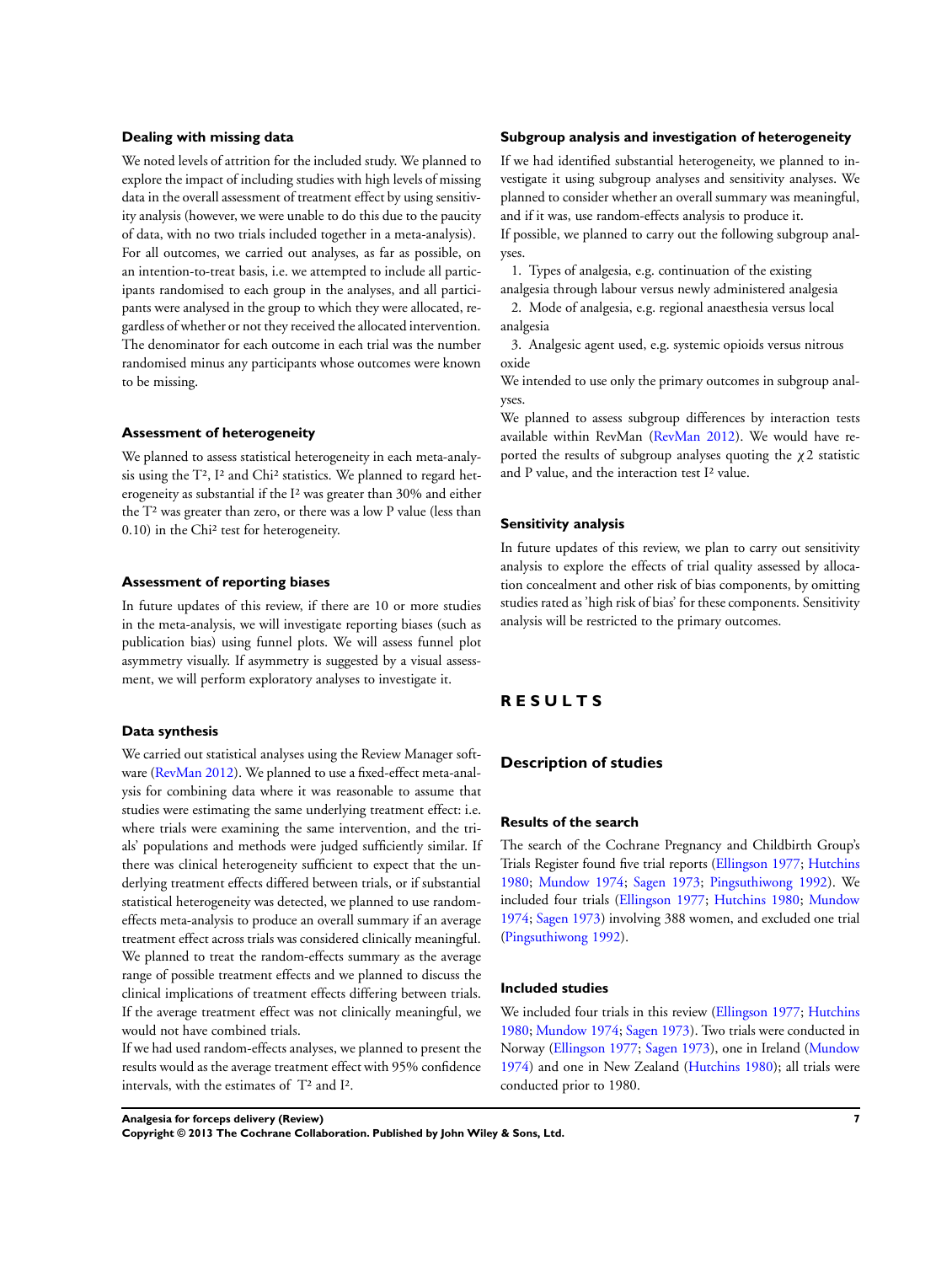All trials included women requiring forceps delivery, however, the specific inclusions and exclusions of the trials varied. [Ellingson](#page-16-0) [1977](#page-16-0) included women for whom forceps delivery was indicated due to a second stage of labour exceeding 60 minutes, and excluded women with complications including: hypertension, preeclampsia, epilepsy, premature labour and intrauterine asphyxia. In [Hutchins 1980,](#page-16-0) all women who had not received regional analgesia and required an instrumental (forceps) delivery were included; women for whom the 'presenting part' was more than 2 cm below the ischial spines were excluded. [Mundow 1974](#page-16-0) included all forceps deliveries performed by registrars with no listed exclusions, and similarly [Sagen 1973](#page-16-0), included all women where there was fetal/maternal indication for a forceps delivery, with no specified exclusions.

Three trials compared the use of diazepam for providing general anaesthesia with an alternative agent. In [Ellingson 1977](#page-16-0) the general anaesthesia induced by diazepam (30 mg administered rapidly, with the use of nitrous oxide (N2O2) in a semi-closed system on a mask), was compared with that induced by ketamine (2 mg/kg body weight given over 30 seconds intravenously; with no N2O2 given). [Sagen 1973](#page-16-0) similarly utilised 30 mg diazepam (dissolved in 9 mLl saline, administered intravenously over 30 seconds), however, it was compared with vinydan-ether for general anaesthesia.

In [Mundow 1974](#page-16-0) a lower dose of diazepam (10 mg administered intravenously) was compared with "other" anaesthesia (either general, local, or "other").

In the remaining trial [\(Hutchins 1980\)](#page-16-0), spinal analgesia (lignocaine 1.5 mL 5% in 10% dextrose injected slowly after aspiration) was compared with pudendal nerve block anaesthesia (20 mL 1% lignocaine).

See [Characteristics of included studies](#page-18-0) for further details.

### **Excluded studies**

One study was excluded [\(Pingsuthiwong 1992\)](#page-16-0) as it included all pregnant women (recruitment was not restricted to women undergoing forceps delivery) and data for forceps deliveries were not reported separately. For further details, see [Characteristics of](#page-23-0) [excluded studies.](#page-23-0)

### **Risk of bias in included studies**

Overall, the trials were judged to be at an unclear to high risk of bias. Summaries for the risk of bias of the included studies are given in Figure 1 and [Figure 2.](#page-10-0)

# **Figure 1. 'Risk of bias' graph: review authors' judgements about each risk of bias item presented as percentages across all included studies.**

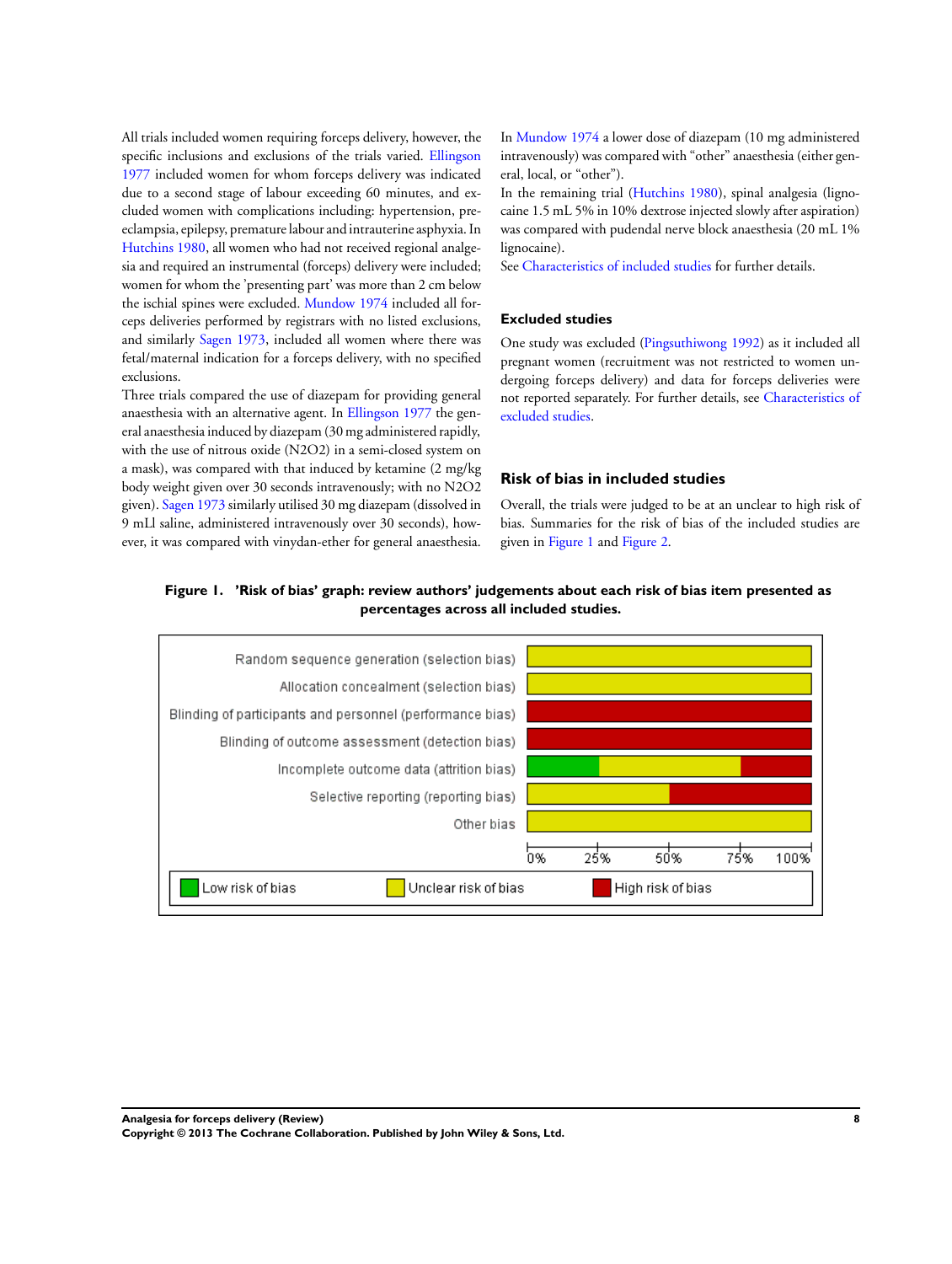|                | Random sequence generation (selection bias) | Allocation concealment (selection bias) | Blinding of participants and personnel (performance bias) | Blinding of outcome assessment (detection bias) | Incomplete outcome data (attrition bias) | Selective reporting (reporting bias) | Other bias |  |
|----------------|---------------------------------------------|-----------------------------------------|-----------------------------------------------------------|-------------------------------------------------|------------------------------------------|--------------------------------------|------------|--|
| Ellingson 1977 | ?                                           | Ĩ,                                      |                                                           | ÷                                               | ?                                        | Ĩ,                                   | ?          |  |
| Hutchins 1980  | 7                                           | ?                                       |                                                           |                                                 | ?                                        |                                      | ?          |  |
| Mundow 1974    | ?                                           | Ĩ,                                      |                                                           |                                                 |                                          |                                      | ?          |  |
| Sagen 1973     | ?                                           | ?                                       |                                                           |                                                 | ٠                                        | ?                                    | 7          |  |

<span id="page-10-0"></span>**Figure 2. 'Risk of bias' summary: review authors' judgements about each risk of bias item for each included study.**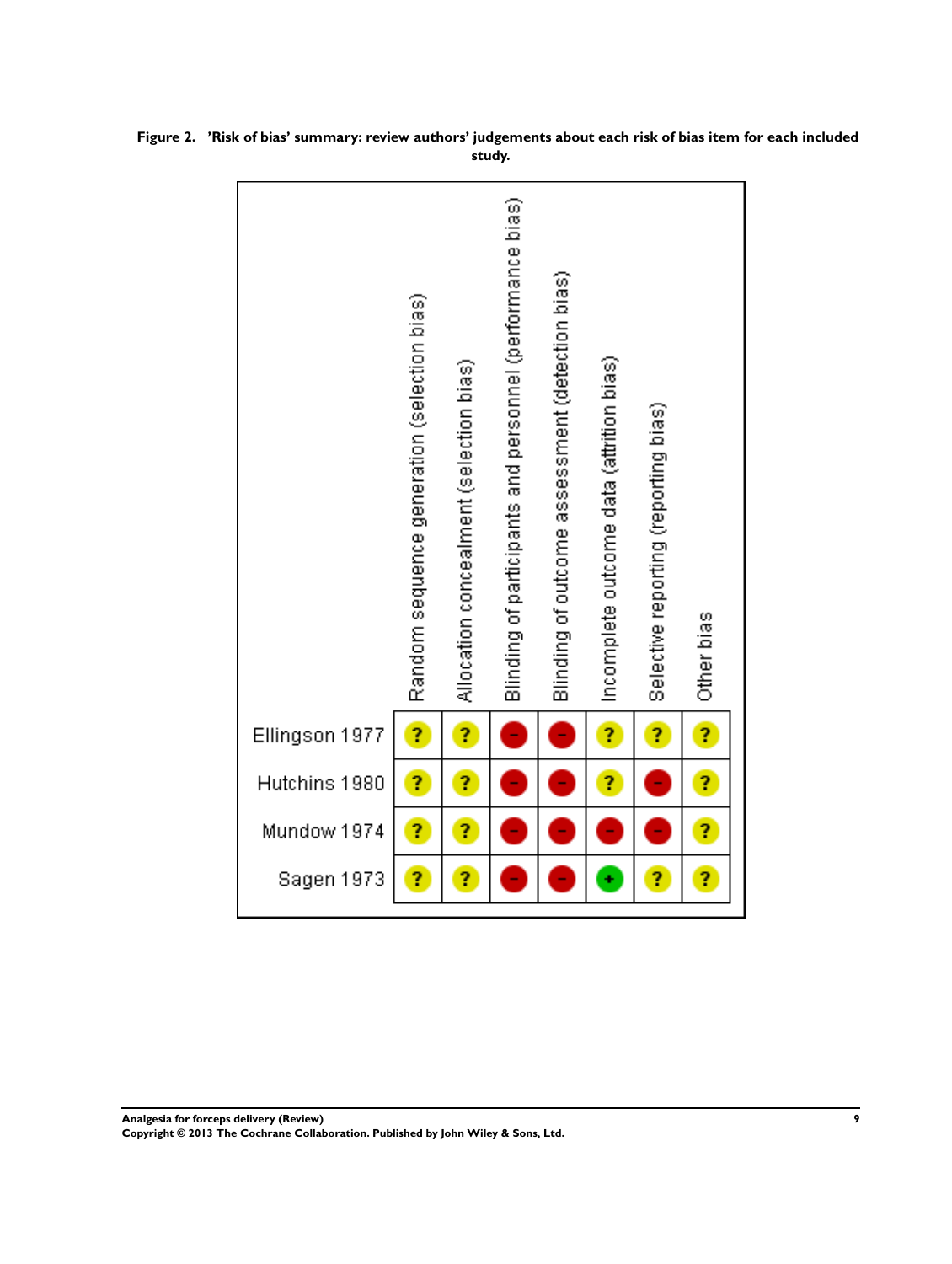# **Allocation**

All four included trials [\(Ellingson 1977](#page-16-0); [Hutchins 1980](#page-16-0); [Mundow](#page-16-0) [1974](#page-16-0); [Sagen 1973\)](#page-16-0) were at an unclear risk of selection bias, with their methods for allocation concealment and for generation of the random number sequence being unclear (not detailed).

### **Blinding**

The four included trials were at a high risk of bias due to a lack of (or believed ineffective) blinding [\(Ellingson 1977](#page-16-0); [Hutchins](#page-16-0) [1980](#page-16-0); [Mundow 1974;](#page-16-0) [Sagen 1973](#page-16-0)). No trial detailed whether participants, personnel or outcome assessors were blinded; however, in all cases, effective blinding was considered unlikely due to the nature of the interventions being compared.

#### **Incomplete outcome data**

One trial was judged to be at a high risk of bias due to incomplete reporting; with maternal outcome data reported in [Mundow 1974](#page-16-0) for the diazepam group only (no maternal outcomes reported for the comparison group). Two further trials were judged to be at an unclear risk of bias due to incomplete outcome data ([Ellingson](#page-16-0) [1977](#page-16-0); [Hutchins 1980](#page-16-0)), and one trial was judged to be at a low risk of bias, with no losses, withdrawals, exclusions or missing data evident ([Sagen 1973](#page-16-0)).

### **Selective reporting**

Two trials were judged to be at a high risk of selective reporting. In [Hutchins 1980](#page-16-0), outcomes were not pre-specified, and a number of outcomes were reported incompletely, for example: "Mean Apgar scores were similar". In [Mundow 1974](#page-16-0), in addition to the lack of maternal outcomes reported for the comparison group, the outcomes reported were not clearly pre-specified. The two remaining trials were judged to be at an unclear risk of bias, with outcomes not clearly pre-specified, and/or incomplete reporting (including data reported in such a way that it could not be used in metaanalysis if it had been applicable) ([Ellingson 1977;](#page-16-0) [Sagen 1973\)](#page-16-0).

#### **Other potential sources of bias**

All four trials were judged to be at an unclear risk of other sources of potential bias [\(Ellingson 1977](#page-16-0); [Hutchins 1980](#page-16-0); [Mundow 1974;](#page-16-0) [Sagen 1973\)](#page-16-0); the absence of detailed trial methods for all studies made it difficult to make clear judgements.

For further details of the risk of bias components across each trial, see [Characteristics of included studies.](#page-18-0)

### **Effects of interventions**

A variety of different agents for providing analgesia were assessed in the four included trials, and a number of different methods to measure pain relief were utilised, and thus results could not be combined in meta-analysis. The trials are therefore assessed in four separate comparisons.

#### **Comparison 1: Diazepam versus ketamine**

One small study was included in this comparison ([Ellingson](#page-16-0) [1977](#page-16-0)), which compared the rapid intravenous administration of 30 mg diazepam (and N2O2 by mask), with the administration of 2 mg/kg ketamine over 30 seconds (no N2O2 was given).

#### **Primary outcomes**

### **Pain relief**

In [Ellingson 1977](#page-16-0) women were asked to judge their pain relief as effective where they experienced no pain. Women receiving diazepam as compared with ketamine were not significantly more likely to judge their pain relief as effective  $(P = 0.07)$  (risk ratio (RR) 1.42; 95% confidence interval (CI) 0.98 to 2.07; 26 women) [\(Analysis 1.1\)](#page-25-0).

# **Serious maternal adverse effects/complications and neonatal mortality or serious morbidity**

No data on the other primary outcomes of serious maternal adverse effects or complications, or neonatal mortality or serious morbidity were reported in this trial.

### **Secondary outcomes**

#### **Maternal**

In this trial, one woman in each group experienced respiratory depression requiring oxygen ventilation (RR 1.00; 95% CI 0.07 to 14.34; 26 women) [\(Analysis 1.2](#page-26-0)) [\(Ellingson 1977](#page-16-0)).

No data on the review's other secondary maternal outcomes were reported by this trial including: maternal satisfaction with childbirth experience; request for additional analgesia; mother-baby bonding; maternal hypotension as a result of regional anaesthesia; postnatal depression; breastfeeding success and duration; motor blockage; headache; headache requiring blood patch; vomiting; itching; fever; shivers; drowsiness; urinary retention; duration

**Analgesia for forceps delivery (Review) 10 Copyright © 2013 The Cochrane Collaboration. Published by John Wiley & Sons, Ltd.**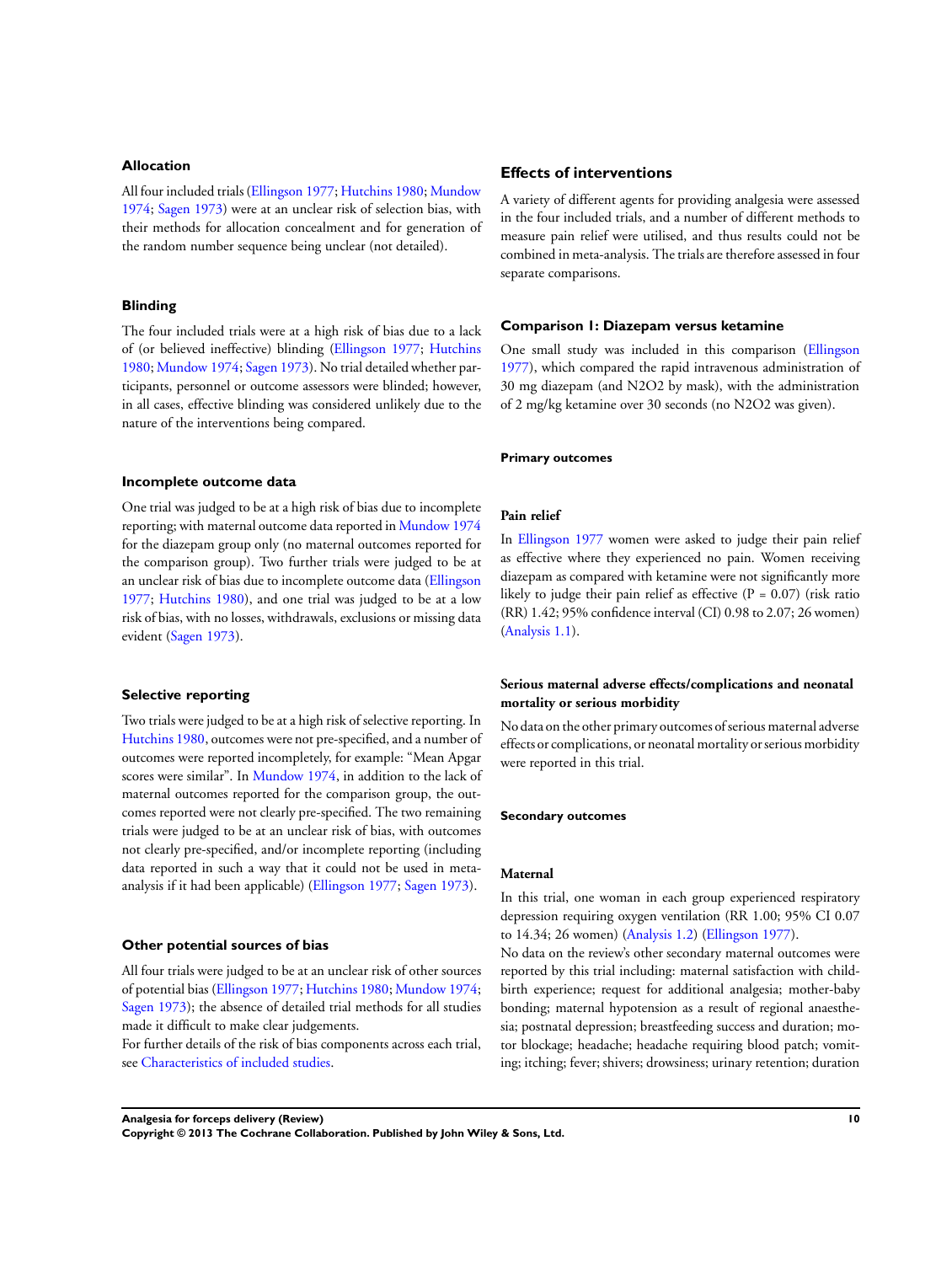of postpartum hospital stay; and postpartum hospital admission within six weeks of discharge.

#### **Neonatal**

No significant differences were seen between the diazepam and ketamine groups for the two neonatal outcomes reported by this trial: Apgar score of less than seven at five minutes (no cases in either group) ([Analysis 1.3](#page-27-0)), and acidosis as defined by cord blood arterial pH less than 7.2 (RR 1.10; 95% CI 0.08 to 15.36; 21 infants) ([Analysis 1.4\)](#page-27-0).

No data were reported for any of the other neonatal secondary review outcomes in this trial, including: acidosis defined by cord blood arterial pH less than 7.15; naloxone administration, NICU admission; neonatal hypoglycaemia; and long-term complications.

# **Non pre-specified outcomes**

[Ellingson 1977](#page-16-0) reported on additional outcomes relating to pain relief and maternal satisfaction with the childbirth experience (that were not pre-specified in the review protocol, but were thought to be important). Whilst women receiving diazepam were found to be significantly less likely to have good anaesthesia (judged by the obstetrician as when the woman was quiet) (RR 0.63; 95% CI 0.41 to 0.97; 26 women) [\(Analysis 1.5\)](#page-27-0), they were significantly more likely to report a pleasant recovery (RR 2.08; 95% CI 1.17 to 3.68; 26 women) [\(Analysis 1.6](#page-28-0)). No significant difference was shown between diazepam and ketamine for the outcome maternal awareness ("when the patient claimed to have sensed the operation") (RR 0.11; 95% CI 0.01 to 1.88; 26 women) ([Analysis 1.7](#page-28-0)).

#### **Comparison 2: Diazepam versus vinydan-ether**

One trial was included in this comparison [\(Sagen 1973](#page-16-0)), which compared 30 mg diazepam given over 30 seconds, with vinydanether (given by an anaesthetic nurse).

#### **Primary outcomes**

# **Pain relief**

As in [Ellingson 1977](#page-16-0), women in [Sagen 1973](#page-16-0) were asked to judge their pain relief as effective where they experienced no pain. In this trial, women receiving diazepam were significantly more likely to judge the pain relief as effective (RR 1.13; 95% CI 1.02 to 1.25; 101 women) ([Analysis 2.1](#page-29-0)).

### **Serious maternal adverse effects/complications and neonatal mortality or serious morbidity**

No data on the other primary outcomes of serious maternal adverse effects or complications, or neonatal mortality or serious morbidity were reported in this trial.

### **Secondary outcomes**

### **Maternal**

In the [Sagen 1973](#page-16-0) trial, women receiving diazepam were significantly less likely to experience vomiting than those receiving vinydan-ether (RR 0.04; 95% CI 0.00 to 0.62; 101 women) ([Analysis](#page-29-0) [2.2](#page-29-0)).

No data on the review's other secondary maternal outcomes were reported by this trial including: maternal satisfaction with childbirth experience; request for additional analgesia; mother-baby bonding; maternal hypotension as a result of regional anaesthesia; postnatal depression; breastfeeding success and duration; motor blockage; respiratory depression requiring oxygen administration; headache; headache requiring blood patch; itching; fever; shivers; drowsiness; urinary retention; duration of postpartum hospital stay; and postpartum hospital admission within six weeks of discharge.

#### **Neonatal**

No significant difference was seen between groups for the one neonatal outcome that the trial reported: Apgar score of less than seven at five minutes (RR 1.26; 95% CI 0.45 to 3.50; 104 infants) [\(Analysis 2.3\)](#page-30-0).

No data were reported for any of the other neonatal secondary review outcomes in this trial, including: acidosis defined by cord blood arterial pH less than 7.15 and less than 7.2; naloxone administration, NICU admission; neonatal hypoglycaemia; and longterm complications.

### **Non pre-specified outcomes**

[Sagen 1973](#page-16-0), like [Ellingson 1977](#page-16-0), reported on further outcomes relating to pain relief and maternal satisfaction with childbirth (that were not pre-specified in the review protocol, but thought to be important). Women receiving diazepam were found to be significantly more likely to have good anaesthesia (judged by the obstetrician as when the woman was quiet) (RR 1.56; 95% CI 1.11 to 2.21; 101 women) ([Analysis 2.4\)](#page-30-0). Women receiving diazepam were also significantly more likely to report feeling comfortable during induction and recovery than women receiving the vinydanether (RR 3.45; 95% CI 2.26 to 5.26; 101 women) ([Analysis 2.5](#page-31-0)).

**Analgesia for forceps delivery (Review) 11**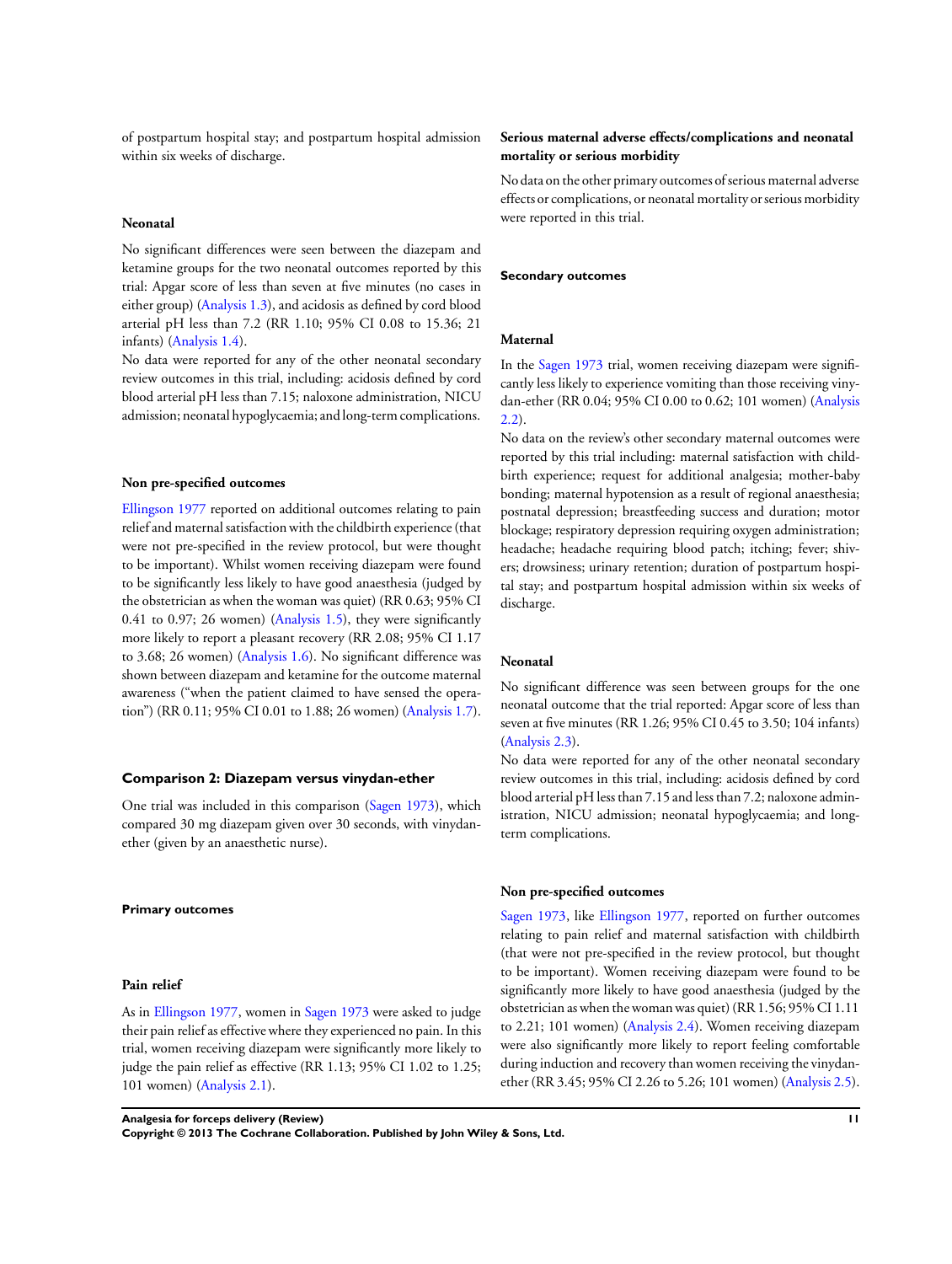#### **Comparison 3: Diazepam versus other**

One small trial was included in this comparison; this trial compared 10 mg diazepam with "other" anaesthesia (including general, local or other) during forceps delivery [\(Mundow 1974](#page-16-0)).

#### **Primary outcomes**

#### **Pain relief**

The trial reported no data on pain relief,

### **Serious maternal adverse effects/complications and neonatal mortality or serious morbidity**

The trial reported no data on serious maternal adverse effects or complications, or neonatal mortality or serious morbidity .

### **Secondary outcomes**

#### **Maternal**

[Mundow 1974](#page-16-0) did not report of any of the review's secondary outcomes for the mother.

#### **Neonatal**

[Mundow 1974](#page-16-0) did not report of any of the review's secondary outcomes for the neonate.

### **Non pre-specified outcomes**

[Mundow 1974](#page-16-0) reported data on "amnesic effect" and "women's behaviour", but only for the group of women receiving diazepam (see [Characteristics of included studies\)](#page-18-0).

The trial reported on Apgar score of less than eight at two minutes (not the review's pre-specified outcome of Apgar score of less than seven at five minutes) [\(Mundow 1974\)](#page-16-0); no significant difference between groups was shown for this outcome (RR 1.10; 95% CI 0.51 to 2.38; 78 infants) ([Analysis 3.1\)](#page-31-0).

#### **Comparison 4: Spinal analgesia versus pudendal block**

One trial was included in this comparison, comparing spinal analgesia (lignocaine 1.5 mL 5% injected slowly) with pudendal nerve block (infiltration with 20 mL 1% lignocaine) [\(Hutchins 1980](#page-16-0)).

#### **Pain relief**

In regards to pain relief, the trial reported on "analgesia achieved", and found that women receiving spinal analgesia were significantly more likely to regard their analgesia as adequate (RR 3.36; 95% CI 2.46 to 4.60; 183 women) [\(Analysis 4.1\)](#page-32-0). [Hutchins 1980](#page-16-0) also reported on severe pain during delivery; women receiving spinal analgesia were found to be significantly less likely to report severe pain, compared to women receiving pudendal block (RR 0.02; 95% CI 0.00 to 0.27; 183 women) ([Analysis 4.2](#page-32-0)).

# **Serious maternal adverse effects/complications and neonatal mortality or serious morbidity**

No data on any of the review's other primary outcomes of serious maternal adverse effects or complications, or neonatal mortality or serious morbidity were reported by this trial, though the manuscript reported that no "serious complications" were reported for women in either group in ([Analysis 4.3](#page-33-0)) [\(Hutchins 1980](#page-16-0)).

### **Secondary outcomes**

#### **Maternal**

In [Hutchins 1980,](#page-16-0) no women in either group requested additional analgesia ([Analysis 4.4\)](#page-33-0), or experienced maternal hypotension ( [Analysis 4.5](#page-34-0)). There was no significant difference found between groups in this trial for the outcome maternal headache (mild or moderate) (RR 0.91; 95% CI 0.53 to 1.58; 183 women) ([Analysis](#page-34-0) [4.6](#page-34-0)).

No data on any of the other maternal secondary outcomes were reported in this trial, including: maternal satisfaction with childbirth experience; mother-baby bonding; postnatal depression; breastfeeding success and duration; motor blockage; respiratory depression requiring oxygen administration; headache requiring blood patch; vomiting; itching; fever; shivers; drowsiness; urinary retention; duration of postpartum hospital stay; and postpartum hospital admission within six weeks of discharge.

#### **Neonatal**

The trial reported no data on the pre-specified secondary neonatal review outcomes [\(Hutchins 1980\)](#page-16-0).

# **D I S C U S S I O N**

**Analgesia for forceps delivery (Review) 12**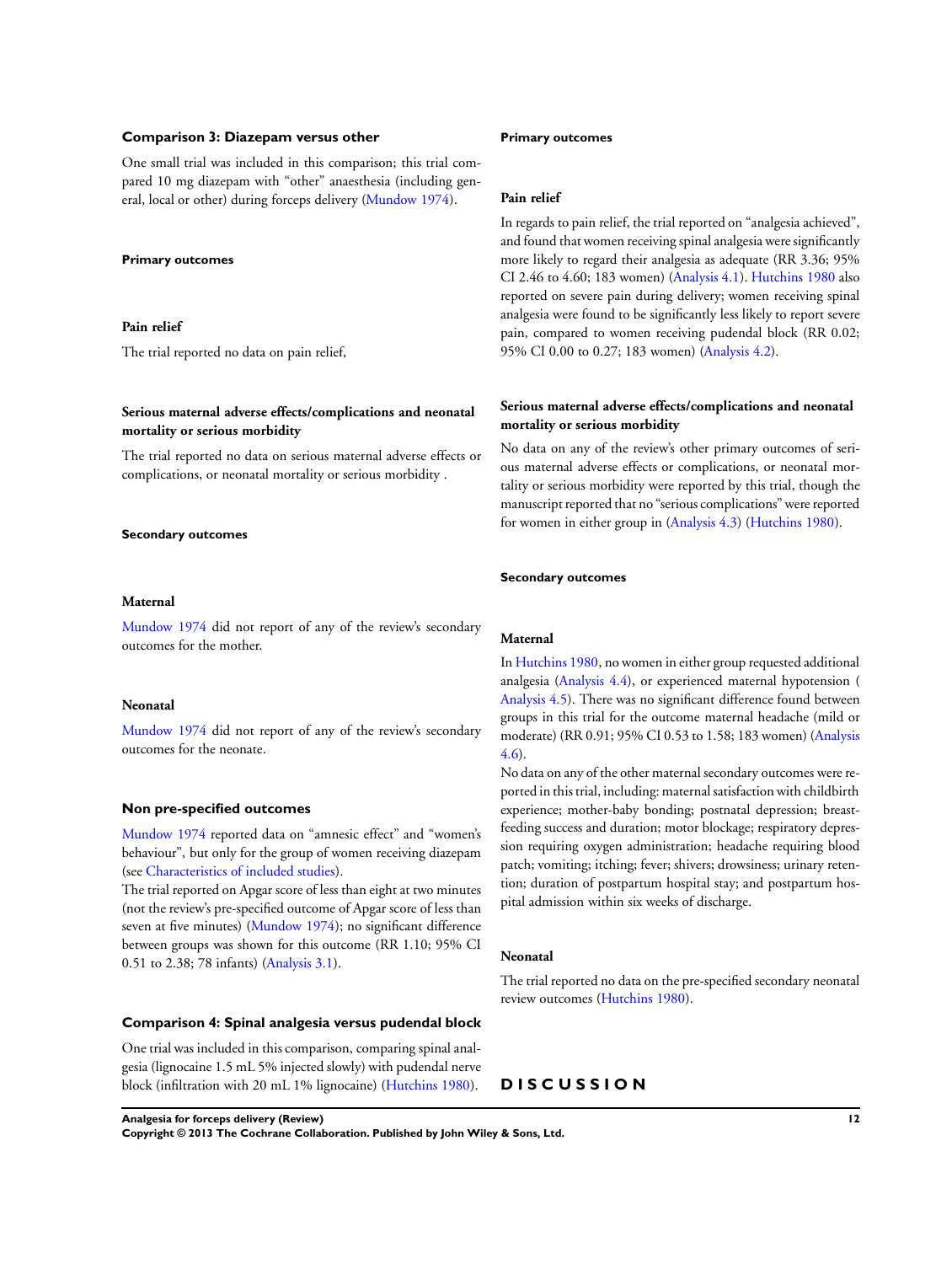#### **Summary of main results**

We included four randomised controlled trials (involving 388 women) in this review, all of which were conducted prior to 1980, and assessed a variety of different agents and techniques for achieving pain relief during forceps delivery [\(Ellingson 1977](#page-16-0); [Hutchins](#page-16-0) [1980](#page-16-0); [Mundow 1974](#page-16-0); [Sagen 1973\)](#page-16-0). Three of the trials compared diazepam with alternative agents (ketamine, vinydan-ether, "other") for the provision of general anaesthesia during forceps delivery, and the fourth trial compared the use of spinal analgesia versus pudendal block (using lignocaine in both groups). No trials assessed the use of epidural analgesia.

Considering the review's primary outcome of pain relief, no significant difference was found when diazepam was compared with ketamine in one small trial ([Ellingson 1977](#page-16-0)). A further trial suggested possible benefit of diazepam compared with vinydan-ether, with women receiving diazepam being significantly more likely to judge pain relief as effective, than women receiving vinydan-ether [\(Sagen 1973](#page-16-0)). In a trial comparing spinal analgesia with pudendal nerve block, women receiving spinal analgesia were shown to be significantly more likely to regard the analgesia as adequate and less likely to report severe pain ([Hutchins 1980\)](#page-16-0).

None of the trials reported on the review's other two primary outcomes of serious maternal adverse effects or complications, and neonatal mortality and serious morbidity.

No differences were shown between groups in trials assessing the outcomes maternal hypotension ([Hutchins 1980](#page-16-0)), and maternal apnoea requiring oxygen ventilation ([Ellingson 1977](#page-16-0)). In [Sagen](#page-16-0) [1973](#page-16-0), women receiving diazepam compared with vinydan-ether, were however significantly less likely to experience vomiting.

No significant differences between groups were seen for the neonatal outcomes Apgar score of less than seven at five minutes [\(Ellingson 1977;](#page-16-0) [Sagen 1973\)](#page-16-0), and acidosis defined by cord blood arterial pH less than 7.2 ([Ellingson 1977\)](#page-16-0) in any of the trials. No further secondary maternal and neonatal outcomes were reported in any of the four included trials.

Some support for diazepam, as compared with vinydan-ether and ketamine, was provided by two of the included trials in relation to non pre-specified review outcomes [\(Ellingson 1977;](#page-16-0) [Sagen 1973](#page-16-0)). In the trial comparing diazepam with vinydan-ether, women receiving diazepam were more likely to report feeling comfortable during induction and recovery, and were more likely to have good anaesthesia as judged by the obstetrician [\(Sagen 1973](#page-16-0)). As compared with ketamine, women receiving diazepam were more likely to report a pleasant recovery in one trial [\(Ellingson 1977](#page-16-0)); interestingly however, in this trial, women receiving diazepam were less likely to have good anaesthesia as judged by the obstetrician.

Three of the four included trials compared diazepam with alternative agents for the provision of general anaesthesia during operative delivery ([Ellingson 1977;](#page-16-0) [Mundow 1974;](#page-16-0) [Sagen 1973](#page-16-0)). The fourth trial compared spinal anaesthesia with pudendal nerve block ([Hutchins 1980](#page-16-0)). The risks, including maternal death, associated with obstetric general anaesthesia have however lead to its use now being restricted predominately to true emergency cases, where there is insufficient time for a regional technique ([Djabatey](#page-16-0) [2009](#page-16-0)). Accordingly, estimates of use of general anaesthesia during forceps deliveries from current clinical practice are extremely low (estimated to be used in only 0.5% of instrumental births in Australia in 2009 [\(Li 2011](#page-16-0)) and in England in 2011 to 2012 [\(NHS](#page-16-0) [2012](#page-16-0))), and rather regional anaesthesia (particularly epidural or caudal, accounting for over 50%), is the most commonly used method, followed by local anaesthesia to the perineum. While both spinal and pudendal block anaesthesia are used in current clinical practice, they too are used comparatively infrequently (in 2.7% and 5.2% of instrumental birth respectively).

The possible benefits of diazepam shown in two of the included trials when compared with vinydan-ether ([Sagen 1973\)](#page-16-0) and ketamine [\(Ellingson 1977\)](#page-16-0), should be interpreted with caution, and not without acknowledgement of the now known potential dangers of diazepam for obstetric patients ([FDA 2008;](#page-16-0) [Grant 2011](#page-16-0)). While use throughout pregnancy (such when indicated for anxiety) has been suggested to be associated with an increased risk of congential malformations and other developmental abnormalities for the fetus, single high doses during labour and delivery (as used in [Ellingson 1977](#page-16-0) and [Sagen 1973\)](#page-16-0) have been associated with irregularities in fetal heart rate tracing, along with respiratory depression, hypotonia, poor sucking and hypothermia in the neonates [\(FDA 2008](#page-16-0)). Indeed, the dose used in both [Ellingson 1977](#page-16-0) and [Sagen 1973](#page-16-0) (30 mg intravenously, administered rapidly), was notably high (with recent cited dosing regimens for diazepam analgesia during labour and delivery including 2-5 mg intravenously, and 10 mg intramuscularly [\(Grant 2011](#page-16-0))). For the mother, the risk of aspiration (due to obtunded (dulled/reduced) airway reflexes) is also increased with the use of diazepam during labour and delivery; and as a potent amnesic, the risk of an impaired memory of delivery for the mother is also considered high ([Grant 2011\)](#page-16-0). Forceps deliveries (indicated when the fetus fails to progress to delivery, or when delivery needs to be expedited in the second stage) are no longer considered common; comprising approximately 1% to 4.6% of deliveries in high-resource settings [\(Li 2011;](#page-16-0) [Martin](#page-16-0) [2009](#page-16-0); [Public Health Agency of Canada 2008\)](#page-16-0) and comprising a significantly lower proportion of deliveries in low-resource settings (with for example, an estimation of less than 1% of all births being assisted/instrumental in sub-Saharan Africa) ([Bailey 2005](#page-16-0)). Clinical practice guidelines for instrumental delivery recommend that in preparation of the mother for delivery "appropriate analgesia" should be administered ([RANZCOG 2009a;](#page-16-0) [RCOG 2011;](#page-16-0) [SOGC 2004](#page-16-0)), however, no further guidance as to the particular agent or method to use is provided. For rotational forceps deliveries, such guidelines suggest that regional anaesthesia (either epidural or spinal) should be used ([RANZCOG 2009b\)](#page-16-0); yet pudendal block may be appropriate in the context of urgent delivery [\(RCOG](#page-16-0) [2011](#page-16-0)). In Australia and the United Kingdom, it has been estimated that approximately 50% of women undergoing an instrumental delivery will receive regional anaesthesia; and in Australia,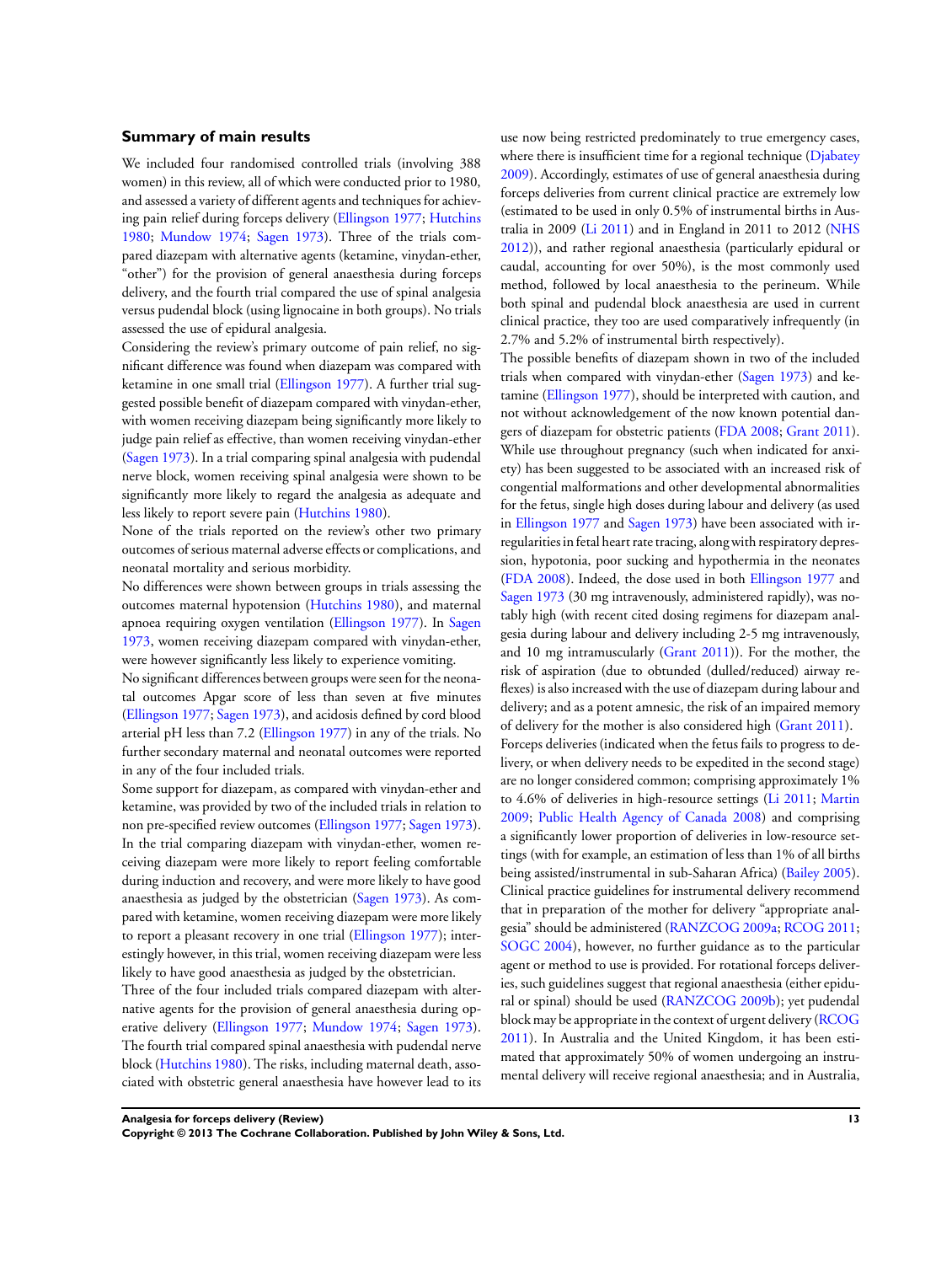approximately 28.4% of women will receive a local anaesthetic to the perineum, and 5.2%, a pudendal block ([Li 2011](#page-16-0)).

# **Overall completeness and applicability of evidence**

There is a significant lack of randomised trials in this area, particularly assessing the techniques and agents commonly used in current clinical practice for the provision of pain relief during forceps delivery.

This review is limited with the inclusion of only four small trials [\(Ellingson 1977;](#page-16-0) [Hutchins 1980](#page-16-0); [Mundow 1974;](#page-16-0) [Sagen 1973](#page-16-0)), that were all conducted prior to 1980, and did not report on many of the review's pre-specified maternal and neonatal primary and secondary outcomes. The variety of analgesic agents/methods used in the four included trials meant that no data could be pooled in meta-analysis, making interpretation difficult. The different methods of measuring pain relief and maternal satisfaction/ comfort also made comparisons between trials difficult. One trial [\(Mundow 1974](#page-16-0)), reported no data in way that could be included in the review (outcome data were reported for one group only).

Three of the four trials compared diazepam with alternative agents for the provision of general anaesthesia during forceps delivery; this method for providing analgesia during instrumental delivery is however, now infrequently used in clinical practice. The fourth trial compared the use of lignocaine for spinal and pudendal block anaesthesia; while both methods are currently used in practice, they too are employed much less frequently than regional anaesthesia (epidural and caudal), and local anaesthesia to the perineum, which have not been evaluated in any randomised trials of forceps delivery to date.

An important consideration to note, further limiting the applicability of the current evidence, is the now common use of regional, particularly epidural analgesia in modern practice; not a feature of practice at the time the included trials were conducted. Since the introduction of epidural for pain relief approximately four decades ago, the rates of use have increased substantially, with approximately a third of women in labour in the United Kingdom and Australia ([Li 2011](#page-16-0); [NHS 2012](#page-16-0)), and approximately two thirds of women in labour in the United States now receiving epidural analgesia [\(McGrady 2004](#page-16-0); [Osterman 2011](#page-16-0)). Consideration of this clinical context will be important during the design of any future clinical trials - for example in the setting of high rates of epidural use for pregnant women in labour, an appropriate trial intervention for analgesia for forceps delivery, might be the use of a 'top up' epidural.

### **Quality of the evidence**

All trials were judged to be at a unclear to high risk of bias overall. The four trials were judged at an unclear risk of selection bias with unclear methods for allocation concealment and random number sequence generation [\(Ellingson 1977;](#page-16-0) [Hutchins 1980](#page-16-0); [Mundow](#page-16-0) [1974](#page-16-0); [Sagen 1973\)](#page-16-0). All four trials were at a high risk of performance and detection bias, with no blinding detailed. One trial was judged at a high risk of bias due to incomplete reporting [\(Mundow 1974\)](#page-16-0), and two at an unclear risk ([Ellingson 1977;](#page-16-0) [Hutchins 1980\)](#page-16-0); only one trial was judged at a low risk of attrition bias ([Sagen 1973\)](#page-16-0). Two trials were judged at an unclear risk of reporting bias [\(Ellingson 1977;](#page-16-0) [Sagen 1973](#page-16-0)), and two at a high risk ([Hutchins 1980;](#page-16-0) [Mundow 1974](#page-16-0)).

#### **Potential biases in the review process**

The evidence for this review is derived from trials identified through a detailed search process. It is possible (but unlikely) that additional trials assessing analgesia for forceps delivery, have been published but not identified. It is also possible that other studies have been conducted but not published. Should such studies be identified we will include them in future updates of this review.

# **Agreements and disagreements with other studies or reviews**

This review confirms that there is currently insufficient evidence to support a particular analgesic agent or method as most effective and safe for providing pain relief during forceps delivery. There have not been other systematic reviews on the use of analgesia for this indication.

# **A U T H O R S ' C O N C L U S I O N S**

# **Implications for practice**

There is currently insufficient evidence to support one particular method or agent as most effective and safe for providing analgesia during forceps delivery. While this review suggests possible benefits of diazepam as compared with vinydan-ether and ketamine, and spinal as compared with pudendal block anaesthesia, it is important to note that the results are based on four small, low-quality randomised trials, each conducted prior to 1980, which predominately assessed agents and techniques infrequently or indeed no longer utilised in clinical practice (including due to safety concerns).

Until additional evidence from large, well-designed randomised trials becomes available, current evidence is insufficient to make conclusive suggestions on the management for women undergoing a forceps delivery in regards to the most effective and safe analgesic agent/method to use.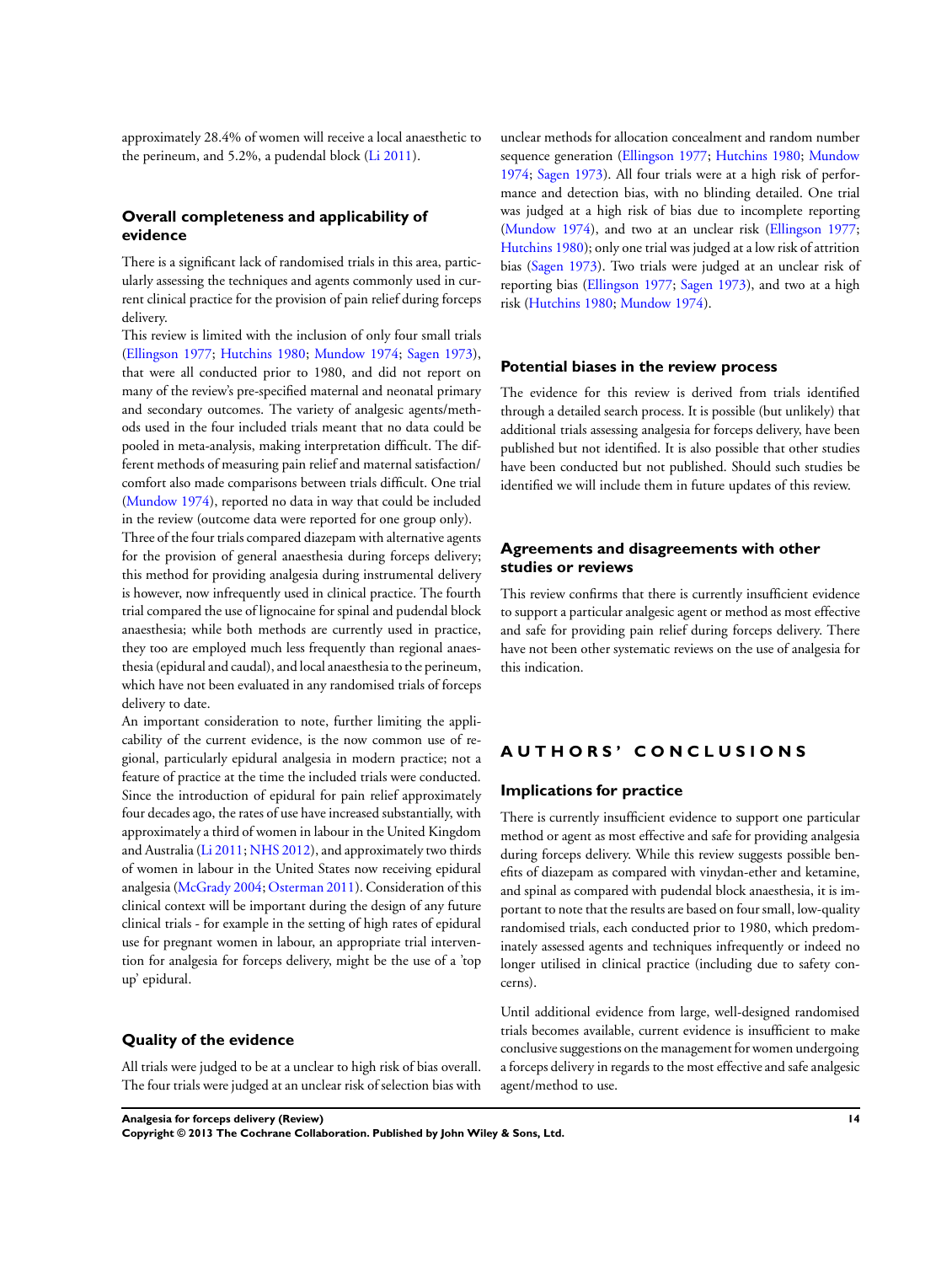### <span id="page-16-0"></span>**Implications for research**

In light of the limited current evidence, further randomised controlled trials are required to determine the most effective and safe agent and method for providing analgesia during forceps delivery. Such trials must be sufficiently powered, and well designed to allow important differences to be detected.

Future research should consider relevant maternal and neonatal/ infant outcomes, and should in particular focus on the agents and methods that are commonly used in current clinical practice (for example, focusing on epidural and caudal analgesia (including 'top up' analgesia), and local anaesthesia to the perineum). In addition to assessing effectiveness and safety, such trials may address specific considerations including timing and dosage.

# **A C K N O W L E D G E M E N T S**

The review authors would like to acknowledge the expert guidance and support of Philippa Middleton and Caroline Crowther, Australian Research Centre for Health of Women and Babies, Robinson Institute, The University of Adelaide. The review authors would also like to thank Rae Watson-Jones for her contribution in reviewing the literature and developing the protocol.

As part of the pre-publication editorial process, this review has been commented on by three peers (an editor and two referees who are external to the editorial team) and the Group's Statistical Adviser.

The National Institute for Health Research (NIHR) is the largest single funder of the Cochrane Pregnancy and Childbirth Group. The views and opinions expressed therein are those of the authors and do not necessarily reflect those of the NIHR, NHS or the Department of Health.

# **R E F E R E N C E S**

#### **References to studies included in this review**

## **Ellingson 1977** *{published data only}*

Ellingson A, Haram K, Sagen N. Ketamine and diazepam as anaesthesia for forceps delivery. A comparative study. *Acta Anaesthesiologica Scandinavica* 1977;**21**(1):37–40.

### **Hutchins 1980** *{published data only}*

Hutchins CJ. Spinal analgesia for instrumental delivery. A comparison with pudendal nerve block. *Anaesthesia* 1980; **35**:376–7.

# **Mundow 1974** *{published data only}*

Mundow LS, Long SV. The amnestic value of diazepam at forceps delivery A preliminary report. *Irish Journal of Medical Science* 1974;**143**:101–4.

### **Sagen 1973** *{published data only}*

Sagen N, Haram K. Diazepam (Valium) as an anaesthetic for operative vaginal delivery. *Acta Obstetricia et Gynecologica Scandinavica* 1973;**52**:153–6.

### **References to studies excluded from this review**

#### **Pingsuthiwong 1992** *{published data only}*

Pingsuthiwong S. Instrumental delivery in epidural analgesia using 0.125 % bupivacaine plus 0.05 mg. fentanyl versus 0.25 % bupivacaine alone. *Chon Buri Hospital Journal* 1992;**17**(3):62–78.

# **Additional references**

### **Ameh 2009**

Ameh CA, Weeks AD. The role of instrumental vaginal delivery in low resource settings. *British Journal of Obstetrics and Gynaecology* 2009;**116**(Suppl 1):22–5.

#### **Bailey 2005**

Bailey PE. The disappearing art of instrumental delivery: time to reverse the trend. *International Journal of Gynecology and Obstetrics* 2005;**91**:89–96.

#### **Djabatey 2009**

Djabatey EA, Barclay PM. Difficult and failed intubation in 3430 obstetric general anaesthetics. *Anaesthesia* 2009;**64**: 1168–71.

#### **FDA 2008**

U.S. Food, Drug Administration. Valium (diazepam) prescribing information. http://www.fda.gov/ (accessed 9 July 2013).

#### **Gate 1955**

Gate JM, Dutton WA. Forceps delivery under local analgesia. *British Medical Journal* 1955;**2**(4931):99–101.

### **Gibbs 2008**

Gibbs RS, Karlan BY, Hnaey AF, Nydaard IE. *Danforth's Obstetrics and Gynecology*. 10th Edition. Philadelphia: Lippincott Williams & Wilkins, 2008:480.

#### **Grant 2011**

Grant GJ. Pharmacologic management of pain during labor and delivery. In: Hepner DL, Barss VA editor(s). *UpToDate*. Waltham, MA: UpToDate, 2011.

# **Higgins 2011**

Higgins JPT, Green S, editors. Cochrane Handbook for Systematic Reviews of Interventions Version 5.1.0 [updated March 2011]. The Cochrane Collaboration, 2011. Available from www.cochrane-handbook.org.

#### **Li 2011**

Li Z, McNally L, Hilder L, Sullivan EA. Australia's mothers and babies 2009. *Perinatal Statistics Series no. 25*. Sydney: AIHW National Perinatal Statistics Unit, 2011:25–52.

**Analgesia for forceps delivery (Review) 15**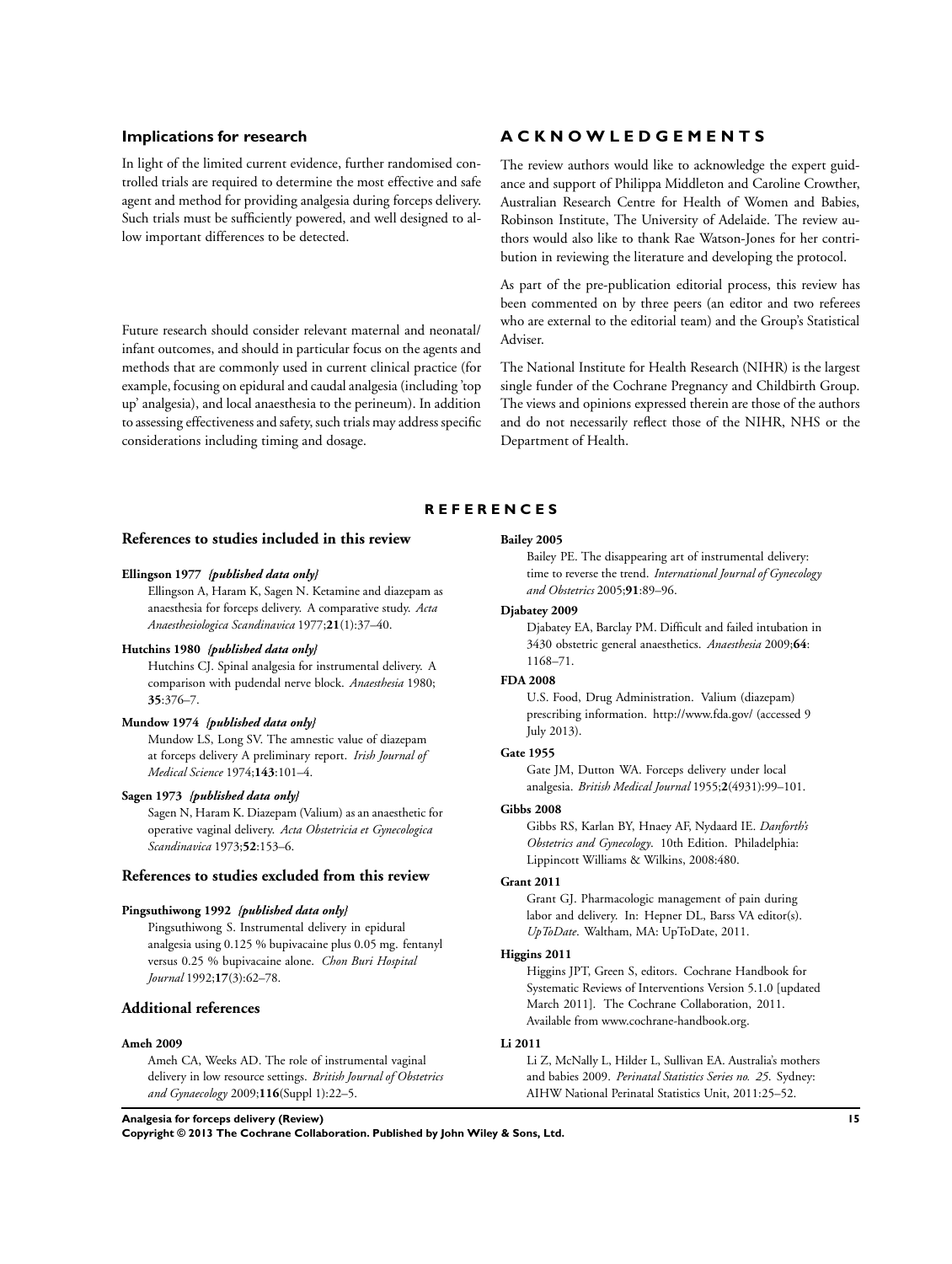#### **Martin 2009**

Martin JA, Hamilton BE, Sutton PD, Ventura SJ, Menacker F, Kirmeyer S, et al. Births: final data for 2006, Volume 57, Number 7. http://www.cdc.gov/nchs/data/nvsr/nvsr57/ nvsr57˙07.pdf (accessed 1 July 2013).

# **McGrady 2004**

McGrady E, Litchfield K. Epidural analgesia in labour. *Continuing Education in Anaesthesia, Critical Care and Pain* 2004;**4**(4):114–7.

### **NHS 2012**

The Health and Social Care Information Centre, Hospital Episode Statistics, National Health Service (NHS). NHS Maternity Statistics - England, 2011-2012. http:// www.hscic.gov.uk/catalogue/PUB09202 (accessed 1 July 2013).

### **O'Sullivan 1962**

O'Sullivan JF. Analgesia for forceps delivery. *British Medical Journal* 1962;**1**(5272):151–2.

### **Osterman 2011**

Osterman MJK, Martin JA. Epidural and spinal anesthesia use during labor: 27-state reporting area, 2008. *National Vital Statistics Reports* 2011;**59**(5):1-13, 16.

### **Patel 2004**

Patel R, Murphy D. Forceps delivery in modern obstetric practice. *BMJ* 2004;**328**:1302–3.

### **Public Health Agency of Canada 2008**

Public Health Agency of Canada. *Canadian Perinatal Health Report 2008 Edition*. Ottawa: Minister of Health, 2008.

### **RANZCOG 2009a**

Royal Australian and New Zealand College of Obstetricians and Gynaecologists (RANZCOG). Instrumental vaginal delivery. RANZCOG College Statement: C-Obs 16. http:/ /www.ranzcog.edu.au/the-ranzcog/policies-and-guidelines/ college-statements (accessed 22 May 2012).

#### **RANZCOG 2009b**

Royal Australian and New Zealand College of Obstetricians and Gynaecologists (RANZCOG). Rotational forceps. RANZCOG College Statement: C-Obs 13. http:// www.ranzcog.edu.au/the-ranzcog/policies-and-guidelines/ college-statements (accessed 22 May 2012).

#### **RCOG 2011**

Royal College of Obstetricians and Gynaecologists. Operative vaginal delivery. Green-top Guideline No. 26. http://www.rcog.org.uk/files/rcog-corp/GTG26.pdf (accessed 22 May 2012).

# **RevMan 2012 [Computer program]**

The Nordic Cochrane Centre, The Cochrane Collaboration. Review Manager (RevMan). Version 5.2. Copenhagen: The Nordic Cochrane Centre, The Cochrane Collaboration, 2012.

### **Ross 2012**

Ross MG. Forceps delivery. emedicine.medscape.com/ article/263603 (accessed 1 July 2013).

### **SOGC 2004**

Clinical Practice Obstetrics Committee of the Society of Obstetricians and Gynaecologists of Canada (SOGC). Guidelines for operative vaginal birth. SOGC Clinical Practice Guidelines No. 148. *Journal of Obstetrics and Gynaecology Canada* 2004;**26**(8):747–53.

#### **References to other published versions of this review**

#### **Nikpoor 2010**

Nikpoor P, Watson-Jones R. Analgesia for forceps delivery. *Cochrane Database of Systematic Reviews* 2010, Issue 12. [DOI: 10.1002/14651858.CD008878] ∗ *Indicates the major publication for the study*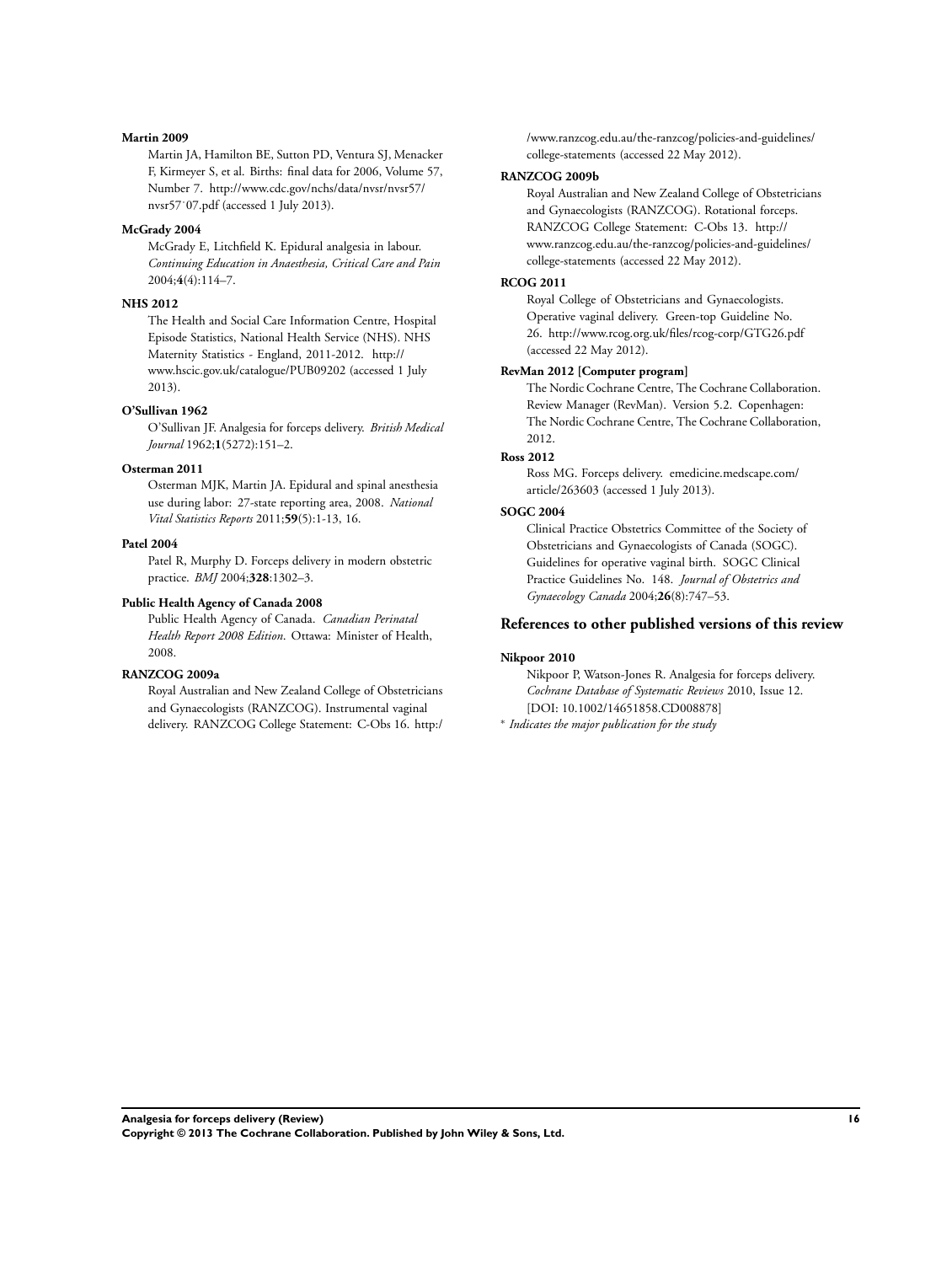# <span id="page-18-0"></span>**CHARACTERISTICS OF STUDIES**

# **Characteristics of included studies** *[ordered by study ID]*

# **Ellingson 1977**

| Methods                                                     | Randomised controlled trial.                                                                                                                                                                                                                                                                                                                                                                                                                                                                                                                                                                                                                                                                                                                                                                          |                                             |  |
|-------------------------------------------------------------|-------------------------------------------------------------------------------------------------------------------------------------------------------------------------------------------------------------------------------------------------------------------------------------------------------------------------------------------------------------------------------------------------------------------------------------------------------------------------------------------------------------------------------------------------------------------------------------------------------------------------------------------------------------------------------------------------------------------------------------------------------------------------------------------------------|---------------------------------------------|--|
| Participants                                                | 26 women were randomised.<br>Setting: Bergen, Norway.<br><b>Inclusion criteria:</b> women for whom forceps delivery (low forceps, mid forceps and<br>rotation forceps) was indicated due to a delayed second stage of labour (time exceeding<br>60 minutes)<br>Exclusion criteria: women with hypertension, pre-eclampsia, epilepsy, premature<br>labour, and suspected or revealed intrauterine asphyxia                                                                                                                                                                                                                                                                                                                                                                                             |                                             |  |
| Interventions                                               | Diazepam $(n = 13)$<br>Women were administered 30 mg of diazepam intravenously, rapidly, and N2O2 (6+2<br>litres) was given in a semi-closed system on a mask, to increase the analgesia. If an<br>episiotomy and suturing was required, additional local anaesthesia was infiltrated into<br>the perineum<br>Ketamine ( $n = 13$ )<br>Women were administered 2 mg/kg body weight ketamine over 30 seconds intravenously.<br>If a supplementary dose was required, a dose of 1 mg/kg was given after delivery to<br>increase analgesia during suturing                                                                                                                                                                                                                                               |                                             |  |
| Outcomes                                                    | Maternal: maternal opinion of anaesthesia (women were asked to judge whether the<br>anaesthesia was effective: when there was no pain. They were questioned regarding aware-<br>ness: when the woman claimed to have sensed the operation. Women were also asked<br>when fully conscious whether the recovery was: pleasant/unpleasant); obstetrician opin-<br>ion of anaesthesia (based on the degree to which restlessness was present during delivery:<br>good, satisfactory, or unsatisfactory). Maternal complications (oxygen requirement due<br>to apnoea, and changes in blood pressure) were reported in the results, however were not<br>pre-specified<br><b>Infant:</b> Apgar score; acid-based estimations. Infant birthweight was also reported in<br>results, however not pre-specified |                                             |  |
| Notes                                                       |                                                                                                                                                                                                                                                                                                                                                                                                                                                                                                                                                                                                                                                                                                                                                                                                       |                                             |  |
| <b>Risk of bias</b>                                         |                                                                                                                                                                                                                                                                                                                                                                                                                                                                                                                                                                                                                                                                                                                                                                                                       |                                             |  |
| <b>Bias</b>                                                 | Authors' judgement                                                                                                                                                                                                                                                                                                                                                                                                                                                                                                                                                                                                                                                                                                                                                                                    | Support for judgement                       |  |
| Random sequence generation (selection Unclear risk<br>bias) |                                                                                                                                                                                                                                                                                                                                                                                                                                                                                                                                                                                                                                                                                                                                                                                                       | Not detailed; quote: "allocated at random". |  |

Allocation concealment (selection bias) Unclear risk As above.

**Analgesia for forceps delivery (Review) 17**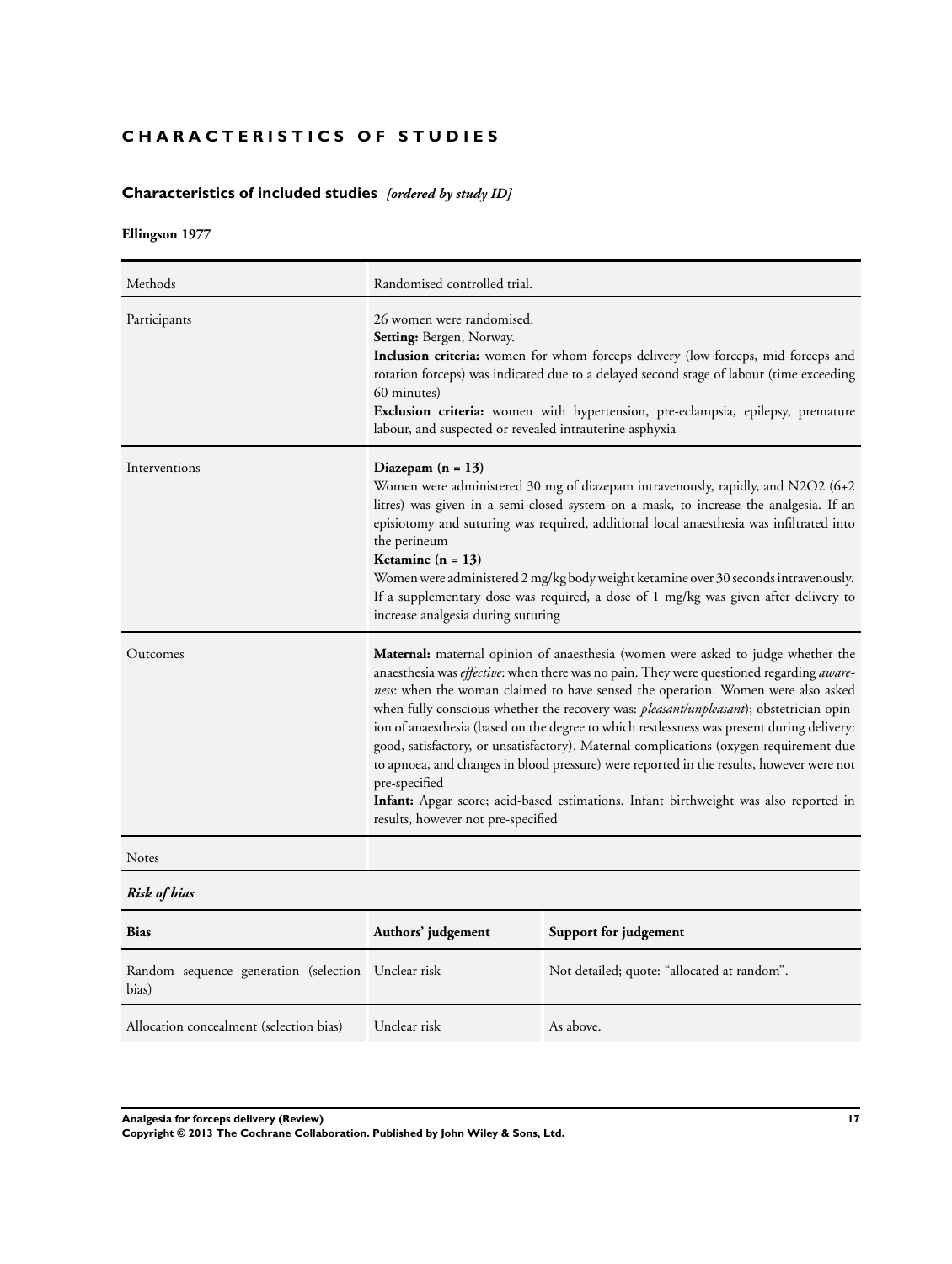# **Ellingson 1977** (*Continued)*

| Blinding of participants and personnel High risk<br>(performance bias)<br>All outcomes |              | Not detailed, however considered unlikely in view of the<br>interventions                                                                                                                                                                                                                                |
|----------------------------------------------------------------------------------------|--------------|----------------------------------------------------------------------------------------------------------------------------------------------------------------------------------------------------------------------------------------------------------------------------------------------------------|
| Blinding of outcome assessment (detection High risk<br>bias)<br>All outcomes           |              | As above.                                                                                                                                                                                                                                                                                                |
| Incomplete outcome data (attrition bias)<br>All outcomes                               | Unclear risk | A number of infant acid-base balance estimations were<br>missing, in an already small sample, with no clear reasons<br>given                                                                                                                                                                             |
| Selective reporting (reporting bias)                                                   | Unclear risk | Maternal complications (ventilation with oxygen,<br>changes in blood pressure) were reported, however were<br>not pre-specified. Infant birthweight was also reported,<br>though not pre-specified, as a mean and a range (no<br>standard deviation given). Apgar scores were reported as<br>ranges only |
| Other bias                                                                             | Unclear risk | Methods not reported in detail; difficult to judge<br>whether the study was free of other potential sources of<br>bias                                                                                                                                                                                   |

# **Hutchins 1980**

| Methods       | Randomised controlled trial.                                                                                                                                                                                                                                                                                                                                                                                                                                                                                                   |
|---------------|--------------------------------------------------------------------------------------------------------------------------------------------------------------------------------------------------------------------------------------------------------------------------------------------------------------------------------------------------------------------------------------------------------------------------------------------------------------------------------------------------------------------------------|
| Participants  | 183 women were randomised.<br><b>Setting:</b> National Women's Hospital, Auckland, New Zealand.<br>Inclusion criteria: women requiring instrumental delivery, with cephalic presentation,<br>for whom regional analgesia had not been provided<br>Exclusion criteria: women for whom the "presenting part" was more than 2 cm below<br>the ischial spines                                                                                                                                                                      |
| Interventions | Spinal analgesia $(n = 91)$<br>Women received low spinal anaesthesia, administered with a 25-gauge disposable spinal<br>needle, passed through a larger gauge whilst sitting. Lignocaine 1.5 mL 5%, in l0%<br>dextrose, was injected slowly after aspiration and the woman returned passively to the<br>supine position after 2 minutes. Women discouraged from "expulsive efforts"<br>Pudendal nerve block $(n = 92)$<br>Women received pudendal block anaesthesia using a transvaginal technique with 20 mL<br>1% lignocaine |
| Outcomes      | <b>Maternal:</b> analgesia regarded as adequate/pain inflicted during delivery; requirement<br>for additional analgesia; change in systolic or diastolic blood pressure of more than 10<br>mmHg; abnormal bladder function; headache; serious complications<br>Infant: mean Apgar score.                                                                                                                                                                                                                                       |

**Analgesia for forceps delivery (Review) 18**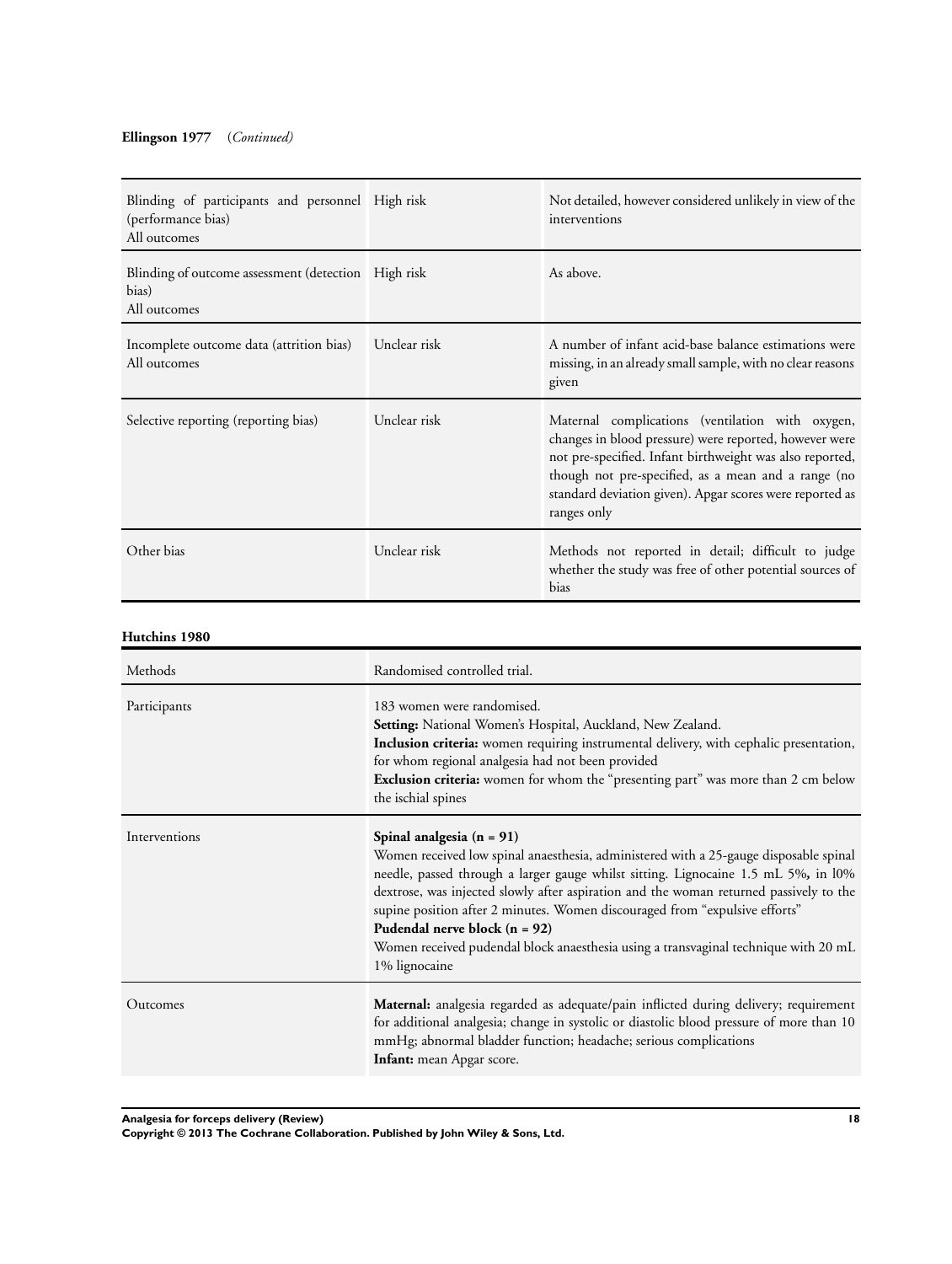# **Hutchins 1980** (*Continued)*

Notes Outcomes were not pre-specified, and some were incompletely reported

# *Risk of bias*

| <b>Bias</b>                                                                            | Authors' judgement | Support for judgement                                                                                                                                                                                                            |
|----------------------------------------------------------------------------------------|--------------------|----------------------------------------------------------------------------------------------------------------------------------------------------------------------------------------------------------------------------------|
| Random sequence generation (selection Unclear risk<br>bias)                            |                    | Not detailed; quote: "were randomly allocated".                                                                                                                                                                                  |
| Allocation concealment (selection bias)                                                | Unclear risk       | As above.                                                                                                                                                                                                                        |
| Blinding of participants and personnel High risk<br>(performance bias)<br>All outcomes |                    | Not detailed, however considered unlikely in view of the<br>interventions                                                                                                                                                        |
| Blinding of outcome assessment (detection High risk<br>bias)<br>All outcomes           |                    | As above.                                                                                                                                                                                                                        |
| Incomplete outcome data (attrition bias)<br>All outcomes                               | Unclear risk       | No losses or incomplete data reported, however it is dif-<br>ficult to assess whether the data were complete as no total<br>group numbers were reported for individual outcomes<br>(e.g. in the tables only events are reported) |
| Selective reporting (reporting bias)                                                   | High risk          | Outcomes were not pre-specified. A number of out-<br>comes were also incompletely reported, for example:<br>"Mean Apgar scores were similar"                                                                                     |
| Other bias                                                                             | Unclear risk       | Methods not reported in detail; difficult to judge<br>whether the study was free of other potential sources of<br>bias                                                                                                           |

# **Mundow 1974**

| Methods       | Randomised controlled trial.                                                                                                                                                                                                                                     |
|---------------|------------------------------------------------------------------------------------------------------------------------------------------------------------------------------------------------------------------------------------------------------------------|
| Participants  | 78 women were randomised.<br><b>Setting:</b> St James Hospital, Dublin, Ireland.<br><b>Inclusion criteria:</b> all forceps deliveries performed by registrars (from January to De-<br>cember 1971)<br><b>Exclusion criteria:</b> no exclusion criteria detailed. |
| Interventions | Diazepam $(n = 45)$<br>Women were given 10 mg diazepam intravenously prior to accouchement<br>Other (general, local or other anaesthesia) $(n = 33)$<br>"Patients received a general, local or other anaesthetic."                                               |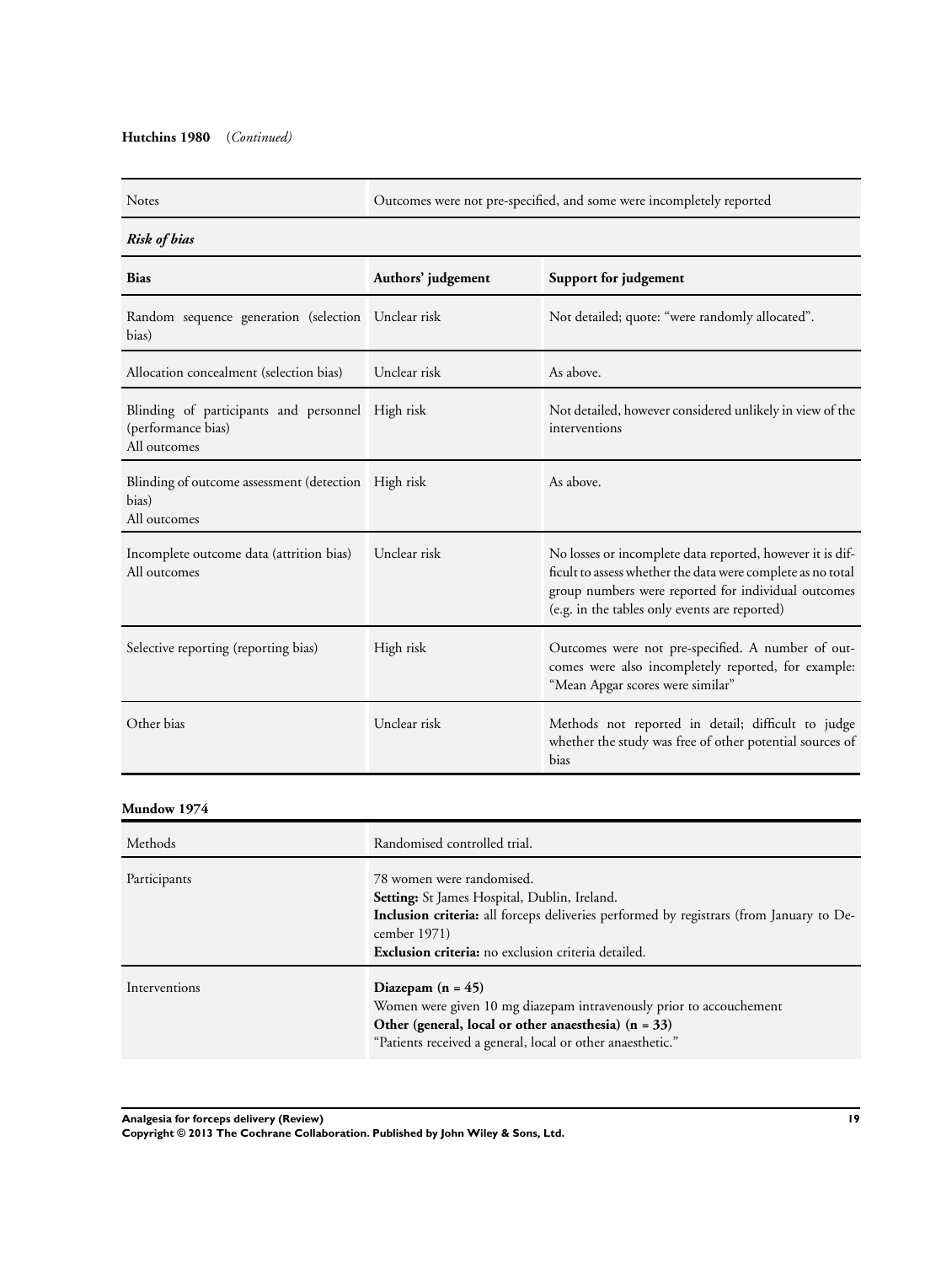| <b>Outcomes</b> | Maternal: amnesic effect (24 hours after delivery women were asked to recall their<br>delivery) (reported for diazepam group only). Women's behaviour (asleep-rousable, alert,<br>restless, obstreperous) was recorded for the diazepam group only and not pre-specified<br>Infant: Apgar score at 2 minutes; neonatal weight changes. |
|-----------------|----------------------------------------------------------------------------------------------------------------------------------------------------------------------------------------------------------------------------------------------------------------------------------------------------------------------------------------|
| <b>Notes</b>    | Somewhat unclear if this trial was truly randomised. Whilst it was mentioned "the choice"<br>being at random," there was no further detail regarding the methods of randomisation,<br>and the unbalanced group sizes suggest it may not have been a truly random process                                                               |

# *Risk of bias*

| <b>Bias</b>                                                                            | Authors' judgement | Support for judgement                                                                                                                                                                                                         |
|----------------------------------------------------------------------------------------|--------------------|-------------------------------------------------------------------------------------------------------------------------------------------------------------------------------------------------------------------------------|
| Random sequence generation (selection Unclear risk<br>bias)                            |                    | Not detailed; quote: "the choice being at random".                                                                                                                                                                            |
| Allocation concealment (selection bias)                                                | Unclear risk       | As above.                                                                                                                                                                                                                     |
| Blinding of participants and personnel High risk<br>(performance bias)<br>All outcomes |                    | Not detailed, however considered unlikely in view of the<br>interventions                                                                                                                                                     |
| Blinding of outcome assessment (detection High risk<br>bias)<br>All outcomes           |                    | As above.                                                                                                                                                                                                                     |
| Incomplete outcome data (attrition bias)<br>All outcomes                               | High risk          | Data reported are incomplete with no maternal out-<br>comes reported for the comparison group. Weight<br>change at day 3 was missing for 1 infant from both<br>groups, with no detail of the reason for these missing<br>data |
| Selective reporting (reporting bias)                                                   | High risk          | As above; furthermore, women's behaviour was not pre-<br>specified as an outcome                                                                                                                                              |
| Other bias                                                                             | Unclear risk       | See above 'Notes.' Methods not reported in detail; diffi-<br>cult to judge whether the study was free of other poten-<br>tial sources of bias                                                                                 |

# **Sagen 1973**

| Methods      | Randomised controlled trial.                                                                                                                                                                                                                               |
|--------------|------------------------------------------------------------------------------------------------------------------------------------------------------------------------------------------------------------------------------------------------------------|
| Participants | 101 women were randomised.<br><b>Setting:</b> Bergen, Norway.<br>Inclusion criteria: women where there was fetal and maternal indication for an operative<br>delivery (including forceps deliveries, and breech deliveries (with the use of piper forceps) |

**Analgesia for forceps delivery (Review) 20**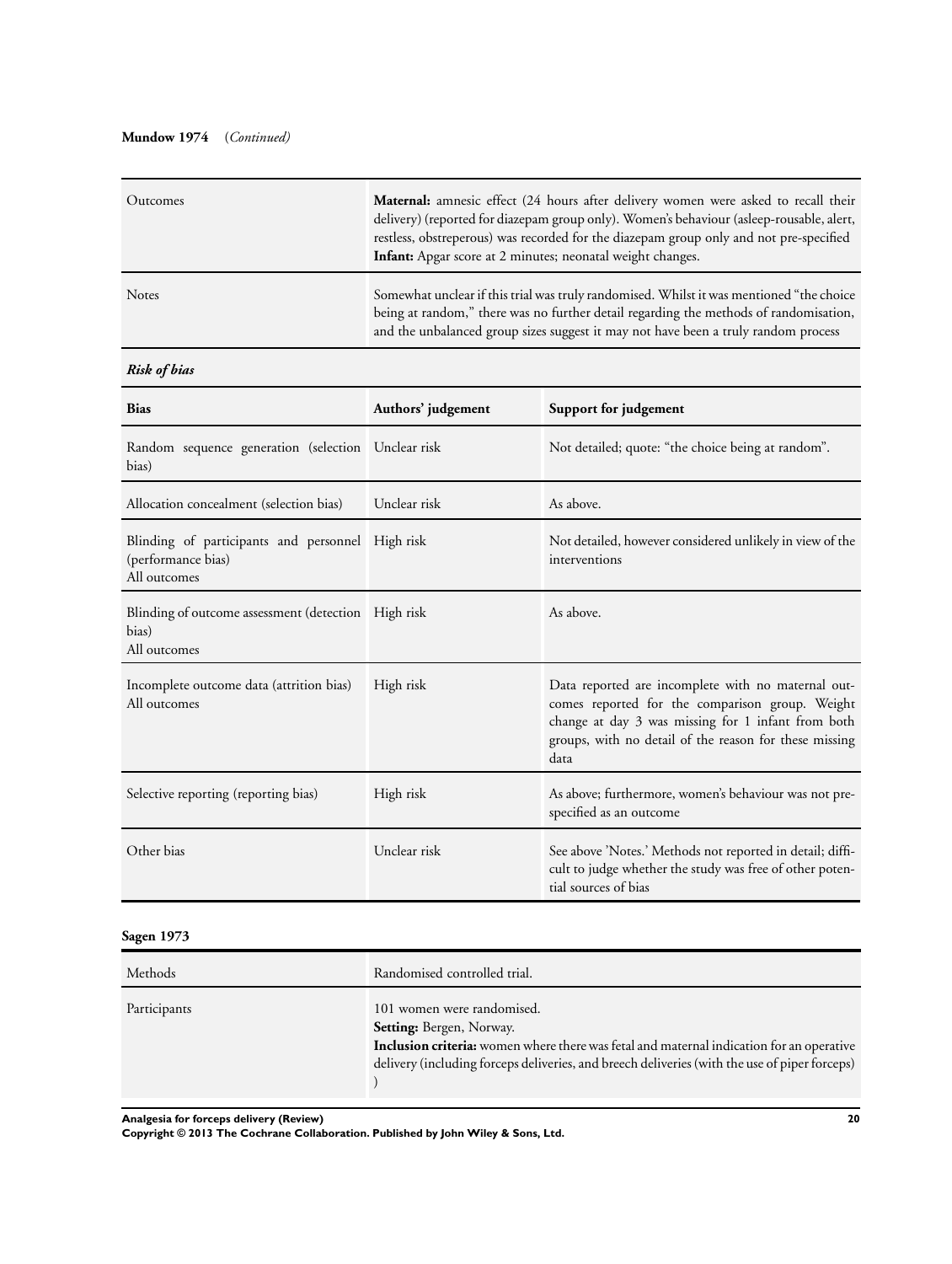|               | Exclusion criteria: none detailed.                                                                                                                                                                                                                                                                                                                                                                                                                                                                                                                                                                                                                                                                                                                                                                                                                              |  |  |
|---------------|-----------------------------------------------------------------------------------------------------------------------------------------------------------------------------------------------------------------------------------------------------------------------------------------------------------------------------------------------------------------------------------------------------------------------------------------------------------------------------------------------------------------------------------------------------------------------------------------------------------------------------------------------------------------------------------------------------------------------------------------------------------------------------------------------------------------------------------------------------------------|--|--|
| Interventions | Diazepam $(n = 48)$<br>Women were given 30 mg diazepam, dissolved in 9 mL of physiological saline, over 30<br>seconds<br>Vinydan-ether $(n = 53)$<br>Women were given vinydan-ether as the mode of general anaesthetic, by an anaesthetic<br>nurse<br>All women received 20 mL 1% xylocaine perineal infiltration, atropine intravenously as<br>premedication, and N2O2 8 mL per minute                                                                                                                                                                                                                                                                                                                                                                                                                                                                         |  |  |
| Outcomes      | <b>Maternal:</b> maternal opinion on anaesthesia once fully conscious (effective (no pain)<br>or ineffective; comfortable (no untoward symptoms during induction and recovery) or<br>uncomfortable); obstetrician assessment of anaesthesia (based on degree to which rest-<br>lessness was present during delivery) (good (the woman was quiet), satisfactory (slight<br>restlessness) or unsatisfactory (so restless as to make delivery disturbed). Maternal com-<br>plications (vomiting, long-term excitation, aspiration of vomit) and delivery time were<br>reported in results however were not pre-specified<br>Infant: Apgar score; acid base estimations in the newborn "were doneBecause the<br>numbers in this preliminary study are smallacid-base values have not yet been corre-<br>lated with clinical states"; these values were not reported |  |  |

# Notes

# *Risk of bias*

| <b>Bias</b>                                                                            | Authors' judgement | Support for judgement                                                                                                                                        |
|----------------------------------------------------------------------------------------|--------------------|--------------------------------------------------------------------------------------------------------------------------------------------------------------|
| Random sequence generation (selection Unclear risk<br>bias)                            |                    | Not detailed; quote: "random selection".                                                                                                                     |
| Allocation concealment (selection bias)                                                | Unclear risk       | As above.                                                                                                                                                    |
| Blinding of participants and personnel High risk<br>(performance bias)<br>All outcomes |                    | Not detailed, however considered unlikely in view of the<br>interventions                                                                                    |
| Blinding of outcome assessment (detection High risk<br>bias)<br>All outcomes           |                    | Not detailed, however considered unlikely in view of the<br>interventions                                                                                    |
| Incomplete outcome data (attrition bias)<br>All outcomes                               | Low risk           | No losses, drop-outs or withdrawals reported. The 3 sets<br>of twins were not included in the delivery time analyses                                         |
| Selective reporting (reporting bias)                                                   | Unclear risk       | Delivery time and maternal complications were not pre-<br>specified outcomes. Acid-base estimations were collected<br>though were not reported in this paper |

**Analgesia for forceps delivery (Review) 21 Copyright © 2013 The Cochrane Collaboration. Published by John Wiley & Sons, Ltd.**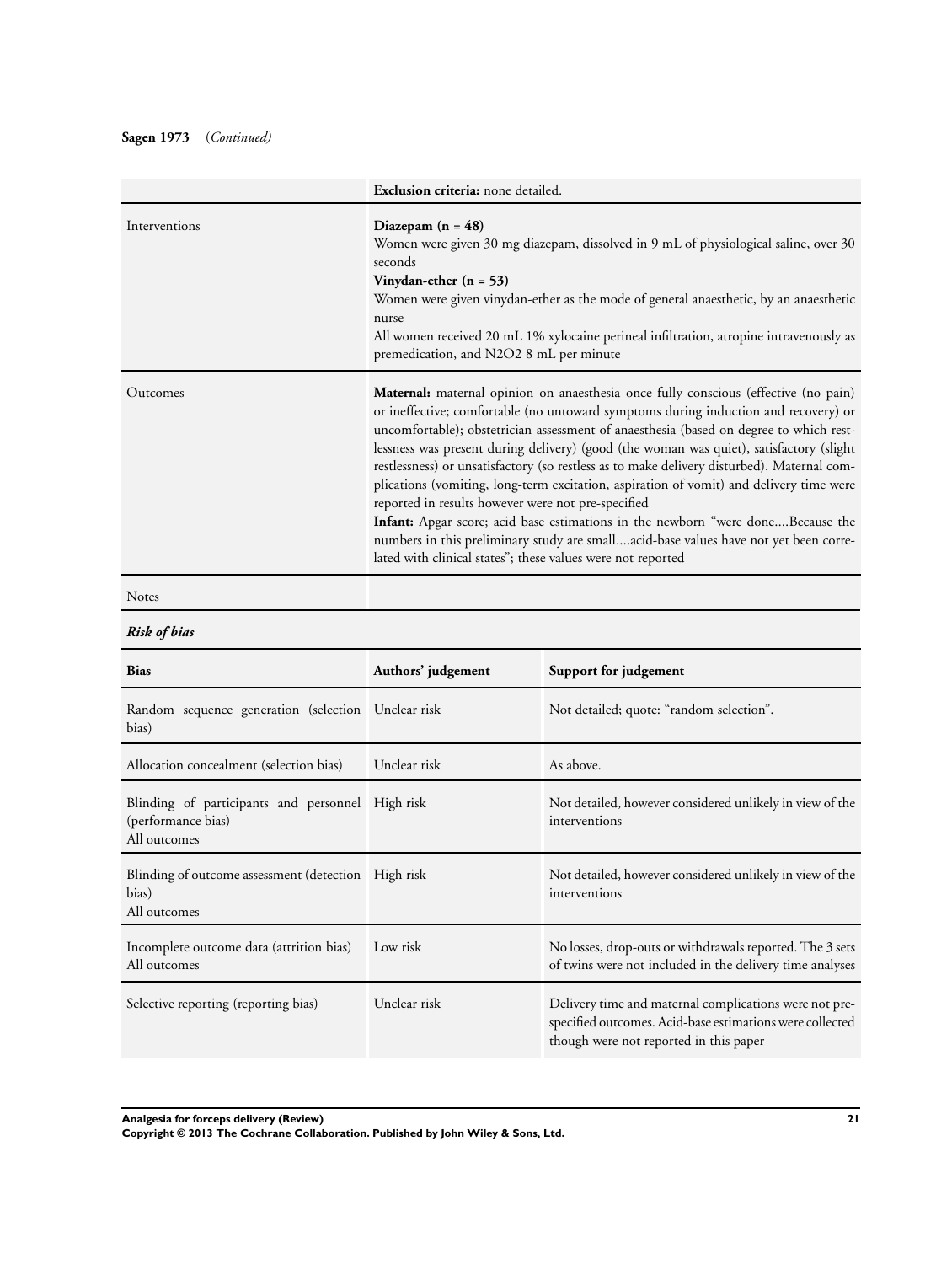# <span id="page-23-0"></span>**Sagen 1973** (*Continued)*

| Other bias | Unclear risk | Methods not reported in detail; difficult to judge<br>whether the study was free of other potential sources of<br>bias |
|------------|--------------|------------------------------------------------------------------------------------------------------------------------|
|------------|--------------|------------------------------------------------------------------------------------------------------------------------|

**Abbreviations:**

N2O2: nitric oxide

# **Characteristics of excluded studies** *[ordered by study ID]*

| Study              | Reason for exclusion                                                                                                                                                                                                                                                                                              |
|--------------------|-------------------------------------------------------------------------------------------------------------------------------------------------------------------------------------------------------------------------------------------------------------------------------------------------------------------|
| Pingsuthiwong 1992 | This study included pregnant women admitted to the labour ward of Chonburi Hosptial (Thailand), who<br>were in spontaneous labour, with cephalic presentation (i.e. recruitment was not restricted to pregnant women<br>undergoing forceps delivery). Data for forceps delivery only were not reported separately |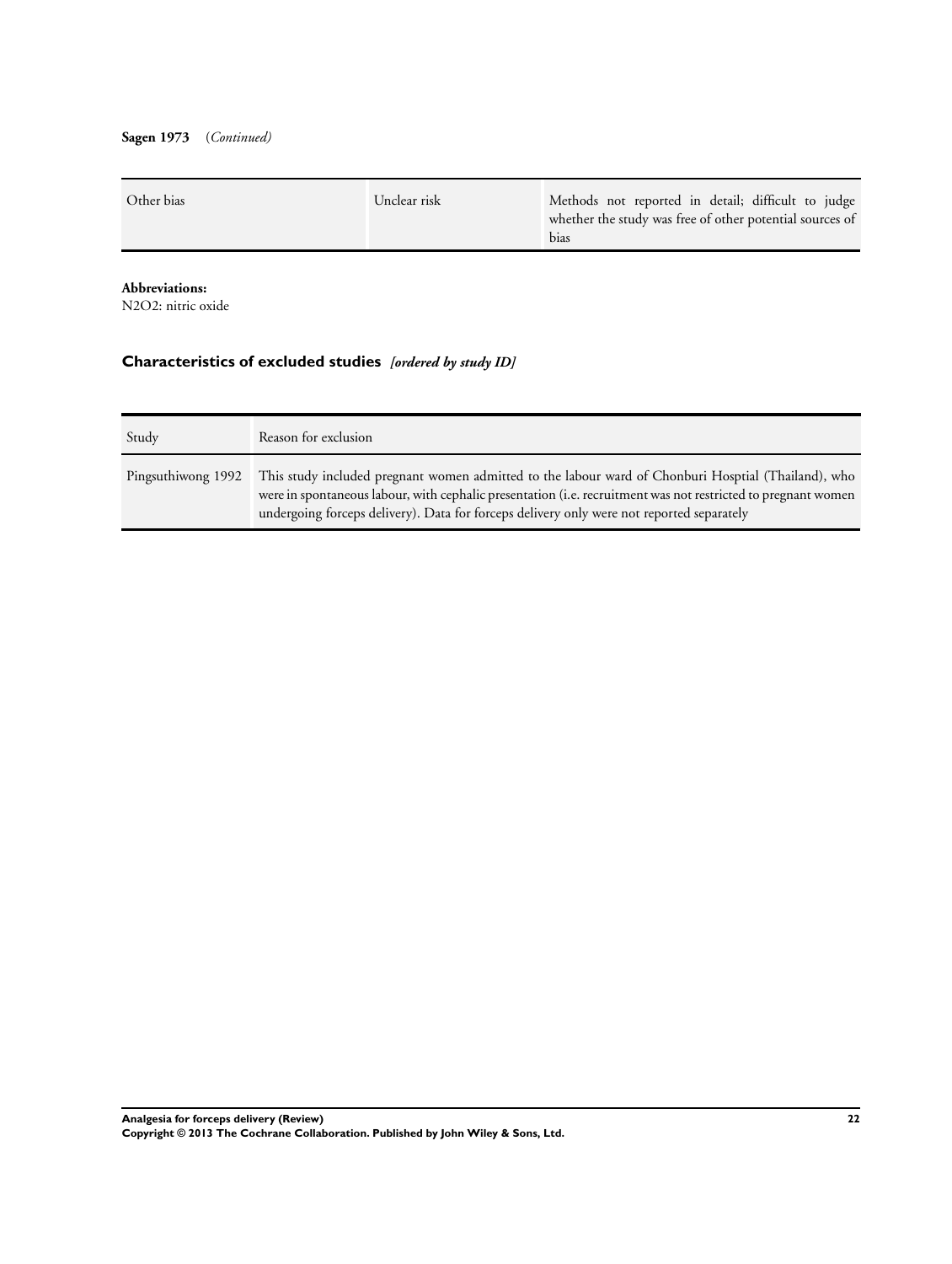# **D A T A A N D A N A L Y S E S**

| Outcome or subgroup title                                        | No. of<br>studies | No. of<br>participants | Statistical method              | <b>Effect size</b>  |
|------------------------------------------------------------------|-------------------|------------------------|---------------------------------|---------------------|
| 1 Pain relief (judged as effective by<br>the mother)             |                   | 26                     | Risk Ratio (M-H, Fixed, 95% CI) | 1.42 [0.98, 2.07]   |
| 2 Maternal apnoea requiring<br>oxygen ventilation                | $\mathbf{1}$      | 26                     | Risk Ratio (M-H, Fixed, 95% CI) | $1.0$ [0.07, 14.34] |
| 3 Apgar score of less than seven at<br>five minutes              | 1                 | 26                     | Risk Ratio (M-H, Fixed, 95% CI) | $0.0$ [0.0, 0.0]    |
| 4 Acidosis as defined by cord blood<br>arterial pH less than 7.2 | 1                 | 21                     | Risk Ratio (M-H, Fixed, 95% CI) | $1.1$ [0.08, 15.36] |
| 5 Good anaesthesia (judged by the<br>obstetrician)               | 1                 | 26                     | Risk Ratio (M-H, Fixed, 95% CI) | $0.63$ [0.41, 0.97] |
| 6 Pleasant recovery (judged by the<br>mother)                    | $\mathbf{1}$      | 26                     | Risk Ratio (M-H, Fixed, 95% CI) | $2.08$ [1.17, 3.68] |
| 7 Awareness (mother sensed the<br>operation)                     | 1                 | 26                     | Risk Ratio (M-H, Fixed, 95% CI) | $0.11$ [0.01, 1.88] |

# **Comparison 1. Diazepam versus ketamine**

# **Comparison 2. Diazepam versus vinydan-ether**

| Outcome or subgroup title                                         | No. of<br>studies | No. of<br>participants | Statistical method              | <b>Effect size</b>  |
|-------------------------------------------------------------------|-------------------|------------------------|---------------------------------|---------------------|
| 1 Pain relief (judged as effective by<br>the mother)              |                   | 101                    | Risk Ratio (M-H, Fixed, 95% CI) | $1.13$ [1.02, 1.25] |
| 2 Vomiting                                                        |                   | 101                    | Risk Ratio (M-H, Fixed, 95% CI) | $0.04$ [0.00, 0.62] |
| 3 Apgar score of less than seven at<br>five minutes               |                   | 104                    | Risk Ratio (M-H, Fixed, 95% CI) | 1.26 [0.45, 3.50]   |
| 4 Good anaesthesia (judged by the<br>obstetrician)                | 1                 | 101                    | Risk Ratio (M-H, Fixed, 95% CI) | $1.56$ [1.11, 2.21] |
| 5 Comfortable induction and<br>recovery (judged by the<br>mother) |                   | 101                    | Risk Ratio (M-H, Fixed, 95% CI) | 3.45 [2.26, 5.26]   |

**Analgesia for forceps delivery (Review) 23**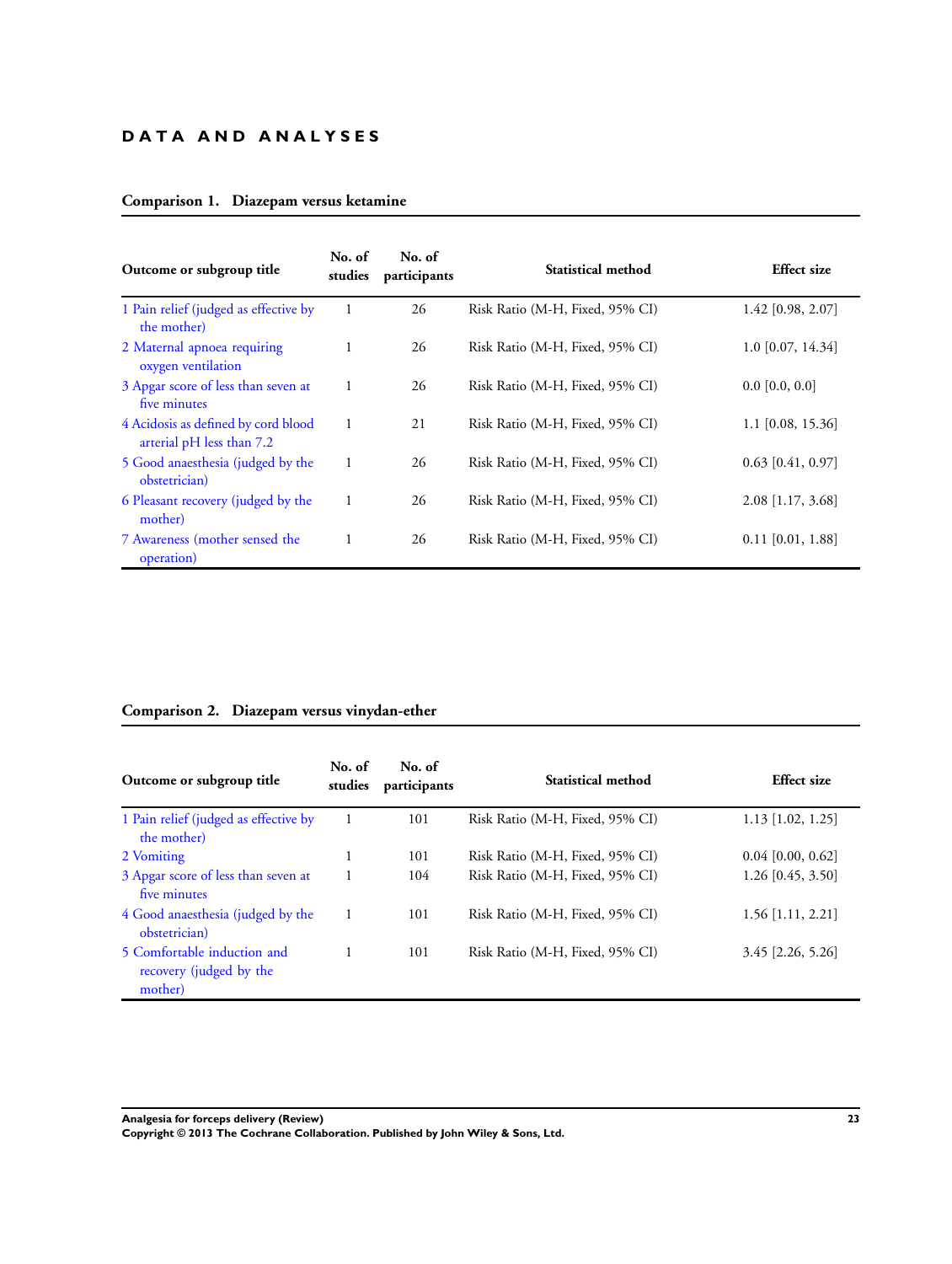# <span id="page-25-0"></span>**Comparison 3. Diazepam versus other (general, local, other anaesthetic)**

| Outcome or subgroup title                          | No. of | No. of<br>studies participants | <b>Statistical method</b>       | <b>Effect</b> size |
|----------------------------------------------------|--------|--------------------------------|---------------------------------|--------------------|
| 1 Apgar score of less than eight at<br>two minutes |        | 78                             | Risk Ratio (M-H, Fixed, 95% CI) | $1.1$ [0.51, 2.38] |

# **Comparison 4. Spinal analgesia versus pudendal block anaesthesia**

| Outcome or subgroup title                                                                                            | No. of<br>studies | No. of<br>participants | Statistical method              | <b>Effect</b> size  |
|----------------------------------------------------------------------------------------------------------------------|-------------------|------------------------|---------------------------------|---------------------|
| 1 Pain relief (analgesia achieved)                                                                                   |                   | 183                    | Risk Ratio (M-H, Fixed, 95% CI) | $3.36$ [2.46, 4.60] |
| 2 Severe pain during delivery                                                                                        |                   | 183                    | Risk Ratio (M-H, Fixed, 95% CI) | $0.02$ [0.00, 0.27] |
| 3 Serious maternal complications                                                                                     |                   | 183                    | Risk Ratio (M-H, Fixed, 95% CI) | $0.0$ [0.0, 0.0]    |
| 4 Request for additional<br>anaesthesia                                                                              |                   | 183                    | Risk Ratio (M-H, Fixed, 95% CI) | $0.0$ [0.0, 0.0]    |
| 5 Maternal hypotension (defined<br>as a decrease in diastolic or<br>systolic blood pressure of more<br>than 10 mmHg) |                   | 183                    | Risk Ratio (M-H, Fixed, 95% CI) | $0.0$ [0.0, 0.0]    |
| 6 Headache (mild or moderate)                                                                                        |                   | 183                    | Risk Ratio (M-H, Fixed, 95% CI) | $0.91$ [0.53, 1.58] |

# **Analysis 1.1. Comparison 1 Diazepam versus ketamine, Outcome 1 Pain relief (judged as effective by the mother).**

Review: Analgesia for forceps delivery

Comparison: 1 Diazepam versus ketamine

Outcome: 1 Pain relief (judged as effective by the mother)

| Study or subgroup                               | diazepam | ketamine |                  | <b>Risk Ratio</b>     | Weight  | <b>Risk Ratio</b>     |
|-------------------------------------------------|----------|----------|------------------|-----------------------|---------|-----------------------|
|                                                 | n/N      | n/N      |                  | M-H, Fixed, 95% CI    |         | M-H, Fixed, 95% CI    |
| Ellingson 1977                                  | 13/13    | 9/13     |                  |                       | 100.0 % | $1.42$ [ 0.98, 2.07 ] |
| <b>Total (95% CI)</b>                           | 13       | 13       |                  |                       | 100.0%  | $1.42$ [ 0.98, 2.07 ] |
| Total events: 13 (diazepam), 9 (ketamine)       |          |          |                  |                       |         |                       |
| Heterogeneity: not applicable                   |          |          |                  |                       |         |                       |
| Test for overall effect: $Z = 1.84$ (P = 0.066) |          |          |                  |                       |         |                       |
| Test for subgroup differences: Not applicable   |          |          |                  |                       |         |                       |
|                                                 |          |          |                  |                       |         |                       |
|                                                 |          |          | 0.7<br>0.5       | 1.5<br>$\overline{2}$ |         |                       |
|                                                 |          |          | Favours ketamine | Favours diazepam      |         |                       |

**Analgesia for forceps delivery (Review) 24**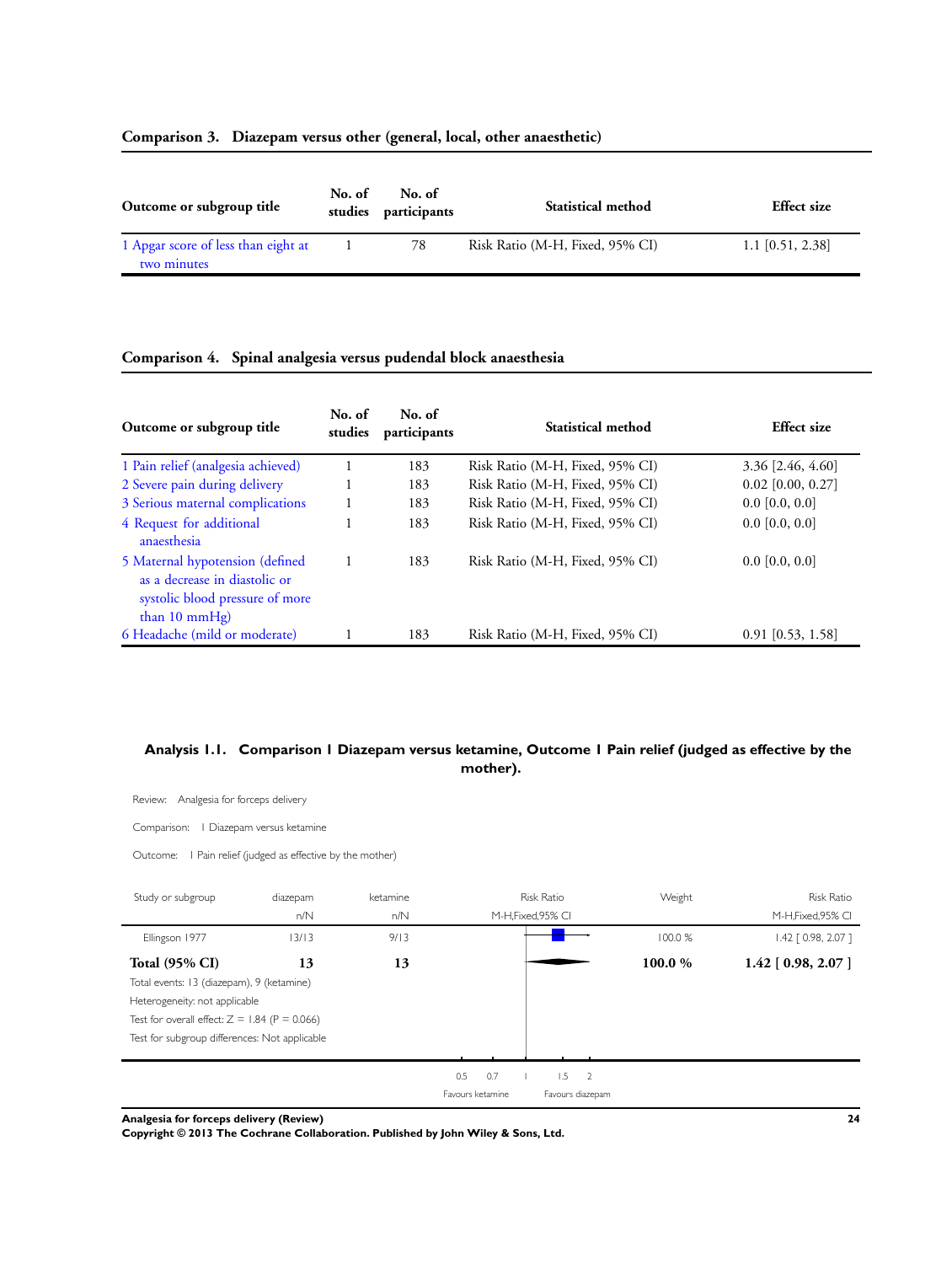# <span id="page-26-0"></span>**Analysis 1.2. Comparison 1 Diazepam versus ketamine, Outcome 2 Maternal apnoea requiring oxygen ventilation.**

| Comparison:                                             | I Diazepam versus ketamine |          |      |                    |                   |                  |         |                        |
|---------------------------------------------------------|----------------------------|----------|------|--------------------|-------------------|------------------|---------|------------------------|
| Outcome: 2 Maternal apnoea requiring oxygen ventilation |                            |          |      |                    |                   |                  |         |                        |
| Study or subgroup                                       | diazepam                   | ketamine |      |                    | <b>Risk Ratio</b> |                  | Weight  | <b>Risk Ratio</b>      |
|                                                         | n/N                        | n/N      |      | M-H, Fixed, 95% CI |                   |                  |         | M-H, Fixed, 95% CI     |
| Ellingson 1977                                          | 1/13                       | 1/13     |      |                    |                   |                  | 100.0 % | 1.00 [ 0.07, 14.34 ]   |
| <b>Total (95% CI)</b>                                   | 13                         | 13       |      |                    |                   |                  | 100.0%  | $1.00$ [ 0.07, 14.34 ] |
| Total events: I (diazepam), I (ketamine)                |                            |          |      |                    |                   |                  |         |                        |
| Heterogeneity: not applicable                           |                            |          |      |                    |                   |                  |         |                        |
| Test for overall effect: $Z = 0.0$ (P = 1.0)            |                            |          |      |                    |                   |                  |         |                        |
| Test for subgroup differences: Not applicable           |                            |          |      |                    |                   |                  |         |                        |
|                                                         |                            |          |      |                    |                   |                  |         |                        |
|                                                         |                            |          | 0.01 | 0.1                | $\overline{0}$    | 100              |         |                        |
|                                                         |                            |          |      | Favours diazepam   |                   | Favours ketamine |         |                        |

**Analgesia for forceps delivery (Review) 25 Copyright © 2013 The Cochrane Collaboration. Published by John Wiley & Sons, Ltd.**

Review: Analgesia for forceps delivery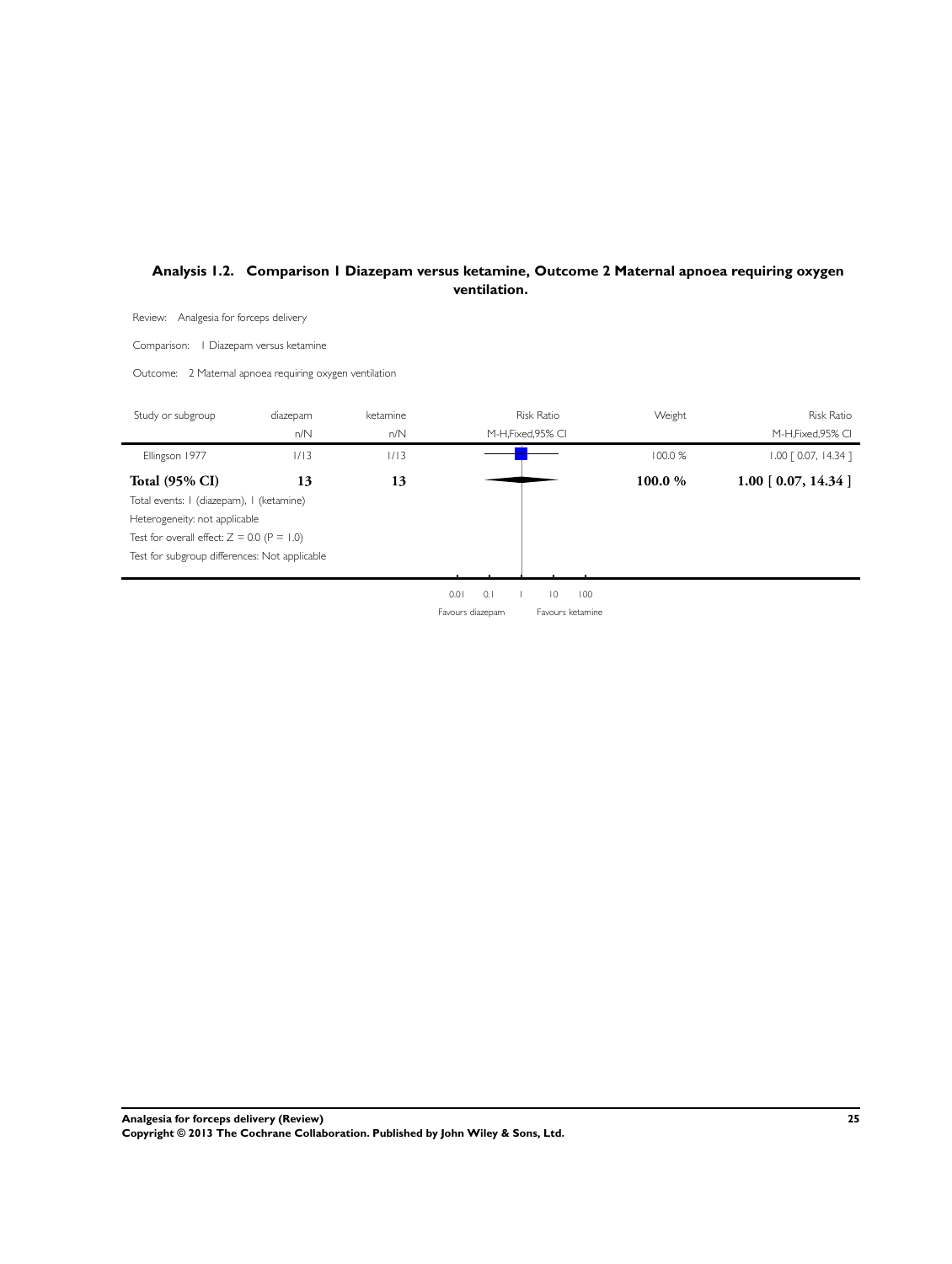# <span id="page-27-0"></span>**Analysis 1.3. Comparison 1 Diazepam versus ketamine, Outcome 3 Apgar score of less than seven at five minutes.**

Review: Analgesia for forceps delivery

l,

Comparison: 1 Diazepam versus ketamine

Outcome: 3 Apgar score of less than seven at five minutes

| Study or subgroup                             | diazepam | ketamine | <b>Risk Ratio</b>                    | Weight | <b>Risk Ratio</b>  |
|-----------------------------------------------|----------|----------|--------------------------------------|--------|--------------------|
|                                               | n/N      | n/N      | M-H, Fixed, 95% CI                   |        | M-H, Fixed, 95% CI |
| Ellingson 1977                                | 0/13     | 0/13     |                                      |        | Not estimable      |
| <b>Total (95% CI)</b>                         | 13       | 13       |                                      |        | Not estimable      |
| Total events: 0 (diazepam), 0 (ketamine)      |          |          |                                      |        |                    |
| Heterogeneity: not applicable                 |          |          |                                      |        |                    |
| Test for overall effect: not applicable       |          |          |                                      |        |                    |
| Test for subgroup differences: Not applicable |          |          |                                      |        |                    |
|                                               |          |          |                                      |        |                    |
|                                               |          |          | 0.1<br>0.01<br>100<br>$\overline{0}$ |        |                    |
|                                               |          |          | Favours diazepam<br>Favours ketamine |        |                    |

# **Analysis 1.4. Comparison 1 Diazepam versus ketamine, Outcome 4 Acidosis as defined by cord blood arterial pH less than 7.2.**

Review: Analgesia for forceps delivery

Comparison: 1 Diazepam versus ketamine

Outcome: 4 Acidosis as defined by cord blood arterial pH less than 7.2

| Study or subgroup                              | diazepam | ketamine |                  |     | <b>Risk Ratio</b>  |                  | Weight | <b>Risk Ratio</b>      |
|------------------------------------------------|----------|----------|------------------|-----|--------------------|------------------|--------|------------------------|
|                                                | n/N      | n/N      |                  |     | M-H, Fixed, 95% CI |                  |        | M-H, Fixed, 95% CI     |
| Ellingson 1977                                 | 1/10     | 1/11     |                  |     |                    |                  | 100.0% | $1.10$ $[0.08, 15.36]$ |
| <b>Total (95% CI)</b>                          | 10       | 11       |                  |     |                    |                  | 100.0% | $1.10$ [ 0.08, 15.36 ] |
| Total events: I (diazepam), I (ketamine)       |          |          |                  |     |                    |                  |        |                        |
| Heterogeneity: not applicable                  |          |          |                  |     |                    |                  |        |                        |
| Test for overall effect: $Z = 0.07$ (P = 0.94) |          |          |                  |     |                    |                  |        |                        |
| Test for subgroup differences: Not applicable  |          |          |                  |     |                    |                  |        |                        |
|                                                |          |          |                  |     |                    |                  |        |                        |
|                                                |          |          | 0.01             | 0.1 | $\overline{0}$     | 100              |        |                        |
|                                                |          |          |                  |     |                    |                  |        |                        |
|                                                |          |          | Favours diazepam |     |                    | Favours ketamine |        |                        |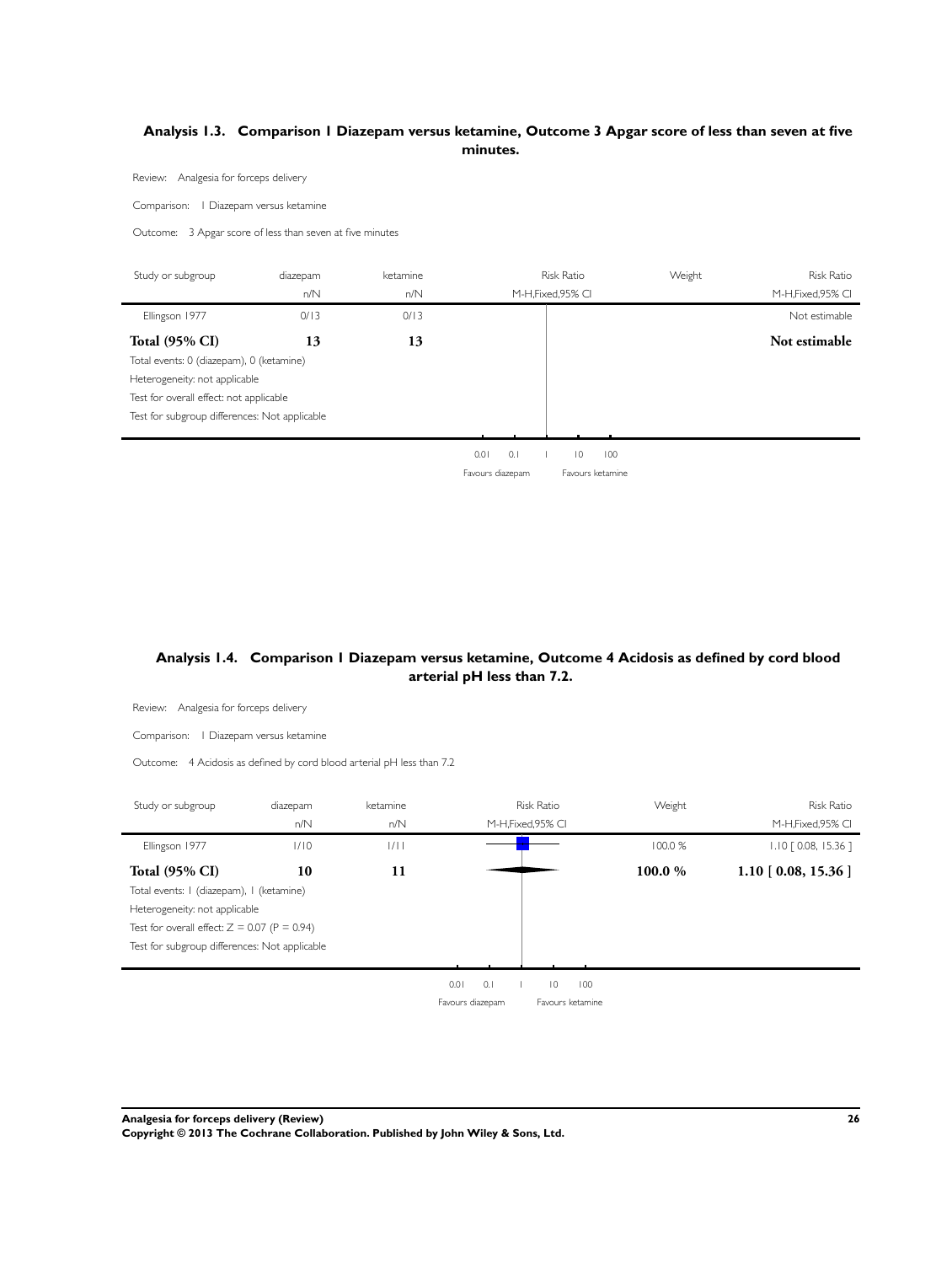# <span id="page-28-0"></span>**Analysis 1.5. Comparison 1 Diazepam versus ketamine, Outcome 5 Good anaesthesia (judged by the obstetrician).**

Review: Analgesia for forceps delivery

Comparison: 1 Diazepam versus ketamine

Outcome: 5 Good anaesthesia (judged by the obstetrician)

| Study or subgroup                               | diazepam | ketamine | <b>Risk Ratio</b>                    | Weight | <b>Risk Ratio</b>       |
|-------------------------------------------------|----------|----------|--------------------------------------|--------|-------------------------|
|                                                 | n/N      | n/N      | M-H, Fixed, 95% CI                   |        | M-H, Fixed, 95% CI      |
| Ellingson 1977                                  | 8/13     | 13/13    |                                      | 100.0% | $0.63$ $[0.41, 0.97]$   |
| <b>Total (95% CI)</b>                           | 13       | 13       |                                      | 100.0% | $0.63$ [ $0.41, 0.97$ ] |
| Total events: 8 (diazepam), 13 (ketamine)       |          |          |                                      |        |                         |
| Heterogeneity: not applicable                   |          |          |                                      |        |                         |
| Test for overall effect: $Z = 2.09$ (P = 0.036) |          |          |                                      |        |                         |
| Test for subgroup differences: Not applicable   |          |          |                                      |        |                         |
|                                                 |          |          |                                      |        |                         |
|                                                 |          |          | 0.1<br>0.01<br>$\overline{0}$<br>100 |        |                         |
|                                                 |          |          | Favours ketamine<br>Favours diazepam |        |                         |

# **Analysis 1.6. Comparison 1 Diazepam versus ketamine, Outcome 6 Pleasant recovery (judged by the mother).**

Review: Analgesia for forceps delivery

Comparison: 1 Diazepam versus ketamine

Outcome: 6 Pleasant recovery (judged by the mother)

| Study or subgroup                               | diazepam<br>n/N | ketamine<br>n/N |                  |     | <b>Risk Ratio</b><br>M-H, Fixed, 95% CI |                  | Weight  | <b>Risk Ratio</b><br>M-H, Fixed, 95% CI |
|-------------------------------------------------|-----------------|-----------------|------------------|-----|-----------------------------------------|------------------|---------|-----------------------------------------|
| Ellingson 1977                                  | 13/13           | 6/13            |                  |     |                                         |                  | 100.0 % | $2.08$ [ 1.17, 3.68 ]                   |
| <b>Total (95% CI)</b>                           | 13              | 13              |                  |     |                                         |                  | 100.0%  | $2.08$ [ 1.17, 3.68 ]                   |
| Total events: 13 (diazepam), 6 (ketamine)       |                 |                 |                  |     |                                         |                  |         |                                         |
| Heterogeneity: not applicable                   |                 |                 |                  |     |                                         |                  |         |                                         |
| Test for overall effect: $Z = 2.51$ (P = 0.012) |                 |                 |                  |     |                                         |                  |         |                                         |
| Test for subgroup differences: Not applicable   |                 |                 |                  |     |                                         |                  |         |                                         |
|                                                 |                 |                 |                  |     |                                         |                  |         |                                         |
|                                                 |                 |                 | 0.01             | 0.1 | $\overline{0}$                          | 100              |         |                                         |
|                                                 |                 |                 | Favours ketamine |     |                                         | Favours diazepam |         |                                         |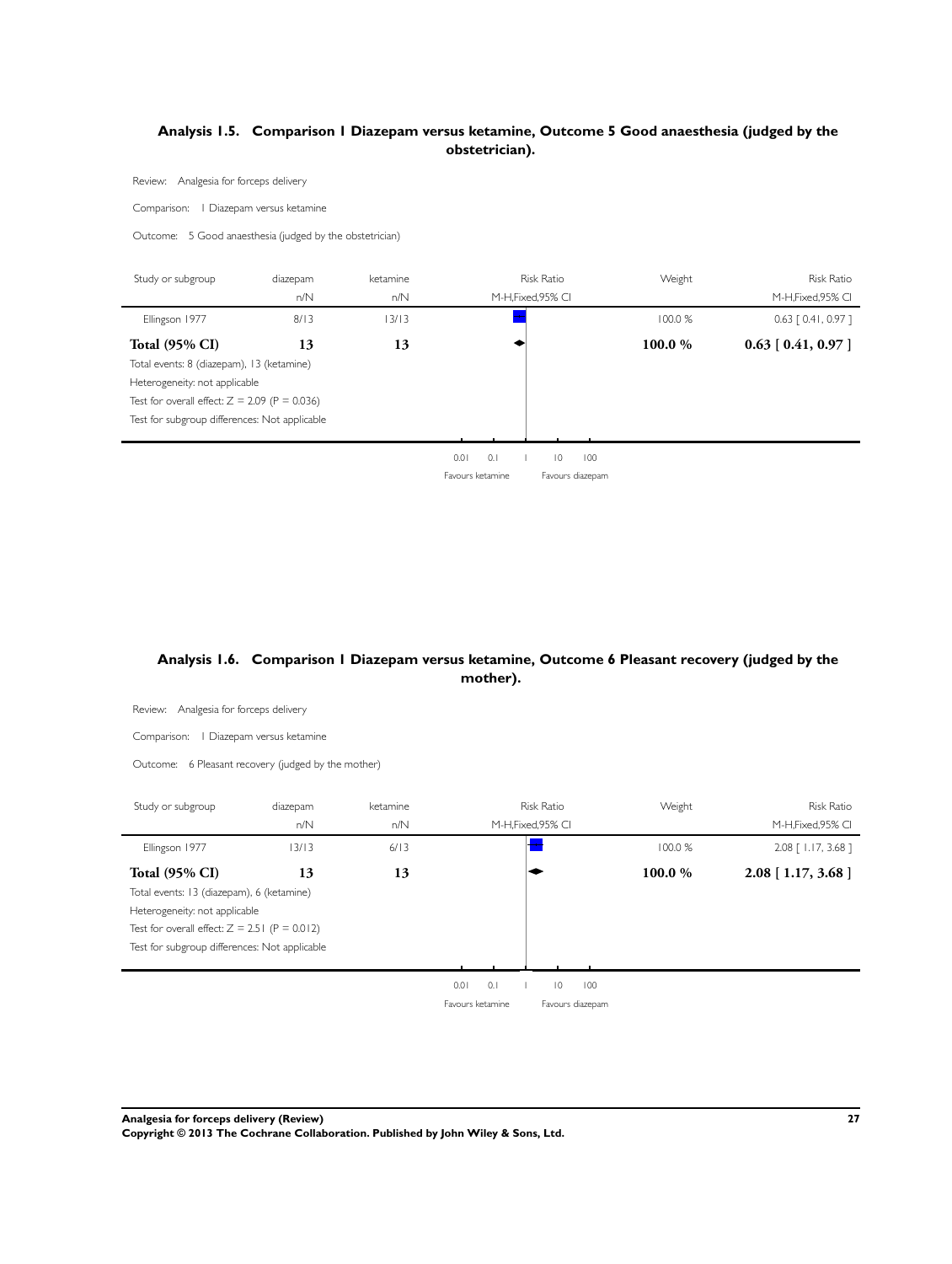# <span id="page-29-0"></span>**Analysis 1.7. Comparison 1 Diazepam versus ketamine, Outcome 7 Awareness (mother sensed the operation).**

Review: Analgesia for forceps delivery

Comparison: 1 Diazepam versus ketamine

Outcome: 7 Awareness (mother sensed the operation)

| Study or subgroup                              | diazepam | ketamine | <b>Risk Ratio</b>                    | Weight | <b>Risk Ratio</b>          |
|------------------------------------------------|----------|----------|--------------------------------------|--------|----------------------------|
|                                                | n/N      | n/N      | M-H, Fixed, 95% CI                   |        | M-H, Fixed, 95% CI         |
| Ellingson 1977                                 | 0/13     | 4/13     |                                      | 100.0% | $0.11$ $[0.01, 1.88]$      |
| <b>Total (95% CI)</b>                          | 13       | 13       |                                      | 100.0% | $0.11$ [ $0.01$ , $1.88$ ] |
| Total events: 0 (diazepam), 4 (ketamine)       |          |          |                                      |        |                            |
| Heterogeneity: not applicable                  |          |          |                                      |        |                            |
| Test for overall effect: $Z = 1.52$ (P = 0.13) |          |          |                                      |        |                            |
| Test for subgroup differences: Not applicable  |          |          |                                      |        |                            |
|                                                |          |          |                                      |        |                            |
|                                                |          |          | 0.1<br>0.01<br>$ 0\rangle$<br>100    |        |                            |
|                                                |          |          | Favours diazepam<br>Favours ketamine |        |                            |

# **Analysis 2.1. Comparison 2 Diazepam versus vinydan-ether, Outcome 1 Pain relief (judged as effective by the mother).**

Review: Analgesia for forceps delivery

Comparison: 2 Diazepam versus vinydan-ether

Outcome: 1 Pain relief (judged as effective by the mother)

| Study or subgroup                               | diazepam | vinydan-ether |                       |     | <b>Risk Ratio</b>  |                  | Weight | <b>Risk Ratio</b>           |
|-------------------------------------------------|----------|---------------|-----------------------|-----|--------------------|------------------|--------|-----------------------------|
|                                                 | n/N      | n/N           |                       |     | M-H, Fixed, 95% CI |                  |        | M-H, Fixed, 95% CI          |
| Sagen 1973                                      | 48/48    | 47/53         |                       |     |                    |                  | 100.0% | $1.13$ $[$ $1.02, 1.25$ $]$ |
| <b>Total (95% CI)</b>                           | 48       | 53            |                       |     |                    |                  | 100.0% | $1.13$ [ 1.02, 1.25 ]       |
| Total events: 48 (diazepam), 47 (vinydan-ether) |          |               |                       |     |                    |                  |        |                             |
| Heterogeneity: not applicable                   |          |               |                       |     |                    |                  |        |                             |
| Test for overall effect: $Z = 2.25$ (P = 0.024) |          |               |                       |     |                    |                  |        |                             |
| Test for subgroup differences: Not applicable   |          |               |                       |     |                    |                  |        |                             |
|                                                 |          |               |                       |     |                    |                  |        |                             |
|                                                 |          |               | 0.5                   | 0.7 | $1.5 \t 2$         |                  |        |                             |
|                                                 |          |               | Favours vinydan-ether |     |                    | Favours diazepam |        |                             |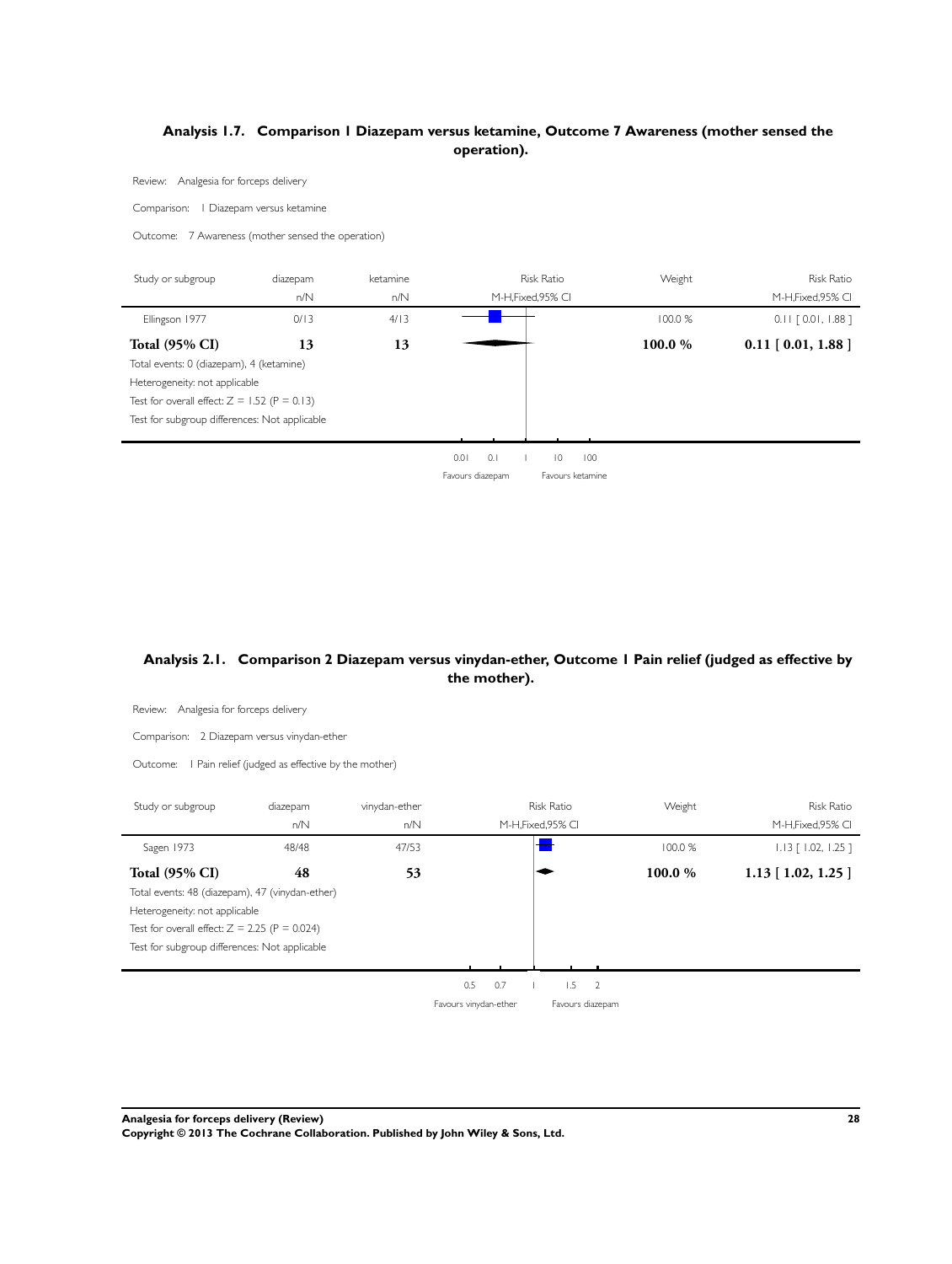# **Analysis 2.2. Comparison 2 Diazepam versus vinydan-ether, Outcome 2 Vomiting.**

<span id="page-30-0"></span>Review: Analgesia for forceps delivery

Comparison: 2 Diazepam versus vinydan-ether

Outcome: 2 Vomiting

l.

| Study or subgroup                               | diazepam | vinydan-ether |                  | <b>Risk Ratio</b>     | Weight  | <b>Risk Ratio</b>     |
|-------------------------------------------------|----------|---------------|------------------|-----------------------|---------|-----------------------|
|                                                 | n/N      | n/N           |                  | M-H, Fixed, 95% CI    |         | M-H, Fixed, 95% CI    |
| Sagen 1973                                      | 0/48     | 14/53         |                  |                       | 100.0 % | $0.04$ $[0.00, 0.62]$ |
| <b>Total (95% CI)</b>                           | 48       | 53            |                  |                       | 100.0%  | $0.04$ [ 0.00, 0.62 ] |
| Total events: 0 (diazepam), 14 (vinydan-ether)  |          |               |                  |                       |         |                       |
| Heterogeneity: not applicable                   |          |               |                  |                       |         |                       |
| Test for overall effect: $Z = 2.30$ (P = 0.022) |          |               |                  |                       |         |                       |
| Test for subgroup differences: Not applicable   |          |               |                  |                       |         |                       |
|                                                 |          |               |                  |                       |         |                       |
|                                                 |          |               | 0.1<br>0.01      | $\overline{0}$<br>100 |         |                       |
|                                                 |          |               | Favours diazepam | Favours vinydan-ether |         |                       |

# **Analysis 2.3. Comparison 2 Diazepam versus vinydan-ether, Outcome 3 Apgar score of less than seven at five minutes.**

Review: Analgesia for forceps delivery

Comparison: 2 Diazepam versus vinydan-ether

Outcome: 3 Apgar score of less than seven at five minutes

| Study or subgroup                              | diazepam | vinydan-ether |                  |     | <b>Risk Ratio</b>  |                       | Weight  | <b>Risk Ratio</b>           |
|------------------------------------------------|----------|---------------|------------------|-----|--------------------|-----------------------|---------|-----------------------------|
|                                                | n/N      | n/N           |                  |     | M-H, Fixed, 95% CI |                       |         | M-H, Fixed, 95% CI          |
| Sagen 1973                                     | 7/50     | 6/54          |                  |     |                    |                       | 100.0 % | $1.26$ $[0.45, 3.50]$       |
| <b>Total (95% CI)</b>                          | 50       | 54            |                  |     |                    |                       | 100.0%  | $1.26 \mid 0.45, 3.50 \mid$ |
| Total events: 7 (diazepam), 6 (vinydan-ether)  |          |               |                  |     |                    |                       |         |                             |
| Heterogeneity: not applicable                  |          |               |                  |     |                    |                       |         |                             |
| Test for overall effect: $Z = 0.44$ (P = 0.66) |          |               |                  |     |                    |                       |         |                             |
| Test for subgroup differences: Not applicable  |          |               |                  |     |                    |                       |         |                             |
|                                                |          |               |                  |     |                    |                       |         |                             |
|                                                |          |               | 0.01             | 0.1 | $\overline{0}$     | 100                   |         |                             |
|                                                |          |               | Favours diazepam |     |                    | Favours vinydan-ether |         |                             |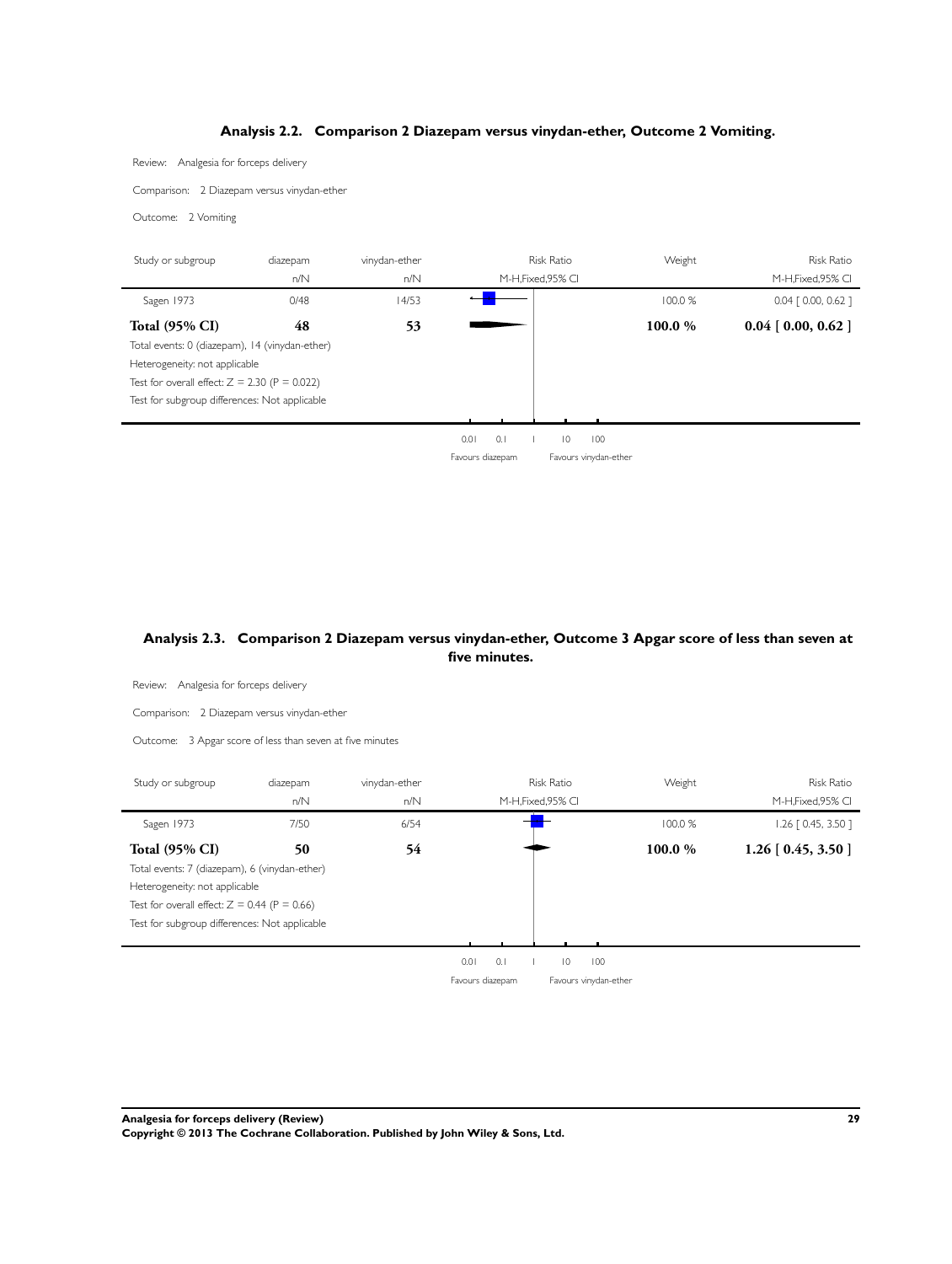# <span id="page-31-0"></span>**Analysis 2.4. Comparison 2 Diazepam versus vinydan-ether, Outcome 4 Good anaesthesia (judged by the obstetrician).**

Review: Analgesia for forceps delivery

Comparison: 2 Diazepam versus vinydan-ether

Outcome: 4 Good anaesthesia (judged by the obstetrician)

| Study or subgroup                               | diazepam | vinydan-ether |                       | <b>Risk Ratio</b>     | Weight  | <b>Risk Ratio</b>        |
|-------------------------------------------------|----------|---------------|-----------------------|-----------------------|---------|--------------------------|
|                                                 | n/N      | n/N           |                       | M-H, Fixed, 95% CI    |         | M-H, Fixed, 95% CI       |
| Sagen 1973                                      | 34/48    | 24/53         |                       |                       | 100.0 % | $1.56$ [ $1.11$ , 2.21 ] |
| <b>Total (95% CI)</b>                           | 48       | 53            |                       |                       | 100.0%  | $1.56$ [ 1.11, 2.21 ]    |
| Total events: 34 (diazepam), 24 (vinydan-ether) |          |               |                       |                       |         |                          |
| Heterogeneity: not applicable                   |          |               |                       |                       |         |                          |
| Test for overall effect: $Z = 2.53$ (P = 0.012) |          |               |                       |                       |         |                          |
| Test for subgroup differences: Not applicable   |          |               |                       |                       |         |                          |
|                                                 |          |               |                       |                       |         |                          |
|                                                 |          |               | 0.1<br>0.01           | 100<br>$\overline{0}$ |         |                          |
|                                                 |          |               | Favours vinydan-ether | Favours diazepam      |         |                          |

# **Analysis 2.5. Comparison 2 Diazepam versus vinydan-ether, Outcome 5 Comfortable induction and recovery (judged by the mother).**

Review: Analgesia for forceps delivery

Comparison: 2 Diazepam versus vinydan-ether

Outcome: 5 Comfortable induction and recovery (judged by the mother)

| Study or subgroup                                                                                                                                                                                               | diazepam<br>n/N | vinydan-ether<br>n/N |                                      | <b>Risk Ratio</b><br>M-H, Fixed, 95% CI   | Weight  | <b>Risk Ratio</b><br>M-H, Fixed, 95% CI |
|-----------------------------------------------------------------------------------------------------------------------------------------------------------------------------------------------------------------|-----------------|----------------------|--------------------------------------|-------------------------------------------|---------|-----------------------------------------|
| Sagen 1973                                                                                                                                                                                                      | 48/48           | 15/53                |                                      |                                           | 100.0%  | 3.45   2.26, 5.26 ]                     |
| <b>Total (95% CI)</b><br>Total events: 48 (diazepam), 15 (vinydan-ether)<br>Heterogeneity: not applicable<br>Test for overall effect: $Z = 5.76$ (P < 0.00001)<br>Test for subgroup differences: Not applicable | 48              | 53                   |                                      |                                           | 100.0 % | $3.45$ [ 2.26, 5.26 ]                   |
|                                                                                                                                                                                                                 |                 |                      | 0.1<br>0.01<br>Favours vinydan-ether | $\overline{0}$<br>100<br>Favours diazepam |         |                                         |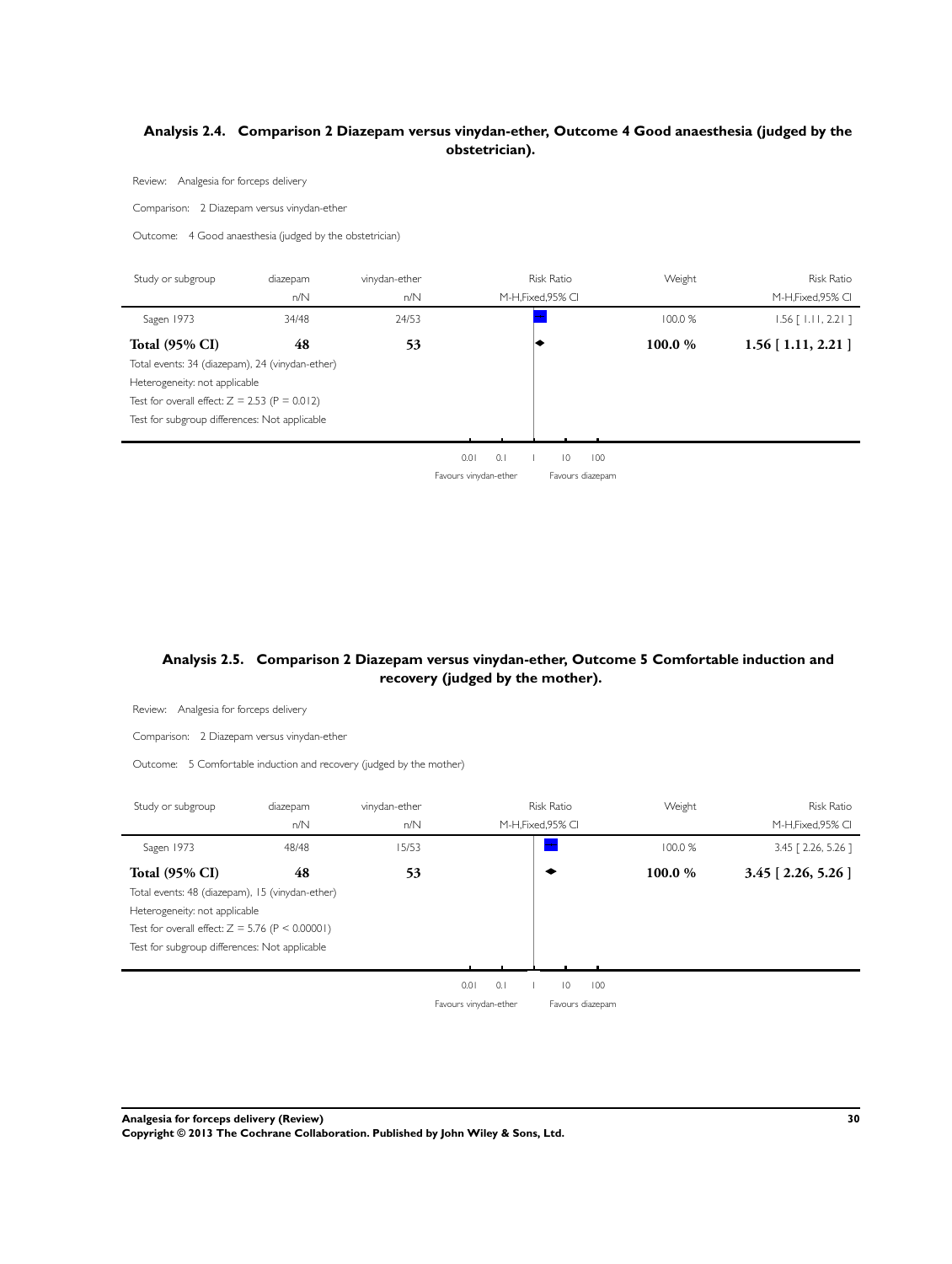# <span id="page-32-0"></span>**Analysis 3.1. Comparison 3 Diazepam versus other (general, local, other anaesthetic), Outcome 1 Apgar score of less than eight at two minutes.**

Review: Analgesia for forceps delivery

Comparison: 3 Diazepam versus other (general, local, other anaesthetic)

Outcome: 1 Apgar score of less than eight at two minutes

| Study or subgroup                              | diazepam | other | <b>Risk Ratio</b>                    | Weight | <b>Risk Ratio</b>     |
|------------------------------------------------|----------|-------|--------------------------------------|--------|-----------------------|
|                                                | n/N      | n/N   | M-H, Fixed, 95% CI                   |        | M-H, Fixed, 95% CI    |
| Mundow 1974                                    | 12/45    | 8/33  |                                      | 100.0% | $1.10$ $[0.51, 2.38]$ |
| <b>Total (95% CI)</b>                          | 45       | 33    |                                      | 100.0% | $1.10$ [ 0.51, 2.38 ] |
| Total events: 12 (diazepam), 8 (other)         |          |       |                                      |        |                       |
| Heterogeneity: not applicable                  |          |       |                                      |        |                       |
| Test for overall effect: $Z = 0.24$ (P = 0.81) |          |       |                                      |        |                       |
| Test for subgroup differences: Not applicable  |          |       |                                      |        |                       |
|                                                |          |       |                                      |        |                       |
|                                                |          |       | 0.1<br>100<br>0.01<br>$\overline{0}$ |        |                       |
|                                                |          |       | Favours diazepam<br>Favours other    |        |                       |

# **Analysis 4.1. Comparison 4 Spinal analgesia versus pudendal block anaesthesia, Outcome 1 Pain relief (analgesia achieved).**

Review: Analgesia for forceps delivery

Comparison: 4 Spinal analgesia versus pudendal block anaesthesia

Outcome: 1 Pain relief (analgesia achieved)

| Study or subgroup                                 | spinal analgesia<br>n/N                                  | pudendal block<br>n/N |                        | <b>Risk Ratio</b><br>M-H, Fixed, 95% CI | Weight  | <b>Risk Ratio</b><br>M-H, Fixed, 95% CI |
|---------------------------------------------------|----------------------------------------------------------|-----------------------|------------------------|-----------------------------------------|---------|-----------------------------------------|
| Hutchins 1980                                     | 91/91                                                    | 27/92                 |                        |                                         | 100.0%  | 3.36   2.46, 4.60 ]                     |
| <b>Total (95% CI)</b>                             | 91                                                       | 92                    |                        |                                         | 100.0 % | $3.36$ [ 2.46, 4.60 ]                   |
|                                                   | Total events: 91 (spinal analgesia), 27 (pudendal block) |                       |                        |                                         |         |                                         |
| Heterogeneity: not applicable                     |                                                          |                       |                        |                                         |         |                                         |
| Test for overall effect: $Z = 7.57$ (P < 0.00001) |                                                          |                       |                        |                                         |         |                                         |
| Test for subgroup differences: Not applicable     |                                                          |                       |                        |                                         |         |                                         |
|                                                   |                                                          |                       |                        |                                         |         |                                         |
|                                                   |                                                          |                       | 0.1<br>0.01            | $\overline{0}$<br>100                   |         |                                         |
|                                                   |                                                          |                       | Favours pudendal block | Favours spinal analgesia                |         |                                         |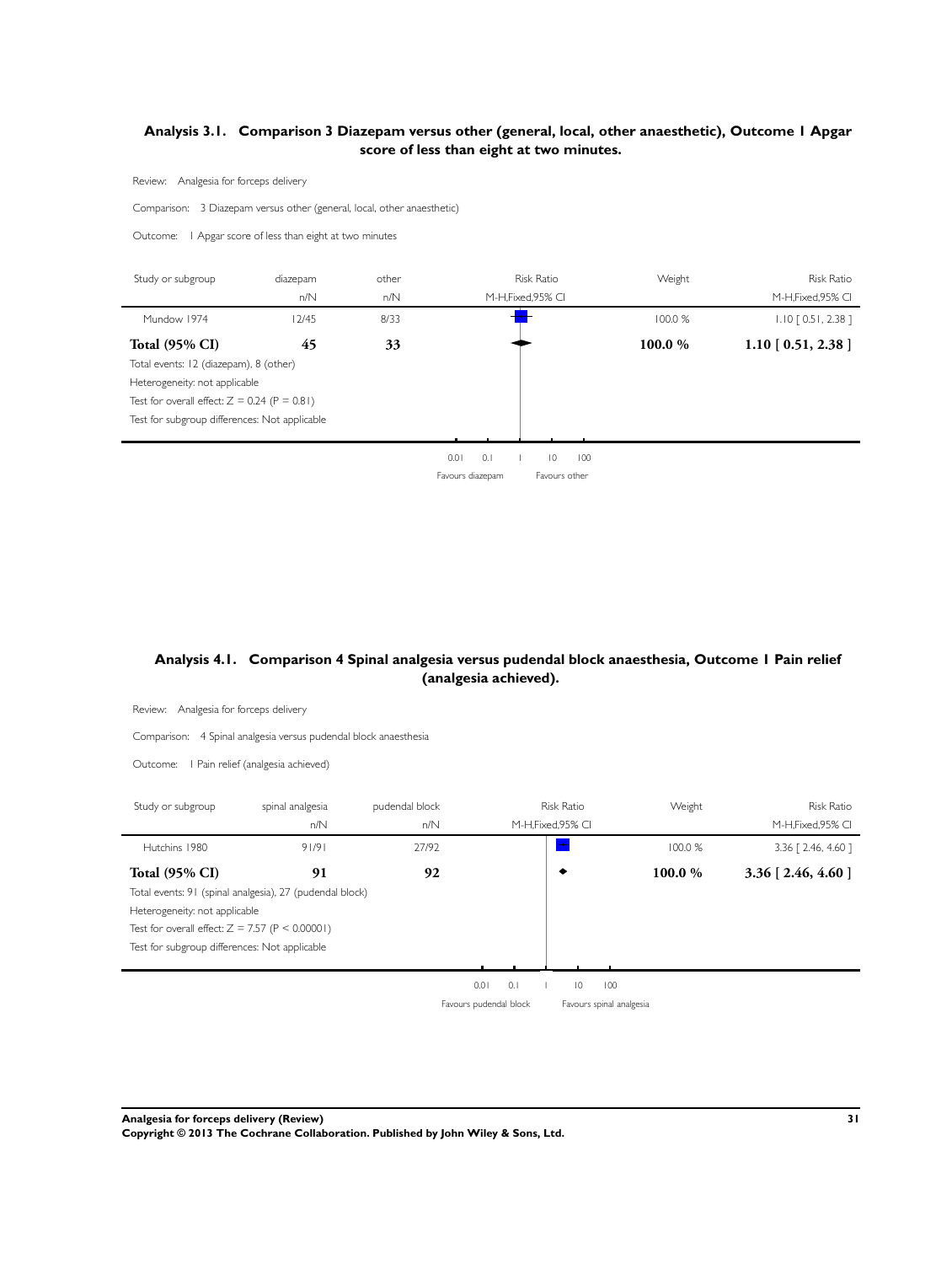# <span id="page-33-0"></span>**Analysis 4.2. Comparison 4 Spinal analgesia versus pudendal block anaesthesia, Outcome 2 Severe pain during delivery.**

Review: Analgesia for forceps delivery

Comparison: 4 Spinal analgesia versus pudendal block anaesthesia

Outcome: 2 Severe pain during delivery

| Study or subgroup                                | spinal analgesia                                        | pudendal block |                          | <b>Risk Ratio</b> |                  |                        | Weight  | <b>Risk Ratio</b>     |
|--------------------------------------------------|---------------------------------------------------------|----------------|--------------------------|-------------------|------------------|------------------------|---------|-----------------------|
|                                                  | n/N                                                     | n/N            |                          |                   | M-H.Fixed.95% CI |                        |         | M-H, Fixed, 95% CI    |
| Hutchins 1980                                    | 0/91                                                    | 30/92          |                          |                   |                  |                        | 100.0%  | $0.02$ $[0.00, 0.27]$ |
| <b>Total (95% CI)</b>                            | 91                                                      | 92             |                          |                   |                  |                        | 100.0 % | $0.02$ [ 0.00, 0.27 ] |
|                                                  | Total events: 0 (spinal analgesia), 30 (pudendal block) |                |                          |                   |                  |                        |         |                       |
| Heterogeneity: not applicable                    |                                                         |                |                          |                   |                  |                        |         |                       |
| Test for overall effect: $Z = 2.89$ (P = 0.0038) |                                                         |                |                          |                   |                  |                        |         |                       |
| Test for subgroup differences: Not applicable    |                                                         |                |                          |                   |                  |                        |         |                       |
|                                                  |                                                         |                |                          |                   |                  |                        |         |                       |
|                                                  |                                                         |                | 0.01                     | 0.1               | $\overline{0}$   | 100                    |         |                       |
|                                                  |                                                         |                | Favours spinal analgesia |                   |                  | Favours pudendal block |         |                       |

# **Analysis 4.3. Comparison 4 Spinal analgesia versus pudendal block anaesthesia, Outcome 3 Serious maternal complications.**

Review: Analgesia for forceps delivery

Comparison: 4 Spinal analgesia versus pudendal block anaesthesia

Outcome: 3 Serious maternal complications

| Study or subgroup                             | spinal analgesia<br>n/N                                | pudendal block<br>n/N |                          | <b>Risk Ratio</b><br>M-H, Fixed, 95% CI |                        | Weight | <b>Risk Ratio</b><br>M-H, Fixed, 95% CI |
|-----------------------------------------------|--------------------------------------------------------|-----------------------|--------------------------|-----------------------------------------|------------------------|--------|-----------------------------------------|
| Hutchins 1980                                 | 0/91                                                   | 0/92                  |                          |                                         |                        |        | Not estimable                           |
| <b>Total (95% CI)</b>                         | 91                                                     | 92                    |                          |                                         |                        |        | Not estimable                           |
|                                               | Total events: 0 (spinal analgesia), 0 (pudendal block) |                       |                          |                                         |                        |        |                                         |
| Heterogeneity: not applicable                 |                                                        |                       |                          |                                         |                        |        |                                         |
| Test for overall effect: not applicable       |                                                        |                       |                          |                                         |                        |        |                                         |
| Test for subgroup differences: Not applicable |                                                        |                       |                          |                                         |                        |        |                                         |
|                                               |                                                        |                       |                          |                                         |                        |        |                                         |
|                                               |                                                        |                       | 0.1<br>0.01              | $\overline{0}$                          | 100                    |        |                                         |
|                                               |                                                        |                       | Favours spinal analgesia |                                         | Favours pudendal block |        |                                         |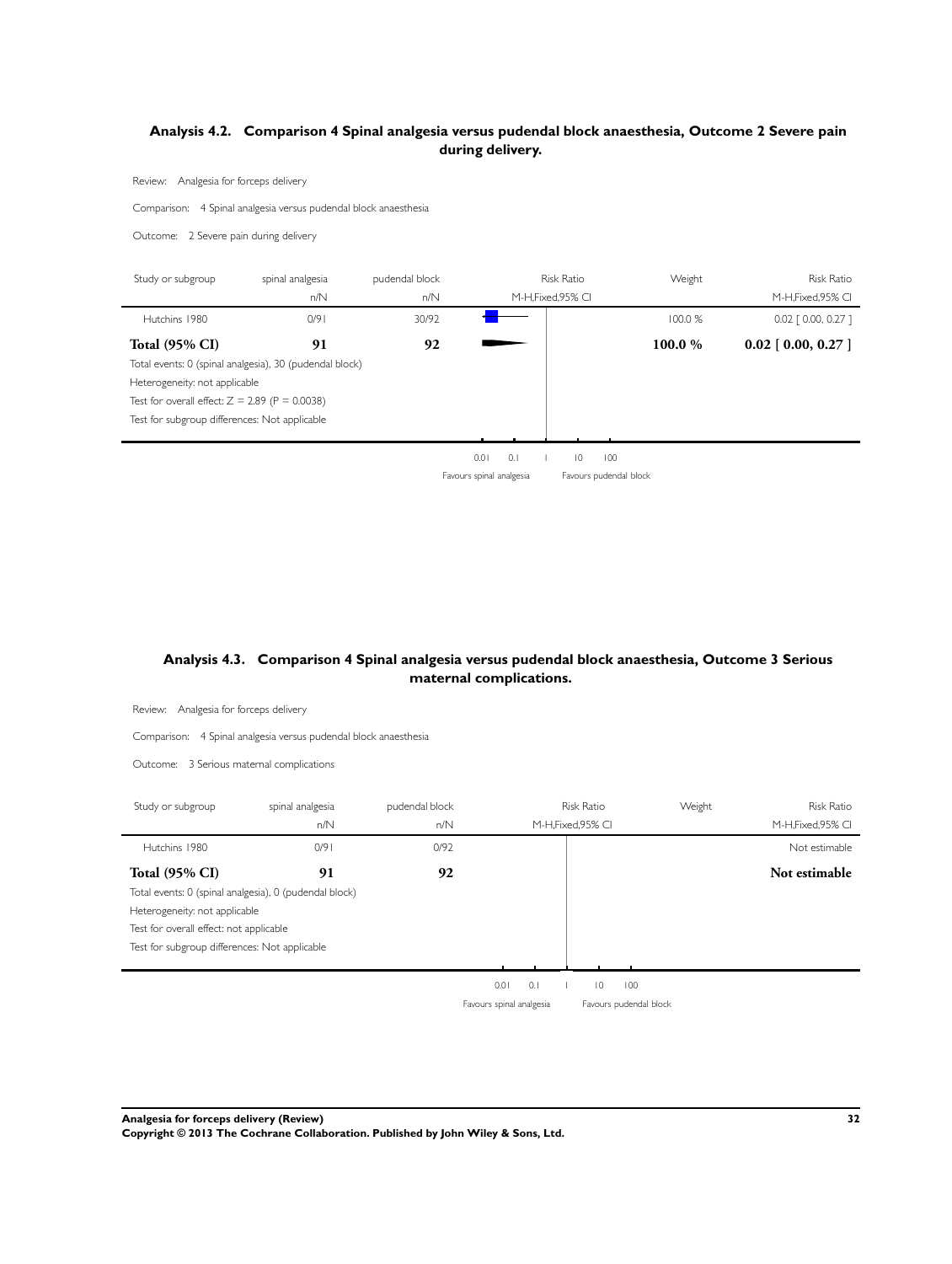# <span id="page-34-0"></span>**Analysis 4.4. Comparison 4 Spinal analgesia versus pudendal block anaesthesia, Outcome 4 Request for additional anaesthesia.**

Review: Analgesia for forceps delivery

j.

Comparison: 4 Spinal analgesia versus pudendal block anaesthesia

Outcome: 4 Request for additional anaesthesia

| Study or subgroup                                      | spinal analgesia | pudendal block |                          |     | <b>Risk Ratio</b> |                        | Weight | <b>Risk Ratio</b> |
|--------------------------------------------------------|------------------|----------------|--------------------------|-----|-------------------|------------------------|--------|-------------------|
|                                                        | n/N              | n/N            |                          |     | M-H.Fixed.95% CI  |                        |        | M-H.Fixed.95% CI  |
| Hutchins 1980                                          | 0/91             | 0/92           |                          |     |                   |                        |        | Not estimable     |
| <b>Total (95% CI)</b>                                  | 91               | 92             |                          |     |                   |                        |        | Not estimable     |
| Total events: 0 (spinal analgesia), 0 (pudendal block) |                  |                |                          |     |                   |                        |        |                   |
| Heterogeneity: not applicable                          |                  |                |                          |     |                   |                        |        |                   |
| Test for overall effect: not applicable                |                  |                |                          |     |                   |                        |        |                   |
| Test for subgroup differences: Not applicable          |                  |                |                          |     |                   |                        |        |                   |
|                                                        |                  |                |                          |     |                   |                        |        |                   |
|                                                        |                  |                | 0.01                     | 0.1 | $\overline{0}$    | 100                    |        |                   |
|                                                        |                  |                | Favours spinal analgesia |     |                   | Favours pudendal block |        |                   |

**Analysis 4.5. Comparison 4 Spinal analgesia versus pudendal block anaesthesia, Outcome 5 Maternal hypotension (defined as a decrease in diastolic or systolic blood pressure of more than 10 mmHg).**

Review: Analgesia for forceps delivery

Comparison: 4 Spinal analgesia versus pudendal block anaesthesia

Outcome: 5 Maternal hypotension (defined as a decrease in diastolic or systolic blood pressure of more than 10 mmHg)

| Study or subgroup                             | spinal analgesia<br>n/N                                | pudendal block<br>n/N |                          | Risk Ratio<br>M-H, Fixed, 95% CI |                        | Weight | <b>Risk Ratio</b><br>M-H, Fixed, 95% CI |
|-----------------------------------------------|--------------------------------------------------------|-----------------------|--------------------------|----------------------------------|------------------------|--------|-----------------------------------------|
|                                               |                                                        |                       |                          |                                  |                        |        |                                         |
| Hutchins 1980                                 | 0/91                                                   | 0/92                  |                          |                                  |                        |        | Not estimable                           |
| <b>Total (95% CI)</b>                         | 91                                                     | 92                    |                          |                                  |                        |        | Not estimable                           |
|                                               | Total events: 0 (spinal analgesia), 0 (pudendal block) |                       |                          |                                  |                        |        |                                         |
| Heterogeneity: not applicable                 |                                                        |                       |                          |                                  |                        |        |                                         |
| Test for overall effect: not applicable       |                                                        |                       |                          |                                  |                        |        |                                         |
| Test for subgroup differences: Not applicable |                                                        |                       |                          |                                  |                        |        |                                         |
|                                               |                                                        |                       |                          |                                  |                        |        |                                         |
|                                               |                                                        |                       | 0.1<br>0.01              | $\overline{0}$                   | 100                    |        |                                         |
|                                               |                                                        |                       |                          |                                  |                        |        |                                         |
|                                               |                                                        |                       | Favours spinal analgesia |                                  | Favours pudendal block |        |                                         |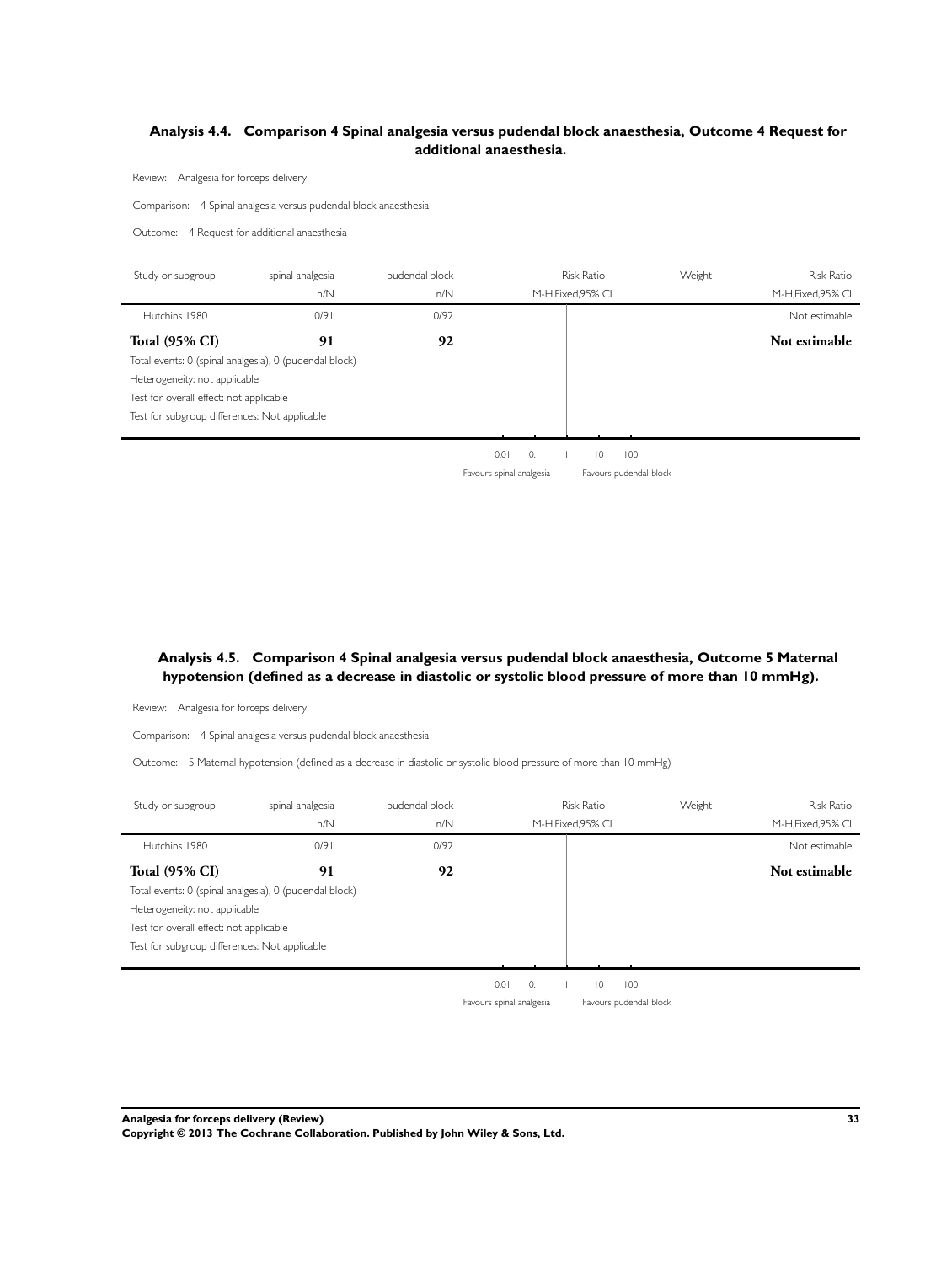# **Analysis 4.6. Comparison 4 Spinal analgesia versus pudendal block anaesthesia, Outcome 6 Headache (mild or moderate).**

Review: Analgesia for forceps delivery

Comparison: 4 Spinal analgesia versus pudendal block anaesthesia

Outcome: 6 Headache (mild or moderate)

| Study or subgroup                                        | spinal analgesia<br>n/N | pudendal block<br>n/N | <b>Risk Ratio</b><br>M-H, Fixed, 95% CI                   | Weight                        | <b>Risk Ratio</b><br>M-H, Fixed, 95% CI |
|----------------------------------------------------------|-------------------------|-----------------------|-----------------------------------------------------------|-------------------------------|-----------------------------------------|
| Hutchins 1980                                            | 19/91                   | 21/92                 |                                                           | 100.0%                        | $0.91$ $[0.53, 1.58]$                   |
| <b>Total (95% CI)</b>                                    | 91                      | 92                    |                                                           | 100.0%                        | $0.91$ [ 0.53, 1.58 ]                   |
| Total events: 19 (spinal analgesia), 21 (pudendal block) |                         |                       |                                                           |                               |                                         |
| Heterogeneity: not applicable                            |                         |                       |                                                           |                               |                                         |
| Test for overall effect: $Z = 0.32$ (P = 0.75)           |                         |                       |                                                           |                               |                                         |
| Test for subgroup differences: Not applicable            |                         |                       |                                                           |                               |                                         |
|                                                          |                         |                       |                                                           |                               |                                         |
|                                                          |                         |                       | 0.1<br>0.01<br>$\overline{0}$<br>Favours spinal analgesia | 100<br>Favours pudendal block |                                         |

# **C O N T R I B U T I O N S O F A U T H O R S**

Emily Bain and Payam Nikpoor independently assessed trials for inclusion, extracted data and assessed the risk of bias for the included studies. Emily Bain wrote the first draft of the review, and Payam Nikpoor contributed to the subsequent drafts and the final version of the review.

# **D E C L A R A T I O N S O F I N T E R E S T**

None known.

l.

# **S O U R C E S O F S U P P O R T**

# **Internal sources**

• ARCH, Robinson Institute, The University of Adelaide, Australia.